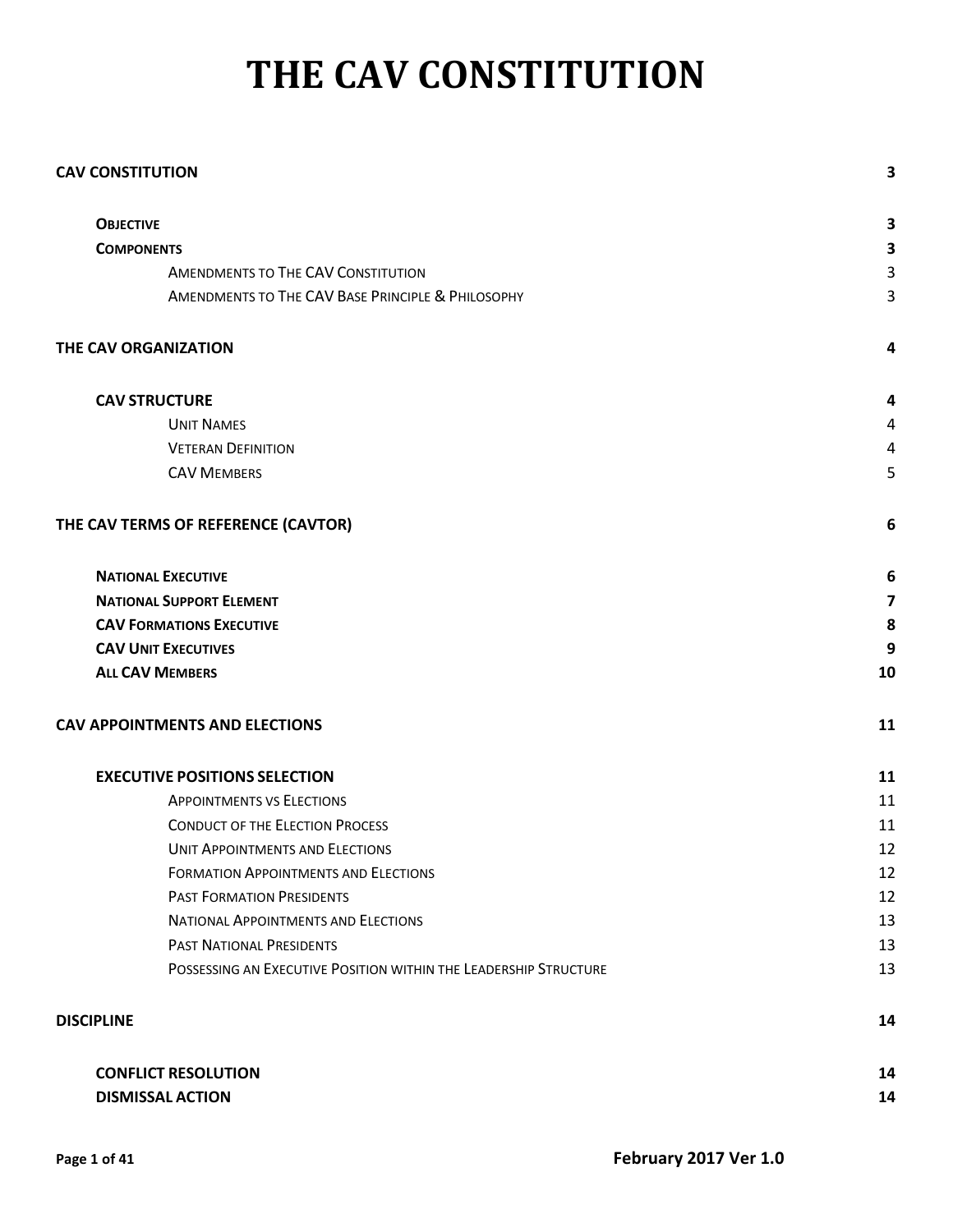| CAV AWARDS AND SPECIAL RECOGNITION          |                                                 | 16    |
|---------------------------------------------|-------------------------------------------------|-------|
| <b>CAV PROTOCOLS</b>                        |                                                 | 19    |
|                                             | <b>MEMBERSHIP IN THE CAV</b>                    | 22    |
|                                             | <b>MEMBERSHIP REQUIREMENTS</b>                  | 22    |
|                                             | <b>CAV MEMBERSHIP YEAR</b>                      | 24    |
| <b>MEMBERSHIP FEE</b>                       |                                                 | 24    |
| <b>JOINING PACKAGE</b>                      |                                                 | 25    |
|                                             | <b>MEMBERSHIP APPLICATION PROCESS</b>           | 25    |
|                                             | <b>RETRACTION OF RENEWAL OR MEMBERSHIP FEES</b> | 26    |
| <b>TRANSFERS</b>                            |                                                 | 27    |
|                                             | <b>VOLUNTARY DEPARTURES</b>                     | 27    |
| <b>CAV/VAC PHILOSOPHY</b>                   |                                                 | 29    |
| 1.                                          | <b>INTENT</b>                                   | 29    |
| 2.                                          | <b>GUIDELINES</b>                               | 30    |
| 3.                                          | <b>RULES</b>                                    | 30    |
| 4.                                          | <b>CAV OPERATIONAL FUND</b>                     | 32    |
| 5.                                          | <b>OPERATIONAL FUND EXPENDITURES</b>            | 33    |
| 6.                                          | <b>CAV ANNUAL GENERAL MEETING EXPENDITURES</b>  | 34    |
| <b>CAV WAIVER</b>                           |                                                 | 35    |
|                                             | <b>CAV SOCIAL MEDIA PROTOCOL</b>                | 36    |
| <b>CAV PRIMARY CONTACT LIST</b>             |                                                 | 39    |
| <b>ANNEX 1 - AGM BUSINESS MEETING RULES</b> |                                                 | 40-41 |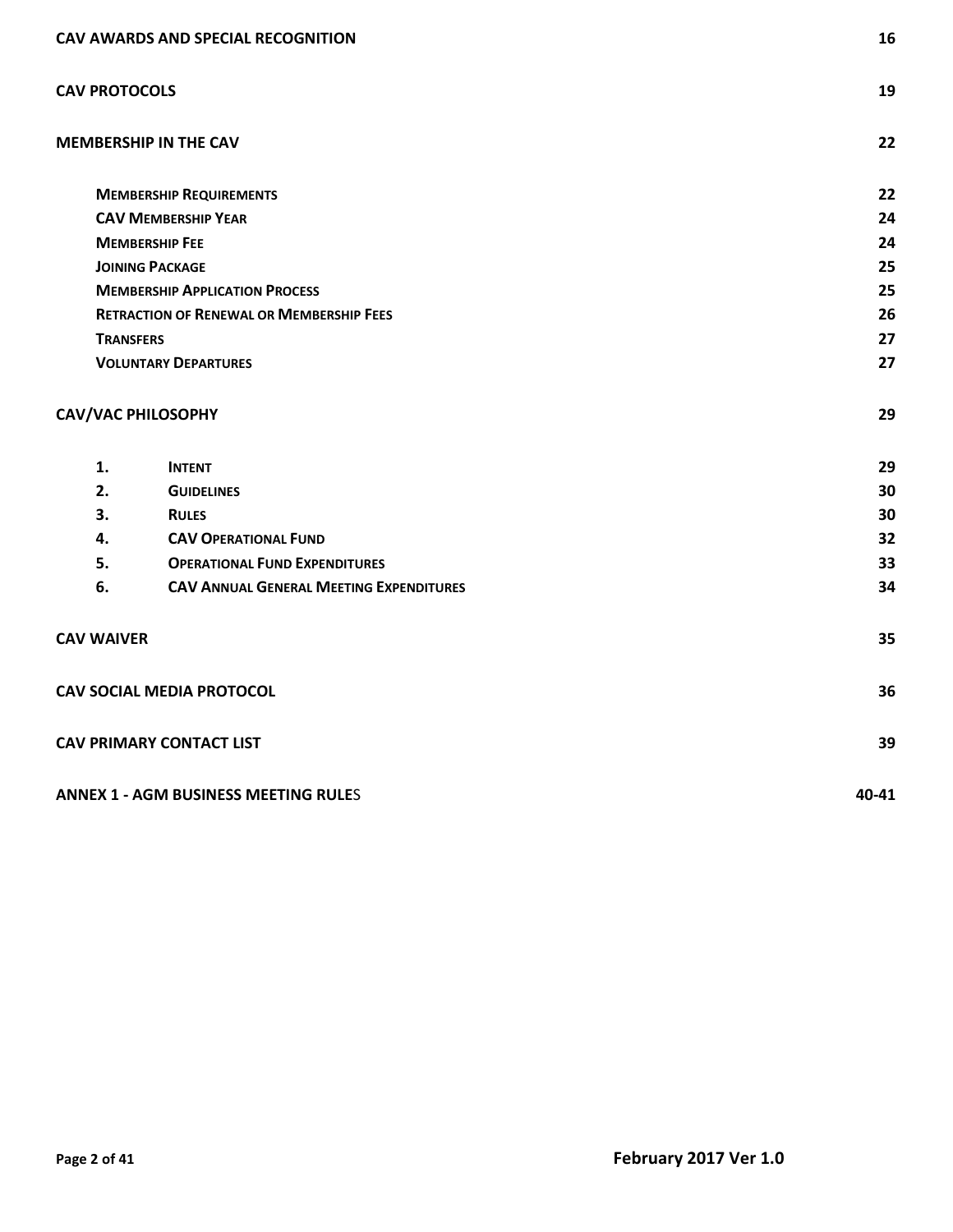# <span id="page-2-0"></span>CAV Constitution



# <span id="page-2-1"></span>**Objective**:

The Constitution is a guideline for the management and conduct of The CAV.

### <span id="page-2-2"></span>**Components**:

The Constitution is comprised of two components:

- 1. **CAV Constitution**: The working document that assists the day-to-day operation of the organization. The articles listed herein are guidelines for assistance to the CAV's leadership. The CAV President and his/her staff can effect changes to the Constitution for the betterment of The CAV.
- 2. **CAV Philosophy**: Although contained within the Constitution, The CAV Philosophy, including the Base Principle, forms a separate and independent document within the Constitution. Amendments and changes to The CAV Philosophy are governed by a membership referendum and cannot be amended without a referendum as prescribed below.

#### <span id="page-2-3"></span>**Amendments to The CAV Constitution**

Remaining within the intent of the Base Principle and the CAV Philosophy, changes to this Constitution are within the purview of the CAV President in consolation with the Board of Directors. Any CAV member can bring a suggested change to the constitution through their Formation Presidents to be presented to the National President and Executive. After review, if it is warranted that the change affects the CAV in a way to immediately better serve the membership, the National President will instill the change as an amendment. Any recommended change by the Formation Presidents that requires a decision on its effect within the membership, will be brought up yearly at the Annual General Meeting (AGM) for discussion and voted upon by the Formation Presidents or their representatives to its legitimacy. A majority consensus is required to affect a change during this process and will need the approval of the Board of Directors before an amendment comes into effect. On the approval of the Board of Directors, the National President will make the amendment change and produce a revised Constitution document within 30 days of the change to be available for the CAV membership.

#### <span id="page-2-4"></span>**Amendments to The CAV Base Principle & Philosophy**

Amendments and changes to The CAV Base Principle and Philosophy requires a CAV – Wide General Referendum where a minimum of 80% vote is required. A clear majority of 80% by its Veteran membership is needed to make amendments to the Base Principle.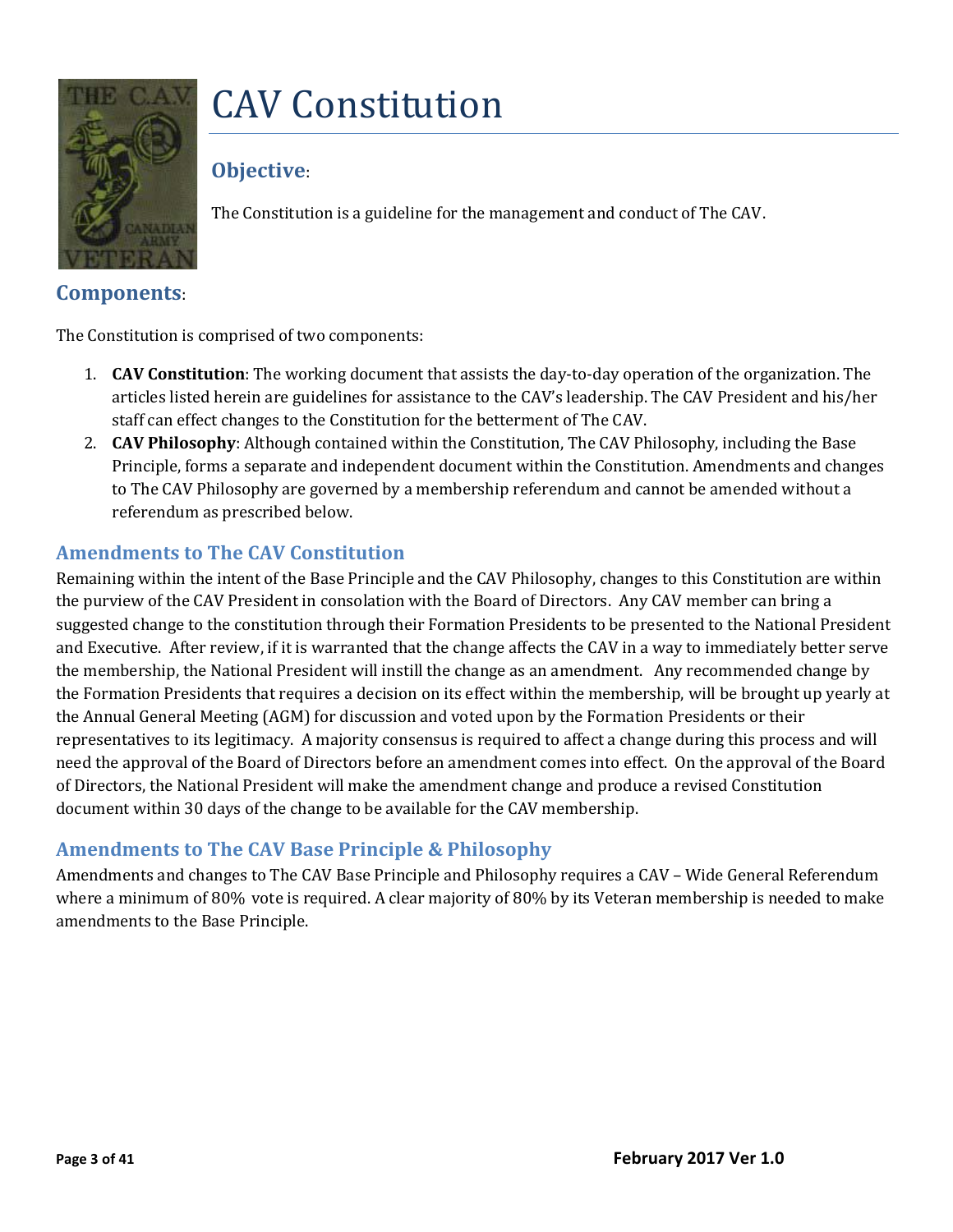

# <span id="page-3-0"></span>The CAV Organization

# <span id="page-3-1"></span>**CAV STRUCTURE**

**Veteran-Based**:

The CAV is a veteran-based motorcycle organization, uniting both Veteran, Veteran Supporter, Silver Cross Families and focused on units belonging to a specific formation, or

Honourary and Riders at Large members under the umbrella of the National CAVHQ.

#### **CAV Names**:

Legal name is The Canadian Army Veteran Motorcycle Units, and abbreviated (The) C.A.V. MU. Other abbreviations include ''CAV'' and Anglo combinations. ''VAC'' V.A.C. represent Franco Vétéran Armée Canadienne,

#### **The CAV Organization**:

Comprised of the following:

- i. National HQ
	- a. National Executive
	- b. National Support Element
	- c. Honorary Rider-in-Chiefs
- ii. 1st CAV formation comprised of various units
- iii. 2nd CAV formation comprised of various units.
- iv. 3rd CAV formation comprised of various units.
- v. Rider at Large members,
- vi. Honourary members,
- vii. CAV International includes the UK, Continental Europe and USA and their various units.

#### <span id="page-3-2"></span>**Unit Names**:

Unit's names are derived from Canadian and/or Newfoundland military battle honours and are not based on territory. All Unit Battle Honour name proposals for new units are to be sent to the appropriate Formation or National VP for confirmation, who will then seek approval from the National President for the naming.

#### <span id="page-3-3"></span>**Veteran Definition**:

A veteran is defined in accordance with the NATO and Canadian standard and includes any Regular or Reservist who has completed their MOC (trades) training, a fully trained Canadian Ranger or a Serving or retired Member of the RCMP. Allied Partner or NATO Veterans meeting the same criteria respecting prior military service residing in Canada also hold Veteran status. Note: This does not include the Cadet Corps or CIL staff unless they have seen service as a Regular or Reservist.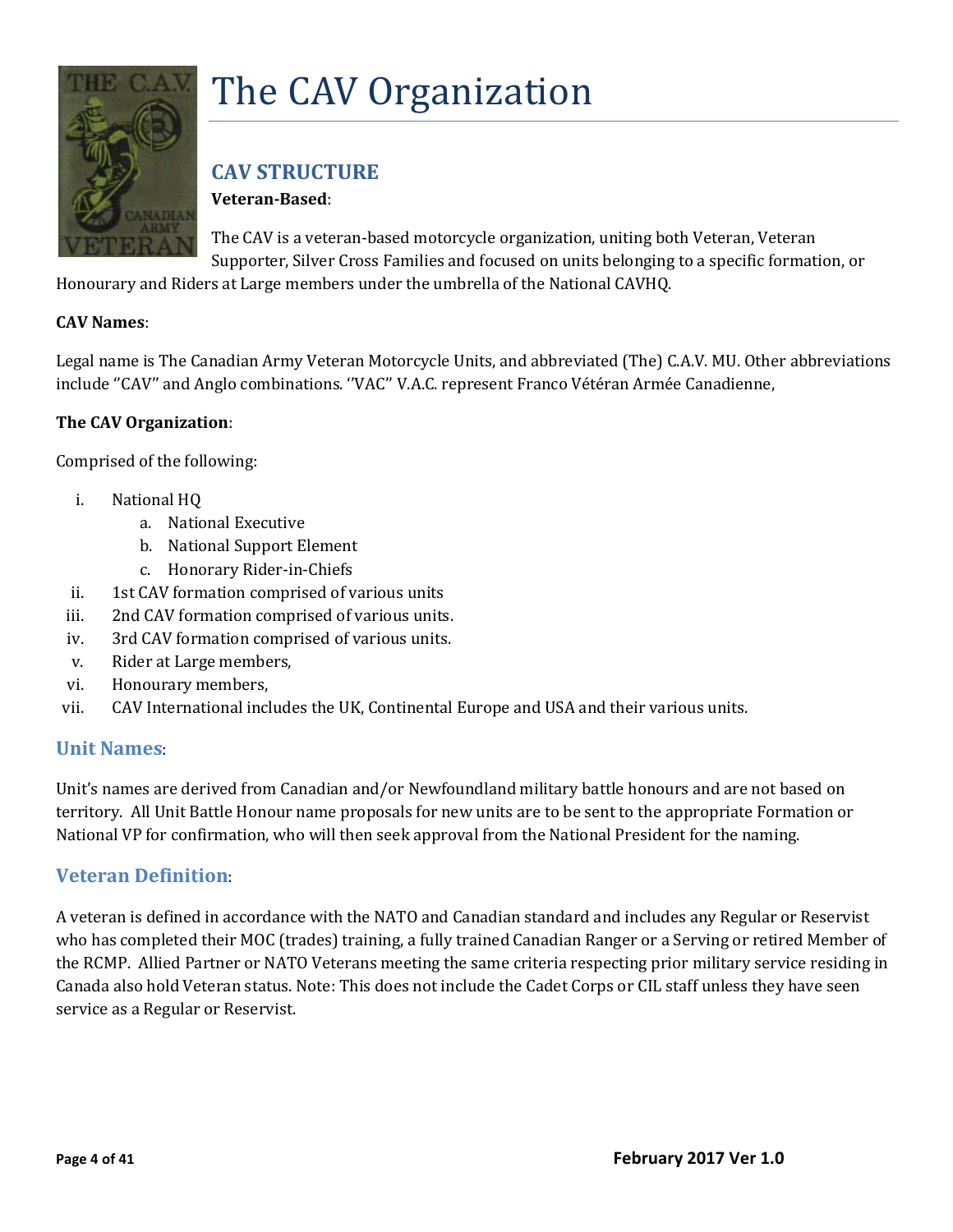# <span id="page-4-0"></span>**CAV Members**:

The CAV is comprised of the following members:

| <b>Veteran</b><br><b>Members</b> | These are military veterans and/or CF serving military personnel or serving or retired members<br>of the RCMP, Allied or NATO partners residing in Canada. They have full voting privileges and<br>may hold any position within The CAV including President position                                                                                                                                                                                                                                                                                                                                                                                                                                        |
|----------------------------------|-------------------------------------------------------------------------------------------------------------------------------------------------------------------------------------------------------------------------------------------------------------------------------------------------------------------------------------------------------------------------------------------------------------------------------------------------------------------------------------------------------------------------------------------------------------------------------------------------------------------------------------------------------------------------------------------------------------|
| Veteran<br><b>Supporters</b>     | Civilians, who although have never served in the military, have always had the military's 'back',<br>looking after our families while CF personnel conducted training and operations. Veteran<br>Supporters may also hold any position in The CAV except President and Vice-President positions<br>at the National level. Veteran Supporters have full voting rights on any Unit, Formation or<br>National issues except a National Vote changing the CAV/VAC Base Principle.                                                                                                                                                                                                                               |
| <b>CAV Old</b><br>Guard          | Throughout our organization there exists a class of individual that must be identified, by cresting<br>awarded to them by our leadership. This crest, to be worn above the individual's name, will state<br>The 'OLD GUARD'. The Old Guard are those who, due to their life experience and personality<br>provide a bridge between all generations of veterans, citizens and riders. These members may be<br>awarded this cresting at unit level, Formation or nationally during a ride, at a meeting, or any<br>public forum, representing proof of our recognition of their energy and status as those that have<br>"been there, done that". All Rider-in-Chiefs are automatically part of The Old Guard. |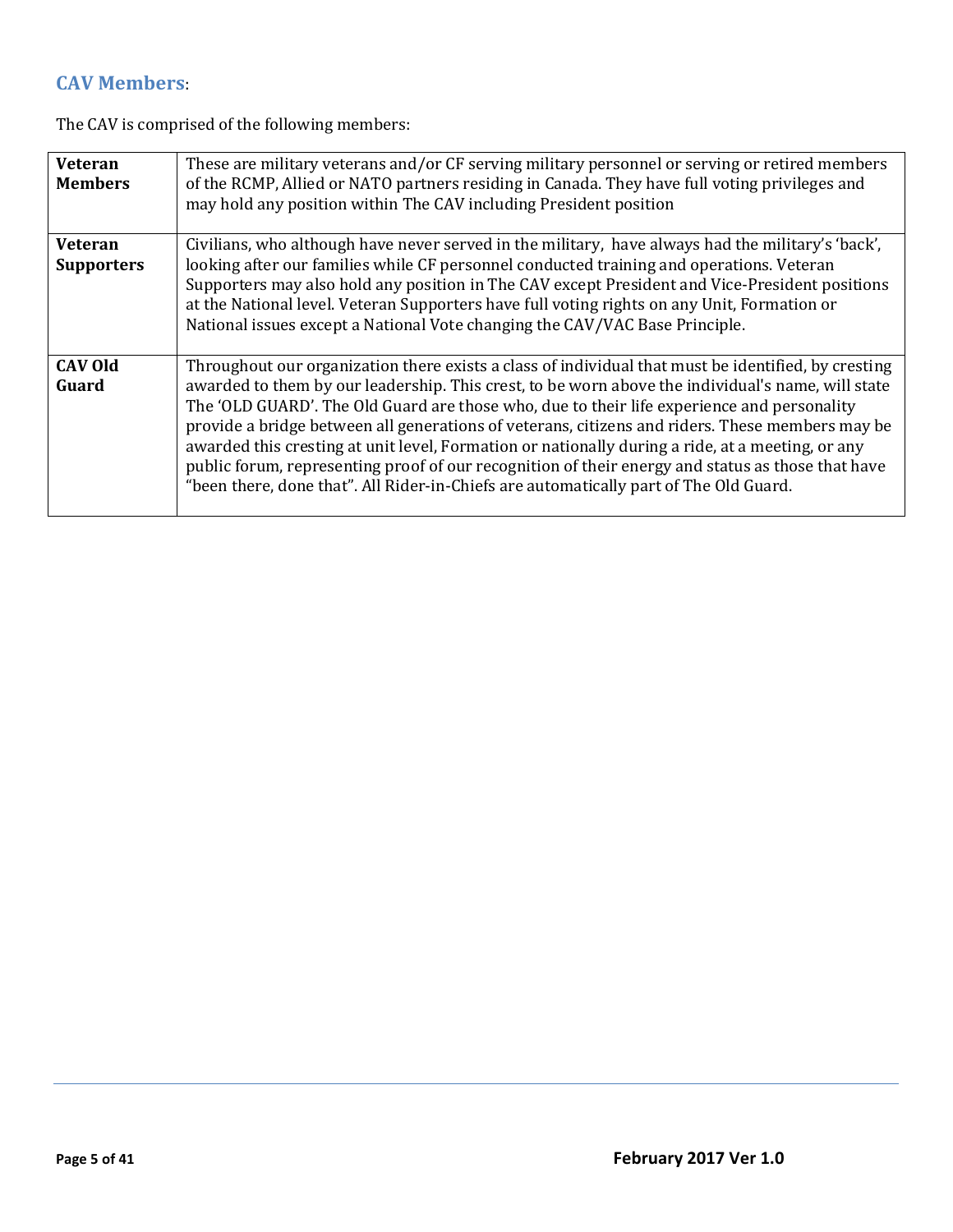

# <span id="page-5-0"></span>The CAV Terms Of Reference (CAVTOR)

**TERMS OF REFERENCE**

# <span id="page-5-1"></span>**National Executive**

| <b>National President</b>                | The CAV National President is a military veteran with overall responsibility to all CAV<br>members and will follow and enforce the CAV aims and objectives and The CAV Philosophy.<br>Final authority of development and/or establishment of CAV units.<br>Approve final staffing procedures with formation presidents, allowing as much<br>$\bullet$<br>local control as possible and within The CAV Philosophy.<br>Must be kept appraised of any matters directly involving policy/personalities at<br>any level of CAV.<br>Coord with formation presidents in breakdown of any CAV policy/directives.<br>Establish protocols that will further the positive profile of the CAV and its aims, and<br>membership, ie: awards programs.<br>Include all Canadian veterans and serving riders in the CAV mission to identify to<br>$\bullet$<br>the world the resource that these individuals represent.<br>Protect and guard The CAV Philosophy.<br>$\bullet$<br>Responsible for updating The CAV Constitution as directed by the Board of<br>$\bullet$<br><b>Directors</b>                                                                                                                                                                                                                                                                                                              |
|------------------------------------------|-----------------------------------------------------------------------------------------------------------------------------------------------------------------------------------------------------------------------------------------------------------------------------------------------------------------------------------------------------------------------------------------------------------------------------------------------------------------------------------------------------------------------------------------------------------------------------------------------------------------------------------------------------------------------------------------------------------------------------------------------------------------------------------------------------------------------------------------------------------------------------------------------------------------------------------------------------------------------------------------------------------------------------------------------------------------------------------------------------------------------------------------------------------------------------------------------------------------------------------------------------------------------------------------------------------------------------------------------------------------------------------------|
| <b>National Vice-</b><br>President (VP): | Appointed by CAV National President. Act as a replacement in the president's absence.<br>National VP Must be a Veteran.                                                                                                                                                                                                                                                                                                                                                                                                                                                                                                                                                                                                                                                                                                                                                                                                                                                                                                                                                                                                                                                                                                                                                                                                                                                                 |
|                                          | "Up to speed "on any aims/objectives and the CAV Philosophy.<br>$\bullet$<br>Act as an 'uplink' from formation HQs on matters brought to his attention that will<br>$\bullet$<br>need to be discussed at CAVHQ.<br>Further the CAV Philosophy, aims and mission of the CAV.<br>Act as the 'velvet' at times or 'strength ' as directed by the president, to coord<br>formations' and units' adherence to national guidance.<br>Responsible for coordinating and drafting plans for national rides and events. The<br>VP will conduct liaison with the formation presidents in the formulation of these<br>plans, incorporating their feedback into national events. The VP will provide<br>sufficient coordinating detail to allow 1st, 2nd and 3rd CAV formations, as well as<br>CAV International to prepare their own plans to support the national events<br>Initiate, delegate, control and coordinate Special Projects.<br>$\bullet$<br>Will act as the Finance officer and will control the operational budget for the<br>National riding element, producing financial reports for the membership and for<br>the CAV Corporation's overall audit when requested by the Board of Directors.<br>Will be the overall supervisor to the membership coordinators ensuring<br>membership and CAV accruements are controlled and all documentation is current<br>within all Formations. |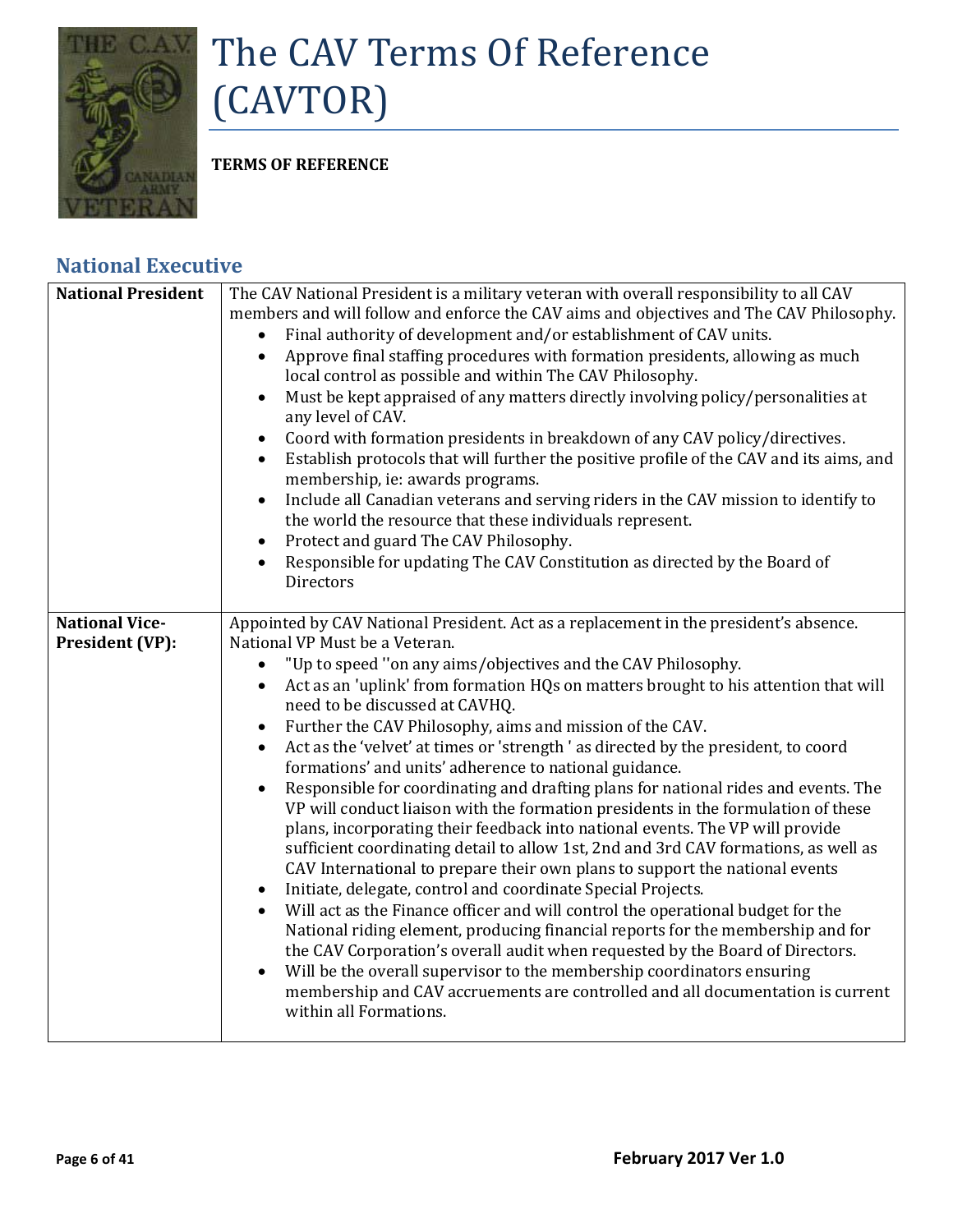| <b>CAV Ops Officer</b>    | Appointed by CAV President, the Ops Officer will be responsible to keep in constant<br>coordination with the Formation Ops Os on all functions that is happening at Formation<br>level and compile a yearly ride calendar that will indicate all Formation support rides<br>within their respected units. The National Ops O will be the lead is any special projects<br>deemed by the National President and will be expected to keep a diligent awareness at<br>National level on Veteran specific issues that CAV can provide assistance to for the<br>betterment of the Veterans. The National Ops O will also take the lead in organizing the<br>National Annual General Meeting and will coordinate with Formation Ops Os on their<br>individual yearly Annual Formation Meetings. |
|---------------------------|------------------------------------------------------------------------------------------------------------------------------------------------------------------------------------------------------------------------------------------------------------------------------------------------------------------------------------------------------------------------------------------------------------------------------------------------------------------------------------------------------------------------------------------------------------------------------------------------------------------------------------------------------------------------------------------------------------------------------------------------------------------------------------------|
| <b>National Sergeant-</b> | May be appointed by CAV President. The CAV Sgt at Arms is responsible to the other                                                                                                                                                                                                                                                                                                                                                                                                                                                                                                                                                                                                                                                                                                       |
| at-Arms                   | members of the exec and The CAV in the capacity as the 'RSM'. Traditions, Discipline,                                                                                                                                                                                                                                                                                                                                                                                                                                                                                                                                                                                                                                                                                                    |
|                           | Standards and Enforcement are to be detailed by National HQ, and Every member of the<br>C.A.V will assist the Sgt at Arms in the implementation of these aims. Politics is of no                                                                                                                                                                                                                                                                                                                                                                                                                                                                                                                                                                                                         |
|                           | interest to The CAV, but the Sgt at Arms will achieve his coord within the CAV and while                                                                                                                                                                                                                                                                                                                                                                                                                                                                                                                                                                                                                                                                                                 |
|                           | dealing with outside organizations as directed by the National President coord via                                                                                                                                                                                                                                                                                                                                                                                                                                                                                                                                                                                                                                                                                                       |
|                           | Formation, using tact, strength and honour. We are a veteran-based organization with a                                                                                                                                                                                                                                                                                                                                                                                                                                                                                                                                                                                                                                                                                                   |
|                           | positive outlook on all matters and will not tolerate anyone with a negative agenda.                                                                                                                                                                                                                                                                                                                                                                                                                                                                                                                                                                                                                                                                                                     |
| <b>National Road</b>      | Appointed by CAV President. The CAV Road Captain has overall policy-operational coord as                                                                                                                                                                                                                                                                                                                                                                                                                                                                                                                                                                                                                                                                                                 |
| Captain                   | far as safety and movement of The CAV                                                                                                                                                                                                                                                                                                                                                                                                                                                                                                                                                                                                                                                                                                                                                    |
|                           | National events are to be coord through the CAV Road Captain.                                                                                                                                                                                                                                                                                                                                                                                                                                                                                                                                                                                                                                                                                                                            |
|                           | Transportation, safety, Canada policy changes will be passed onto formations by                                                                                                                                                                                                                                                                                                                                                                                                                                                                                                                                                                                                                                                                                                          |
|                           | the CAV Road Captain                                                                                                                                                                                                                                                                                                                                                                                                                                                                                                                                                                                                                                                                                                                                                                     |
|                           | Responsible for the maintenance of the Rider's Handbook.                                                                                                                                                                                                                                                                                                                                                                                                                                                                                                                                                                                                                                                                                                                                 |
|                           |                                                                                                                                                                                                                                                                                                                                                                                                                                                                                                                                                                                                                                                                                                                                                                                          |

# <span id="page-6-0"></span>**National Support Element**

| <b>CAV Webmaster</b>       | Appointed by CAV President, and reports directly to the CAV President.<br>Maintain the CAV web site<br>Maintain the CAV aliases emails<br>Maintain The CAV Forum<br>Supervise and coordinate the national Webmaster Team.<br>Coordinate and establish electronic communications between the National<br>Executive, formations and units<br>Graphic design – coordinate all graphic design (posters, business cards, etc) as well<br>as CAV logo and TM<br>Social Media and Networking – coord and supervise all aspects of social media<br>$\bullet$ |
|----------------------------|------------------------------------------------------------------------------------------------------------------------------------------------------------------------------------------------------------------------------------------------------------------------------------------------------------------------------------------------------------------------------------------------------------------------------------------------------------------------------------------------------------------------------------------------------|
| <b>CAV Riders-in-Chief</b> | All Rider-in-Chiefs are honorary appointments. These are the riders we point at proudly,<br>one in each formation and a national rider, who by their past and current example set the<br>standard. National and formations may appoint a Veteran Supporter Rider-in-Chief. All<br>Rider-in-Chiefs are automatically appointed to the OLD GUARD.                                                                                                                                                                                                      |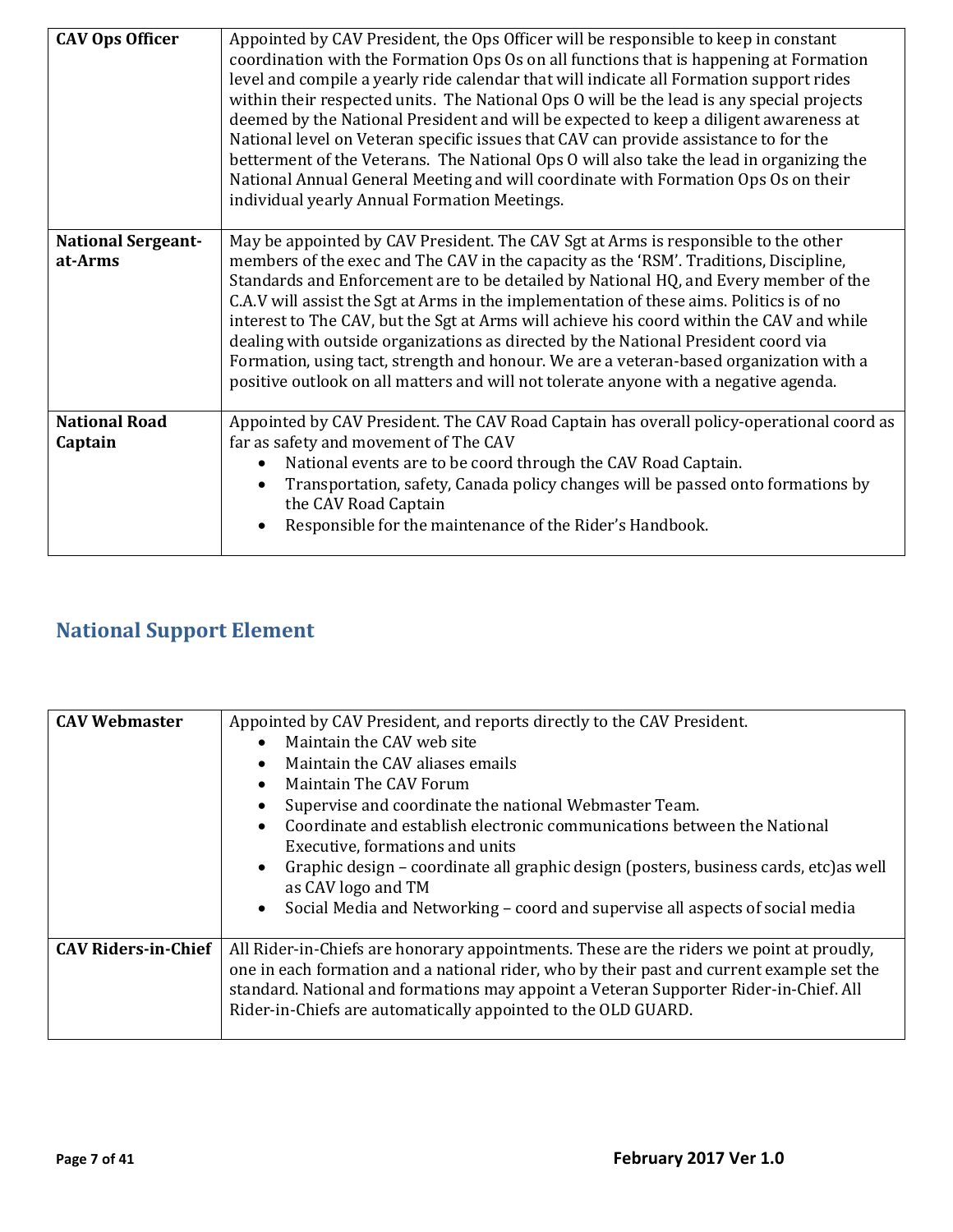| <b>CAV Old Guard:</b> | "OLD GUARD" are those who, due to their life experience and personality provide a bridge<br>between all generations of veterans, citizens and riders. These members may be presented<br>this cresting at Unit, Formation or National level during a ride, at a meeting, or any public<br>forum, in recognition of their dedication, energy and status as those that have "been there,<br>done that". The OLD GUARD is an advisory group to the National Executive or Formation<br>executives on any issue as requested. |
|-----------------------|-------------------------------------------------------------------------------------------------------------------------------------------------------------------------------------------------------------------------------------------------------------------------------------------------------------------------------------------------------------------------------------------------------------------------------------------------------------------------------------------------------------------------|
| <b>CAV Padre</b>      | The CAV Padre administers to the moral health and welfare of CAV members. He/she<br>provides such appropriate instruction for The Padre's Corner web page, and other spiritual<br>activities as required and when called upon. He/she is responsible for ensuring the<br>accuracy of the Remembrance Board. The CAV Padre assists in all matters spiritual and<br>humanitarian moralities on behalf of all religions, denominations, and including those who<br>may be atheists or agnostic and wish his/her guidance.  |

# <span id="page-7-0"></span>**CAV Formations Executive**

| <b>Formation</b>                        | A Formation President can be a military veteran or supporter. As in the By-Laws, the                                            |
|-----------------------------------------|---------------------------------------------------------------------------------------------------------------------------------|
| President                               | leadership element must be a shared responsibility if the President is a Supporter, then the                                    |
|                                         | Vice President must be a Veteran. However if the President is a Veteran, the Vice-                                              |
|                                         | President can be either a Veteran or a Supporter. The CAV National President appoints the                                       |
|                                         | Formation President. The Formation President, be it 1st, 2nd or 3rd CAV is responsible for                                      |
|                                         | the bulk of the administration of all units in their respective formation.                                                      |
|                                         | Act as liaison between the units of the formation and CAVHQ on The CAV's aim,                                                   |
|                                         | policies and national events and Rides.                                                                                         |
|                                         | Coord SOP procedures between their units and the retail company providing CAV                                                   |
|                                         | trademarked logo items for the membership.                                                                                      |
|                                         | Coord membership and Joining Pkgs between their units.<br>$\bullet$                                                             |
|                                         | Maintain membership Joining Pkg stock at their location.                                                                        |
|                                         | Coord formation-size Rides.                                                                                                     |
|                                         |                                                                                                                                 |
|                                         | Maintain the respective formation Event Board through the CAV webmasters.                                                       |
|                                         | Assist units in other capacities.<br>$\bullet$                                                                                  |
|                                         | Assist CAVHQ as required.                                                                                                       |
| <b>Formation Vice-</b>                  | The Formation President appoints the VP as per the guidelines set out by the By-Laws. The                                       |
| President                               | primary function of the Formation VP is to assist the President in developing ride events                                       |
|                                         | and plans. Further, the VP should not be co-located with the president but should reside                                        |
|                                         |                                                                                                                                 |
|                                         |                                                                                                                                 |
|                                         | elsewhere in the formation's area.                                                                                              |
|                                         | The Formation President appoints the Operation Officer. The primary function of the                                             |
| <b>Formation</b>                        | Formation Ops O is to correlate all the ride information from each Unit within the                                              |
| <b>Operational Officer</b>              | Formation and provide the Formation with a ride calendar each year. The Formation Ops                                           |
|                                         | O will also be the OPI and coordinator for the Yearly Formation Meeting. The Formation                                          |
|                                         | Ops O will be the conduit between the National Ops O and will provide a yearly ride                                             |
|                                         | calendar of the formation at the first of the new year and will ensure that dates of the                                        |
|                                         | yearly formation meeting do not conflict with National AGM dates. The Formation Ops O                                           |
|                                         | will also be the main contact within the Formation for the Units to coordinate and inquire                                      |
|                                         | guidance for a start up or folding of ride events that they, the Unit, were involved in as                                      |
|                                         | sponsors or host.                                                                                                               |
| <b>Formation Sgt-at-</b><br><b>Arms</b> | The primary function of the Formation Sgt-at-Arms is to assist the President in individual<br>disciplinary and morale problems. |
|                                         |                                                                                                                                 |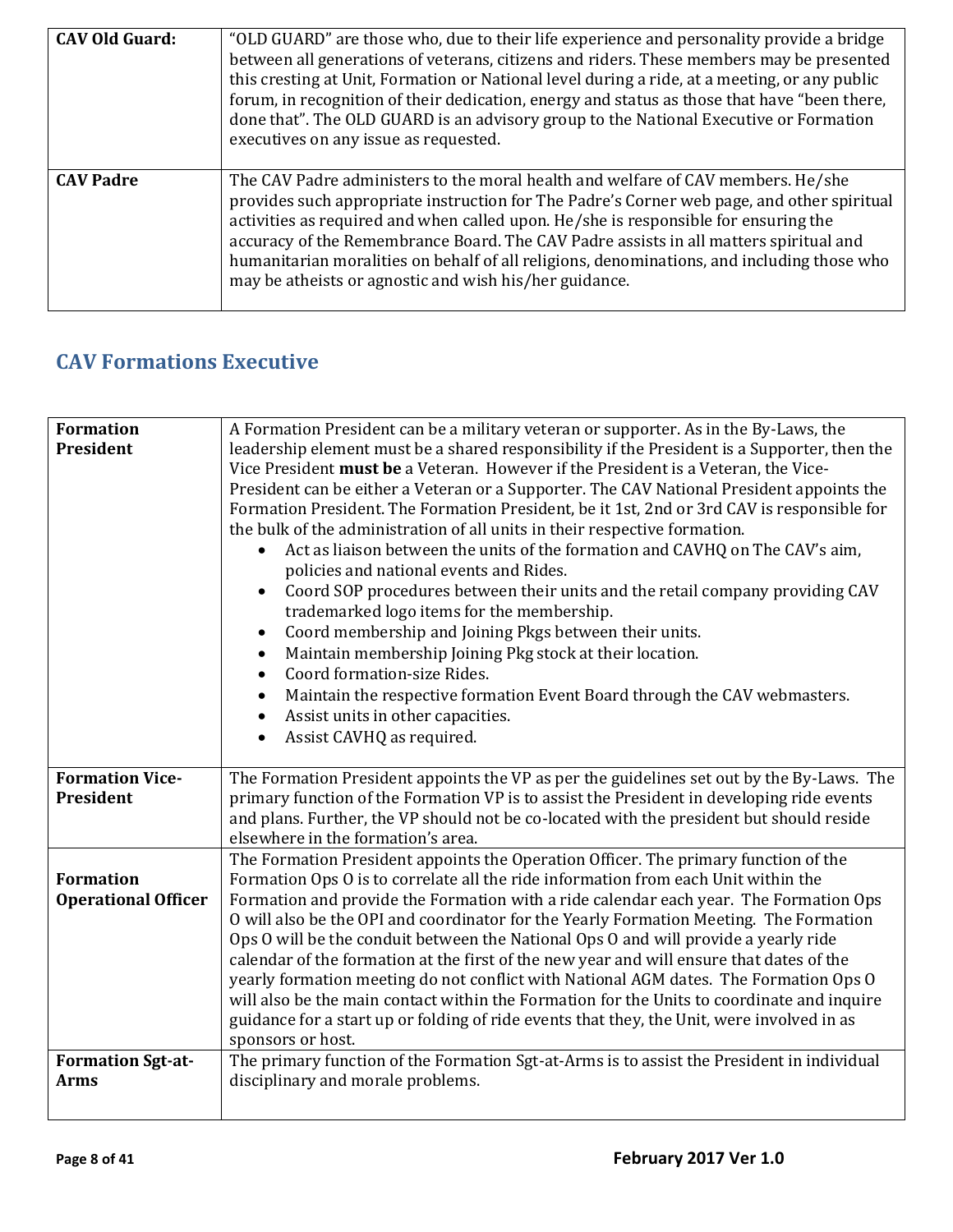| <b>Formation Road</b><br>Captain | The Formation President appoints the Road Capt (s). This appointment may be temporary<br>or permanent as decided by the respective 1st, 2nd, or 3rd CAV formation                                                                                                                                                                                                                                                                                                                                                                                                                                                                                                                                                                                                                                                                                                                                                                                                                                                                              |
|----------------------------------|------------------------------------------------------------------------------------------------------------------------------------------------------------------------------------------------------------------------------------------------------------------------------------------------------------------------------------------------------------------------------------------------------------------------------------------------------------------------------------------------------------------------------------------------------------------------------------------------------------------------------------------------------------------------------------------------------------------------------------------------------------------------------------------------------------------------------------------------------------------------------------------------------------------------------------------------------------------------------------------------------------------------------------------------|
|                                  |                                                                                                                                                                                                                                                                                                                                                                                                                                                                                                                                                                                                                                                                                                                                                                                                                                                                                                                                                                                                                                                |
| <b>Formation</b>                 | The Formation President appoints the Membership Coordinator. The primary function of                                                                                                                                                                                                                                                                                                                                                                                                                                                                                                                                                                                                                                                                                                                                                                                                                                                                                                                                                           |
| Membership                       | the Formation Membership Coordinator is to assist the President in maintaining a concise                                                                                                                                                                                                                                                                                                                                                                                                                                                                                                                                                                                                                                                                                                                                                                                                                                                                                                                                                       |
| Coordinator                      | administrative statistics on the Formation members and as a secondary function, be the<br>Formation Treasurer. The Membership Coordinator will ensure all yearly renewals are<br>done on time and that all associated administrative paperwork is current and correct as<br>instructed by the CAV Constitution and By-Laws. The Formation Membership Coordinator<br>will submit a yearly report after the renewal time and at the first of the year to the National<br>Ops Officer on all current members within their formation (Format on report will be<br>dictated by National Ops O). As Formation Treasurer, they will keep all records of funds<br>transfers, invoices and billing ventures that has been done at the Formation level, within<br>the scope of the Formation President's approval under the guidance directed by the<br>National VP and be able to provide the National VP with a spreadsheet of such<br>transcriptions at the end of the CAV annual year for auditing purposes and the overall CAV<br>financial report. |

# <span id="page-8-0"></span>**CAV Unit Executives**

- Executives will follow the CAV Philosophy and Constitution.
- There are only 4 positions considered "Executive Positions" for the Unit level and they are: President, Vice-President, Sgt At Arms and Road Captain. Unit Presidents may create other positions to delineate certain tasks, (Secretary, Treasurer, Photographer, Webmaster, etc) but also can eliminate these positions as well at their desire.
- A majority of Unit Executives are required to Pass Unit Policy
- Executives will appoint tasks to members as needed, and set timings /places for Unit activities.
- Executives may authorize Unit expenses up to \$50 without a Unit vote.
- Executives will educate and guide all they can reach within the CAV Aims of "**STRENGTH and HONOUR**"

| <b>Unit President</b> | A unit president can be a military veteran or supporter. As in the By-Laws, the leadership    |
|-----------------------|-----------------------------------------------------------------------------------------------|
|                       | element must be a shared responsibility if the President is a Supporter, then the Vice        |
|                       | President must be a Veteran. However if the President is a Veteran, the Vice-President can    |
|                       | be either a Veteran or a Supporter. The position of Unit President is for a maximum of a 3    |
|                       | year term, and the previous member within this position <b>cannot</b> run for the position of |
|                       | President or Vice-President of that Unit until another term (a minimum of 3 yrs) has past.    |
|                       | This is to ensure fairness of sharing of the Leaderships positions and the well being within  |
|                       | the Unit scope. A waiver to this direction can be requested by the Formation President to     |
|                       | National HQ with a detailed explanation on why a Unit President's term should be              |
|                       | extended and National HQ will make the overall determination. (This should be considered      |
|                       | the exception and not the rule)                                                               |
|                       |                                                                                               |
|                       | There are two methods that are used to select unit presidents, through unit elections with    |
|                       | the winning nomination being approved by the respective Formation President for a             |
|                       | specific term or appointed by the respective Formation President. Tasks include:              |
|                       | Upholds The CAV Philosophy and Constitution operating policies                                |
|                       | Responsibility for unit.                                                                      |
|                       | Conducts meetings, controls rides                                                             |
|                       | Coordinate unit executive and members' activities                                             |
|                       | Maintain unit files                                                                           |
|                       | Public relations contact for all outsiders                                                    |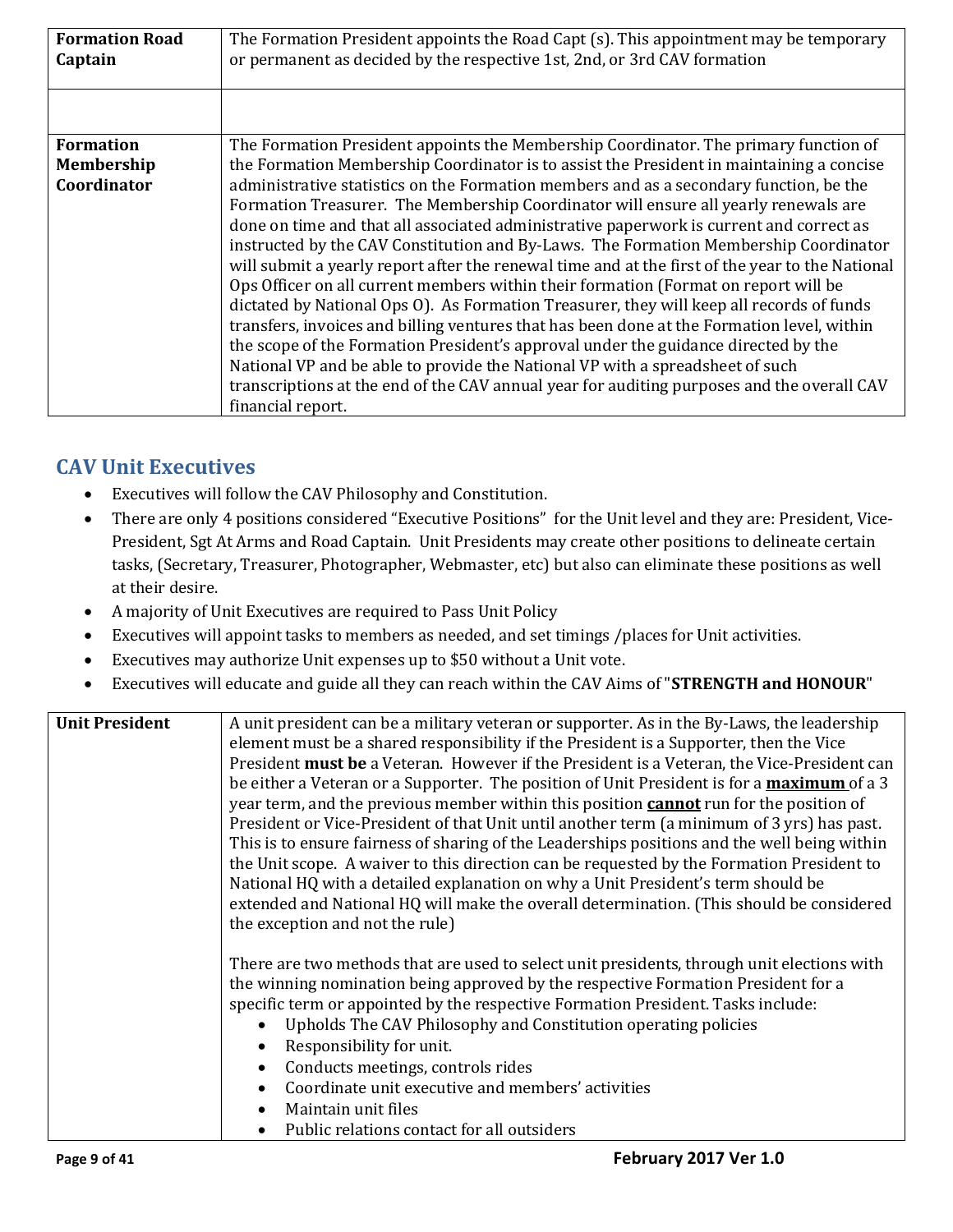|                                             | Collect photos and info for unit updates of unit website<br>$\bullet$<br>Correspondence inside and outside unit.                                                                                                                                                                                                                                                                                                                                                                                                                     |
|---------------------------------------------|--------------------------------------------------------------------------------------------------------------------------------------------------------------------------------------------------------------------------------------------------------------------------------------------------------------------------------------------------------------------------------------------------------------------------------------------------------------------------------------------------------------------------------------|
| <b>Unit Vice-</b><br><b>Presidents (VP)</b> | The unit president appoints the VP as per the guidelines set out by the By-Laws. The VP<br>will assist the Unit President as required in running the unit.                                                                                                                                                                                                                                                                                                                                                                           |
| <b>Unit Sgt-at-Arms</b>                     | The unit president appoints the Sgt-at-Arms.<br>Discipline and tradition in unit<br>Responsible for unit property and recovery of same<br>Assists all executive and members in daily operations<br>New member orientation<br>Liaison as directed by president with outsiders or members.<br>Manages dues and other funds<br>Assists president in website, releases, info.                                                                                                                                                            |
| <b>Unit Road Captain</b>                    | The unit president appoints the Road Capt(s) who will:<br>Maintain overall control of all road moves<br>Plan ride routes<br>Control group and individual movement<br>Appoint group leaders and traffic control individuals as required.<br>Coord with charity ride organizers to offer assistance<br>Brief CAV Riders on routes and safety as requested.<br>Advise members on bikes and safety equipment as requested.<br>Educate CAV Riders to road etiquette.<br>Educate CAV Riders to road signals, procedures, and group riding. |

# <span id="page-9-0"></span>**All CAV Members**

Members' responsibilities are to all members of the CAV. We must conduct ourselves in public and private situations with the understanding that our actions will identify all veterans on and off motorcycles. Ours is an honourable organization. We will gain strength and honour from our connection to all Canadian veterans, especially through our motorcycling activities. Veteran supporters are welcome to share the ride with us following these same conditions.

CAV HQ exists to coord our national and international formations. In order to have consistency in the wearing of items by CAV members, only black vests are to be worn, in addition the only item that shall be worn on the rear centre panel of the vest shall be the CAV Veterans or Supporters crest. There shall be no other tags, patches, or crests **directly** above or below the CAV crest.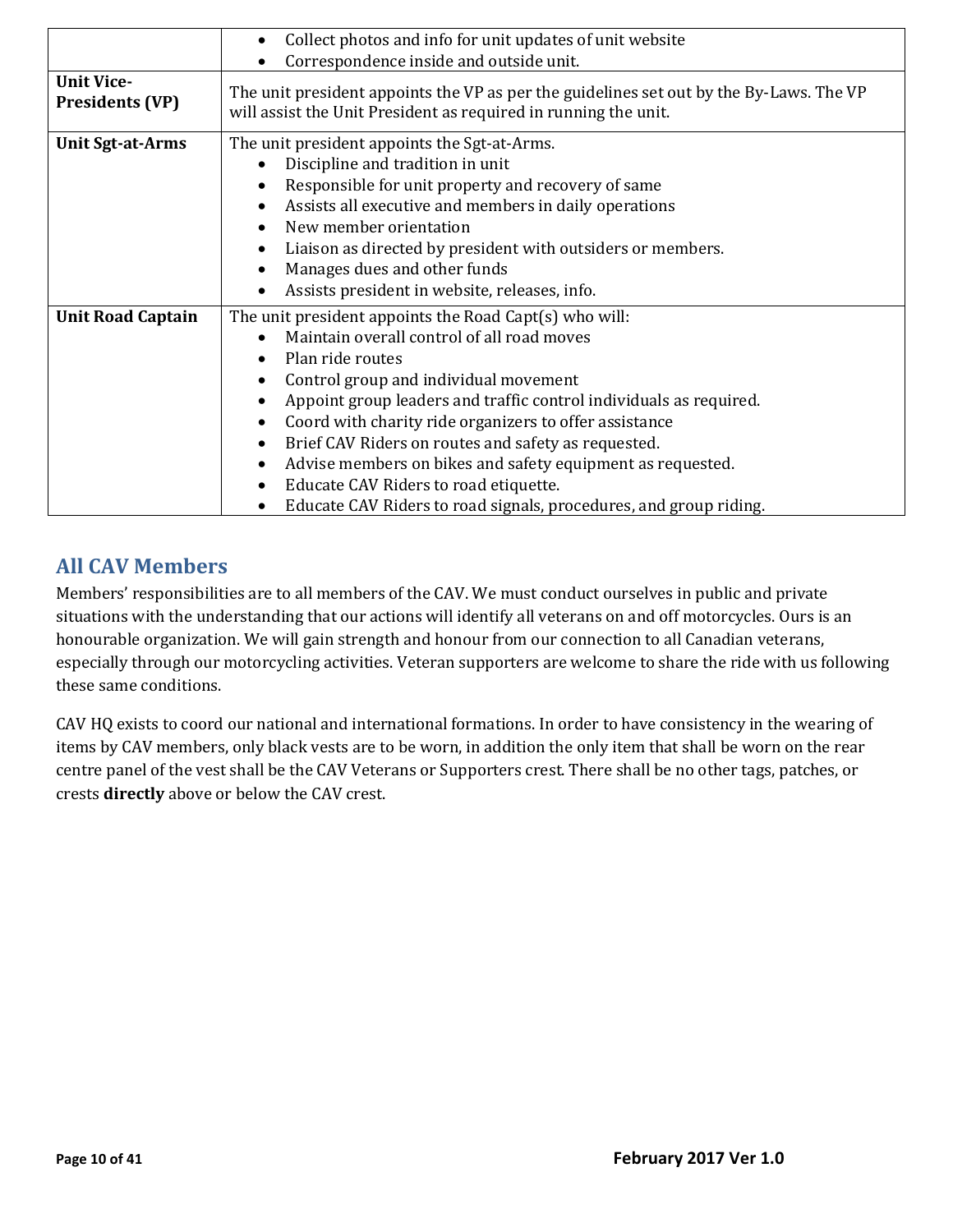# <span id="page-10-0"></span>CAV Appointments and Elections



Foreword – Founder and First President of The CAV

The CAV primary focus is on enjoyment and riding. This focus must and will remain the primary consideration over the organization and TOR with The CAV. Political lobbying, politicking, and personal agendas will never be tolerated. The CAV is about our brothers and sisters coming together, sharing past experiences, riding and helping established charities whenever possible.

This is and will remain the base principle of The CAV. In short, The CAV is about 'Riding, Having Fun and Helping Others', our motto is "Strength and Honour" – **We are a Veteran Based Organization, Not a Veteran Only Organization**- Our Greatest Strength is in Uniting Veterans with Veteran Supporters in Communities Nation Wide-Providing Ongoing Service on Motorcycles. 'Trapper' Cane CD, Founder – Our first decade- National President.

# <span id="page-10-1"></span>**EXECUTIVE POSITIONS SELECTION**

#### **General**

CAV executive positions are found at the unit, formation and national levels. These executive positions have little to do with prestige, but rather, they are suited for members who possess administrative and organizational capabilities and are willing to put in a lot of work to ensure that The CAV base principle - 'Ride and Have Fun While Helping Others' is a Success.

Headquarters Group Responsibility: All Executives regardless of their Role Must Support not only Each other but the Membership. We develop Leaders in the CAV/VAC, Not Followers!

#### <span id="page-10-2"></span>**Appointments vs Elections**

The CAV at all levels; unit, formation and national will always retain the authority to appoint executives at various levels. This is a safety catch to be used in the best interest of The CAV as a whole and the safeguarding of the base principle and CAV Philosophy. This authority specifically relates to setting-up newly established units and formations until such units and formations have matured sufficiently. For established units and formations with a strong foundation, a simple electoral process will evolve. Important to note though, the safety catch of appointing, maintaining simplicity, and foremost ensuring the base principle, will always take precedence over any election attempts that have either gone sour or if the unit or formation is not yet prepared to conduct elections.

#### <span id="page-10-3"></span>**Conduct of the Election Process**

The election process may differ from formation to formation or unit to unit. However, as a minimum, the following principles will be followed:

- **President Elections**! All presidential nominees must be CAV members, either CF serving members or military veterans at Formation or National Level. As a shared unit Leadership entity, Unit level Presidents can be either CF serving members, military veterans or Supporter.
- **Simple!** Life is complicated enough. Keep elections simple.
- **Fast!** Elections are not what we are about. So get them done with the best people filling the executive positions.
- **No Campaigning!** And, no in-fighting!
- **Post Duration!** On the outset of the election process, the maximum term of office should be stated.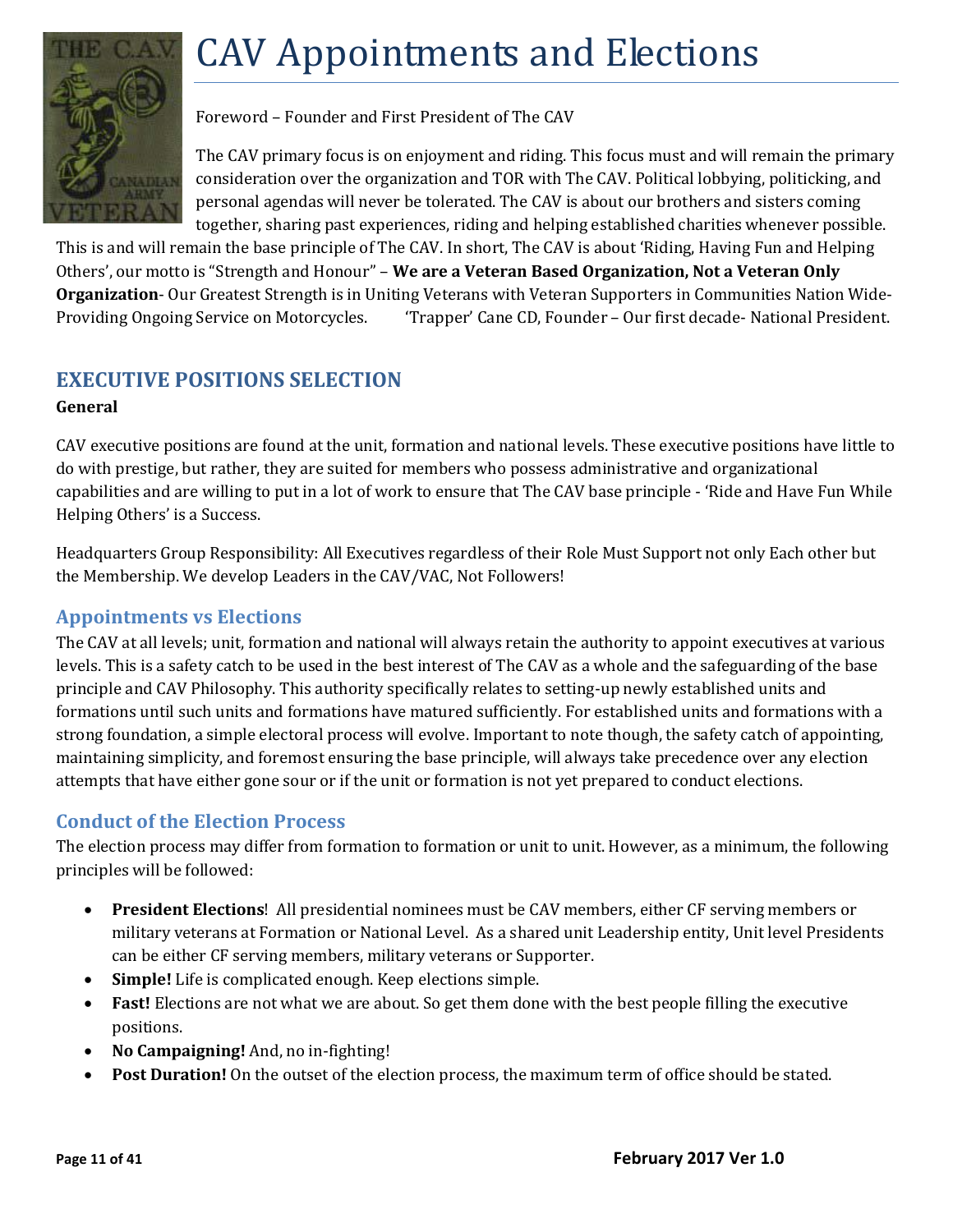### <span id="page-11-0"></span>**Unit Appointments and Elections**

As it will be apparent in the Unit TOR, the focus of The CAV is at the unit level where units normally have much autonomy to run themselves in accordance with the base principle. The unit electorate for unit elections are the respective unit members. Other unit executive positions, such as VP, Sgt-at-Arms, and Road Capt are the unit president's personal staff to administer the unit. The unit president has the authority to either appoint this staff or turn it over to the unit members to elect these positions as long as it keeps within the Unit TOR structure. If for any reason that the Unit TOR structure cannot be adhered to, then the Formation President must be notified what the issue is and the Formation President will present the matter to the National level for a solution. To maintain Unit cohesion, the VP, Sgt-at-Arms and Road Capt positions should be appointed or elected at a time that it **does not** coincide with the appointment/election of a Unit President. This will ensure that the Unit will maintain a seamless transition within the leadership role and guidance of that Unit, keeping the experienced Unit executive staff in tact until the new president is comfortable in his/her role. All Unit executive positions should not be longer that a **3 year consecutive term** to ensure a healthy outlook and a wide spread equality within the leadership structure of

that Unit. **Elections for these positions that are at the end of their consecutive term must be completed by the end of January of the following year. (ie Unit President's term is completed in Oct 2014, new Unit President must be in place by 01 February 2015).**

#### <span id="page-11-1"></span>**Formation Appointments and Elections**

A Formation President can be a military veteran or supporter. As in the By-Laws, the leadership element must be a shared responsibility if the President is a Supporter, then the Vice President **must be** a Veteran. However if the President is a Veteran, the Vice-President can be either a Veteran or a Supporter. The CAV National President appoints the Formation President. Formation electorate for formation elections are unit members of the respective formation. Other Formation executive positions, such as VP, Sgt-at-Arms and Road Capt are the Formation President's personal staff to administer the Formation. The Formation President has the authority to either appoint this staff or turn it over to the units' presidents to elect certain formation positions.

#### <span id="page-11-2"></span>**Past Formation Presidents**

Past Formation Presidents who honourably step down from their appointed position due to health and/or personal reasons and have a total of two or more years in that position, will automatically become a Special Rider At Large CAV member within their respected Formations. Although they reside within their respected Formations, they will be administered at the National level and fall within the scope identified within the CAV Awards and Special Recognition area of this Constitution. This position is not an Executive position and therefore holds no authorities in that regard within the CAV organization. Past Formation Presidents will wear their name identifier on the front of their CAV vest which will indicate that they are a Past Formation President and the year dates to which they held the position, also they can wear the "Invictus" tag on the front of their vest as well. Their Formation back Crest will contain a gold rope braid around the outside perimeter of the crest (the cost of these name identifier, tag and gold rope braid will be bore by the operational budget). Past Formation Presidents are a pool to which the National Officers can select future National Executive positions from when positions are vacated by the previous member who held the position. Past Formation Presidents also can be tasked to act as "special envoys" for the current National President and be willing to take on these projects to help enhance the CAV organization by using their vast past experiences and knowledge within the CAV**.**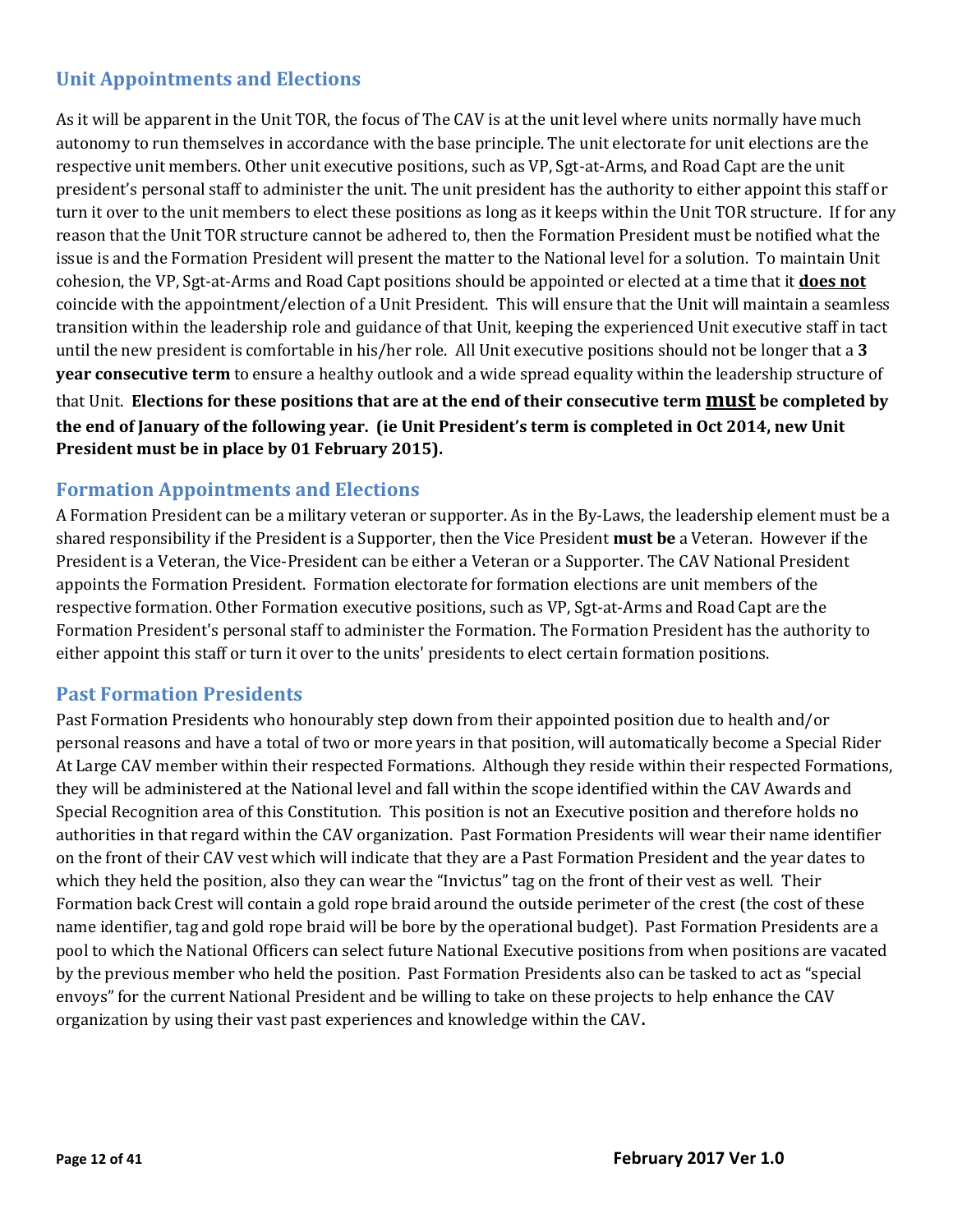#### <span id="page-12-0"></span>**National Appointments and Elections**

The National President must be a CAV member, either CF serving member or military veteran. The position of National President is a succession position on which the National VP will resume the appointment once the National President's term is completed or vacated for health and/or personal reasons. The National President's term is four complete years with the change of positions to be held on the AGM of the fifth year. Other National executive positions, such as VP, Sgt-at-Arms and Road Capt are the National President's personal staff to administer the CAV Formation elements. The National President can retain members who are currently filling those positions or can appoint new members to fill the National staff positions.

#### <span id="page-12-1"></span>**Past National Presidents**

Past National Presidents will automatically become an Honourary CAV member and fall within the scope identified within the CAV Awards and Special Recognition area of this Constitution. Past National Presidents will wear their name identifier on the front of their CAV vest which will indicate that they are a Past National President and the year dates to which they held the position. Also their National back Crest will contain a gold rope braid around the outside perimeter of the crest (the cost of these name identifier and gold rope braid will be bore by the operational budget). Past National Presidents are the pool to which the Directors will select the position of CAV Ambassador when that position is vacated by the previous member who held the position. Past National Presidents also can be tasked to act as "special envoys" for the current National President and be willing to take on these projects to help enhance the CAV organization by using their vast past experiences and knowledge within the CAV**.**

#### <span id="page-12-2"></span>**Possessing an Executive Position within the Leadership Structure**

A member possessing an executive position within any leadership structure of a Unit, Formation or National position, **shall not** hold another executive position of any level at the same time. If a member is elected or appointment to a higher level executive position, an immediate election or appointment of another individual will be held to replace the member's previous executive position. Under **extreme circumstances**, a waiver to National HQ can be submitted to explain why a member cannot fulfill this directive and needs to retain the previous executive position while holding another. National HQ will treat this as an exception to the rule, ensuring that every possible means is taken to replace the member's previous position immediately.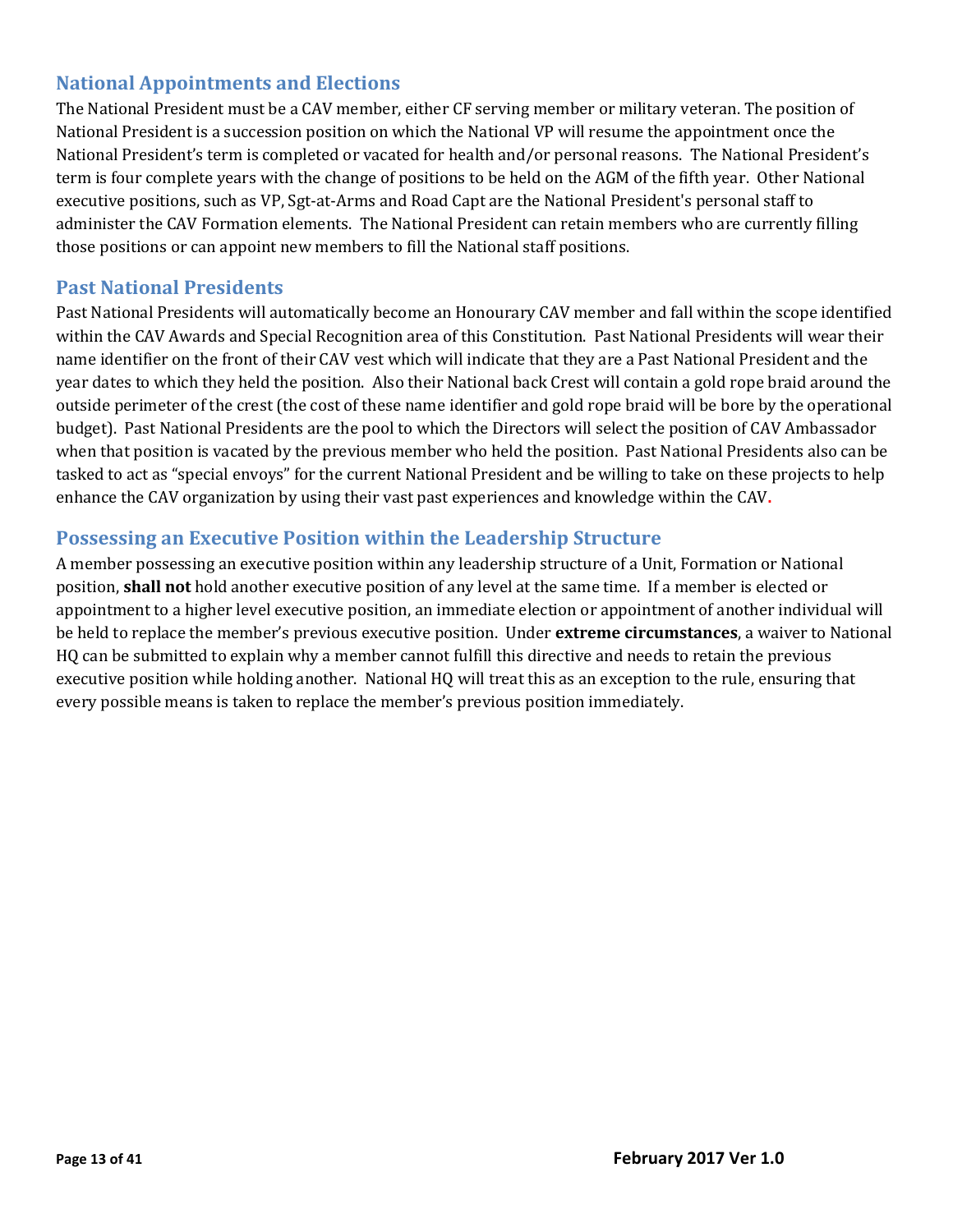

# <span id="page-13-0"></span>Discipline

# <span id="page-13-1"></span>**CONFLICT RESOLUTION**

**General**: There will always be personality clashes in any organization. The CAV is not exempt. Members must remember to show respect to others and their opinions, their beliefs and their personality traits. If you don't like another member in The CAV, be polite, mature but keep some distance. Don't make mountains out of molehills, or create issues that will enflame your

whole unit or beyond. If there is a conflict in a unit, the unit members should try to sort it out first before requesting assistance from outside the unit. If the conflict is moving beyond a single unit and affecting others then the formation will intervene. Have other members, Old Guard reps, even from other units and formations have a look at the situation and provide a nonbiased solution. If dismissal from the CAV is warranted then follow the procedures in the Constitution. In other words only National can dismiss a member.

Message from Lucky Larry, Old Guard, Honourary Rider in Chief on Conflict Resolution

"I came up with a formula …… "**LEARN TO LISTEN**", because I honestly know that if you learn this you will be successful. I can also promise that if you don't you will fail in Conflict Resolution.

The formula is simple to understand and simple (in theory) to implement but I know from years of experience that many of you think you are following the formula and in reality you are not, or have egos that say only you know what needs to done and how to do it.

So what is this formula?

First…. **LISTEN** to what is being said or asked of you. **LISTEN**, don't interpret, answer or give a solution. You must understand what is being asked or said. Only interrupt or ask for further explanation if you don't understand or need more information.

Second… no matter how well you know the person asking for advice or direction or solution…. **LISTEN** , You only have one side so far. That means go to the other party or parties and ask for their side. Again **LISTEN**.

At this point you will have two sides and they WILL differ. Neither party is lying; they are just giving their version as they see it.

From here you should talk to each side and explain there is a difference of opinion. After some going back and forth the solution will be arrived at by the parties involved."

# <span id="page-13-2"></span>**DISMISSAL ACTION**

**General**: The CAV Strength and Honour contract is completed on joining and at renewal annually in accordance with CAV/VAC bylaws. The CAV strives to retain a high level of honour, respect to other CAV members and the principles of The CAV There are two types of dismissal:

- 1. Membership Dismissal for severe breeches of discipline (the final decision rests with the National President)
- 2. Dismissal from an Executive staff position or dismissal as a unit or formation president. This type of dismissal is **not** a membership dismissal.

In most breeches of discipline, it is hoped that the respective unit or formation is in a position to correct the breech without a membership dismissal.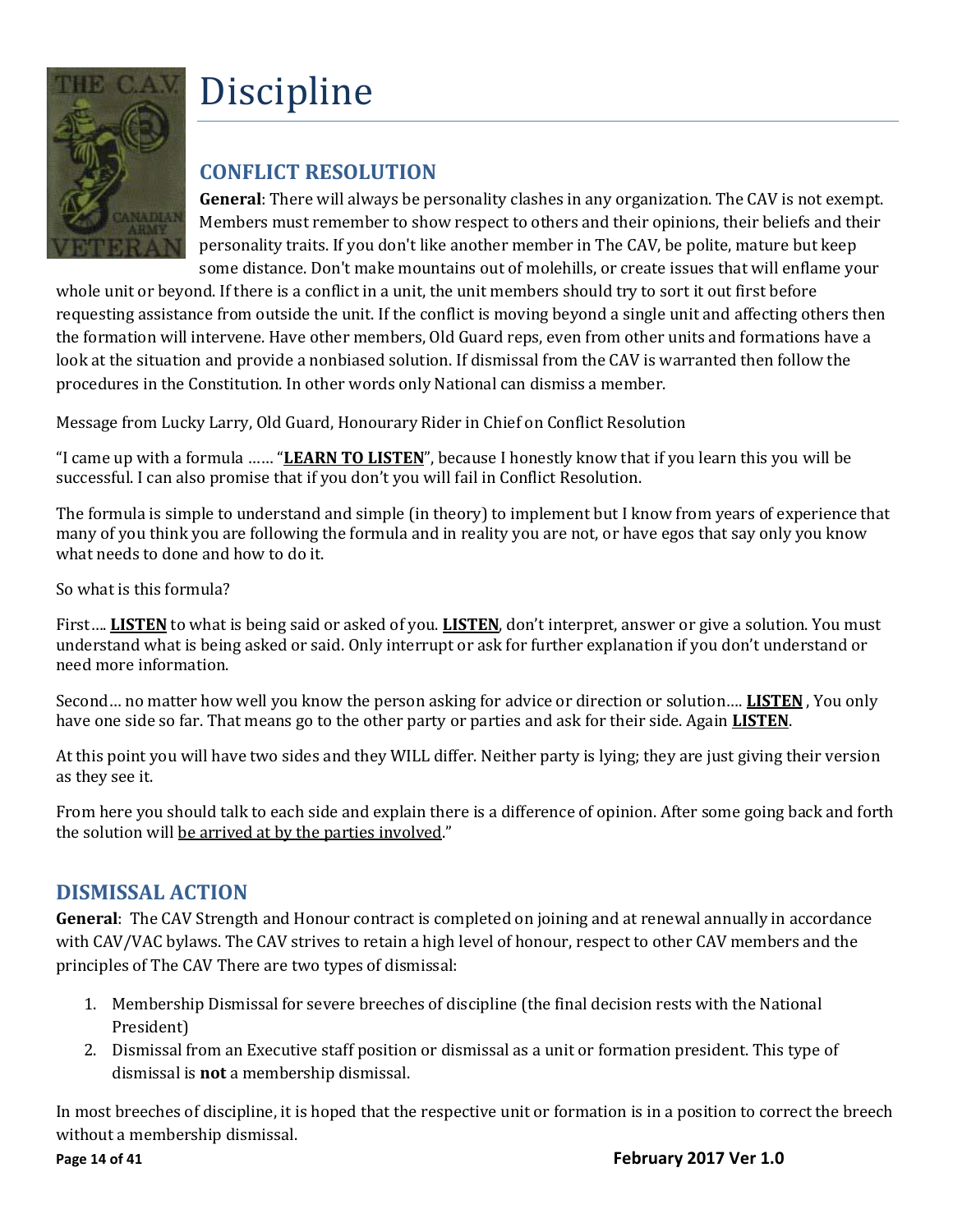If a dismissal from the CAV organization is deemed necessary by CAV HQ, a "Letter of Separation" will be sent by the National President to the individual in question by registered mail and will inform the Formation President of that action. On receipt of the Letter of Separation, that individual will no longer be considered a member of the CAV organization and all rights that were previously granted will be forfeited. As the CAV crest is a Trade Marked item, all attempts should be made by the Formation Executive staff to recover the crest so that it alleviates the possibility of it becoming misrepresented at a later date.

NOTE – At no time is anyone to place themselves in legal or physical danger to recover a crest. If ex-member is not willing to surrender his/her crest, report this to Formation President to pass on to National HQ. National HQ will proceed with legal action if deemed necessary.

| Membership<br>Dismissal -<br>Improper<br><b>Behaviour</b>                        | The CAV members are by no means angels. Coming from military backgrounds this is<br>impossible. The major concern is that such incidents are not persistent, nor do they bring<br>public discredit to The CAV and most importantly the members. |
|----------------------------------------------------------------------------------|-------------------------------------------------------------------------------------------------------------------------------------------------------------------------------------------------------------------------------------------------|
| <b>Membership</b><br>Dismissal -<br><b>Disrespect To</b><br><b>Other Members</b> | As CAV members, we should always show respect to others even if in disagreement.<br>Slandering another member in front of other members or in public by any means is<br>unacceptable.                                                           |
| <b>Membership</b>                                                                | The CAV Principles and their intent should be followed to the best of any member's ability.                                                                                                                                                     |
| Dismissal -                                                                      | There may be at times a requirement to bend the principles, but for the benefit of the CAV                                                                                                                                                      |
| <b>Disrespect To The</b>                                                         | and its members. Deliberate contravention to the CAV principle could be subject to                                                                                                                                                              |
| <b>CAV Principles</b>                                                            | dismissal.                                                                                                                                                                                                                                      |
| <b>Removal From</b>                                                              | These types of dismissals are not necessarily discipline related. This is not a membership                                                                                                                                                      |
| <b>Executive Positions,</b>                                                      | dismissal. It is up to the respective president to remove these executive staff as they are                                                                                                                                                     |
| <b>Excluding</b>                                                                 | his/her staff. This applies to all staff at all levels, unit, formation and national. The dismissal                                                                                                                                             |
| <b>President Positions</b>                                                       | of unit or formation presidents must be approved by the National President.                                                                                                                                                                     |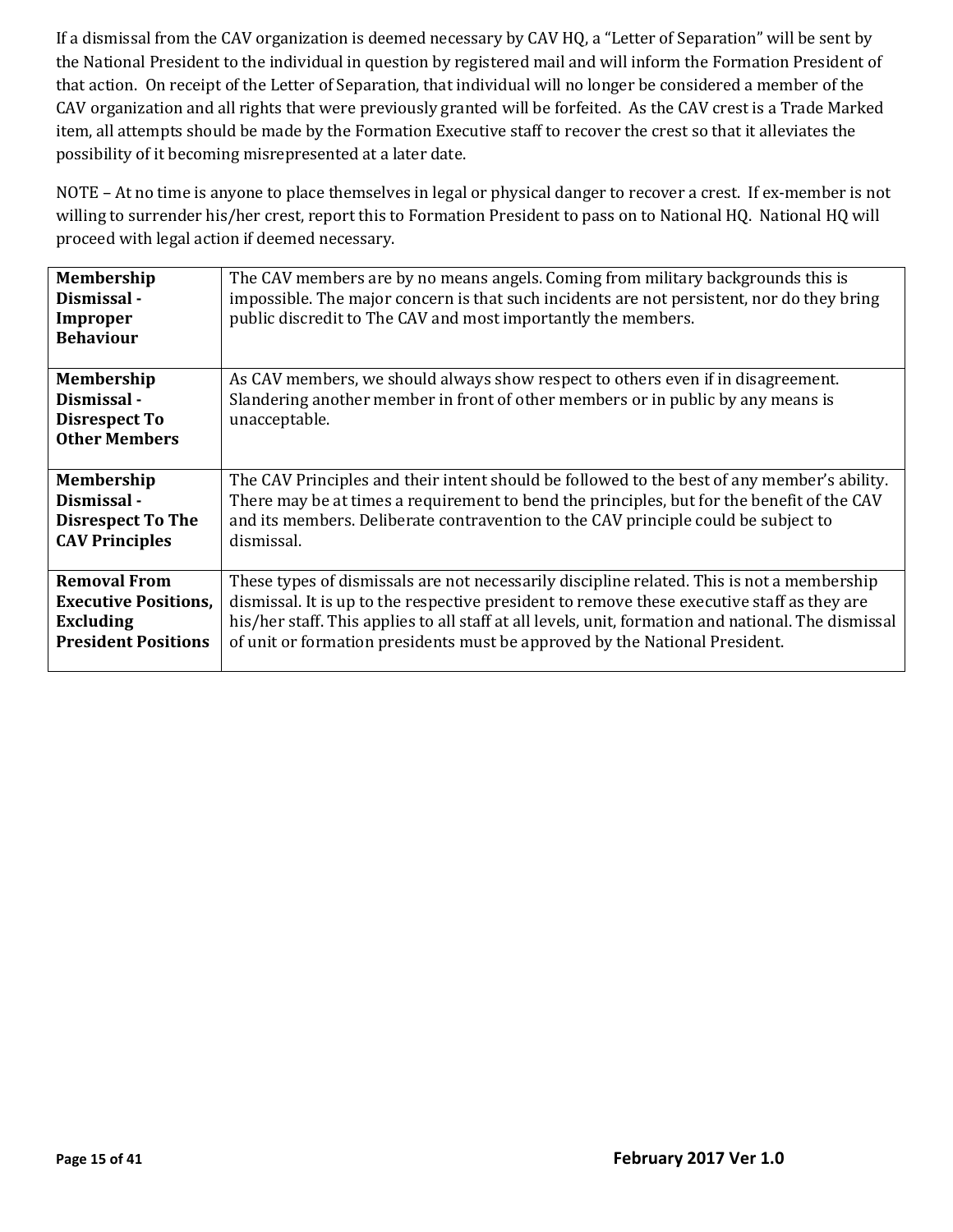

# <span id="page-15-0"></span>CAV Awards and Special Recognition

Canadian Army Veterans Motorcycle Unit, our organization, The CAV, has been made aware of a class of individuals, nation-wide, who deserve recognition both by The CAV and the public at large. We are strengthened in our riding by the presence of many, including Veteran Supporters, Veteran Sponsors, and Veterans that have come before us and contributed much to their country and as importantly by Canadian citizens who serve their communities daily. We recognize excellence around us in several ways: Nominations can be made by any CAV

Member, with the particulars passed through Unit, approval then via Formation to National with Final approval confirmed by the National President who will engage the CAV supplier and the appropriate Executive for Presentation.

Cresting or Plaques provide immediate Visual Respect of those we recognize as Heroes!

| 'Honorary Riders-in-Chief'                             | These are the riders we point at proudly who by their example set the<br>standard. CAV/VAC Will recognize an Honorary Rider in Chief for its<br>Veterans, its Veteran Supporters and its Riders at Large.                                                                                                                                                                                                                                                                                                                                                                                                                                                                                                                                                                                                                                                                                  |  |  |
|--------------------------------------------------------|--------------------------------------------------------------------------------------------------------------------------------------------------------------------------------------------------------------------------------------------------------------------------------------------------------------------------------------------------------------------------------------------------------------------------------------------------------------------------------------------------------------------------------------------------------------------------------------------------------------------------------------------------------------------------------------------------------------------------------------------------------------------------------------------------------------------------------------------------------------------------------------------|--|--|
| 'OLD GUARD'.                                           | Those whose life experience as Veteran or Supporter allow them mentoring<br>abilities to aid our membership. These are the mentors among us who<br>enable sound solid advice on any subject at all times!                                                                                                                                                                                                                                                                                                                                                                                                                                                                                                                                                                                                                                                                                  |  |  |
| 'Veteran Supporters'                                   | Those who ride alongside our veterans, but have never worn the uniform. A<br>Key Element in the Success of our CAV/VAC Family in uniting those with a<br>lifetime out of our military, guiding our Veterans to reintegrate back into<br>our communities. 'They who have Always had our Veterans' Backs!'                                                                                                                                                                                                                                                                                                                                                                                                                                                                                                                                                                                   |  |  |
| 'CAV Proficiency Riders Winged<br><b>Wheel Crest'.</b> | A crest showing a rider's high riding standard. Presented with as much<br>Honour as possible, identifying our pride in a member's proficiency as a<br>motorcyclist. This was the most sought after recognition our Dispatch Rider<br>ancestors could achieve! (see Road Capt Handbook for qualification criteria)                                                                                                                                                                                                                                                                                                                                                                                                                                                                                                                                                                          |  |  |
| <b>Honorary Members</b>                                | These are people who believe in the CAV Base Principles and Philosophy<br>and support the CAV mission totally. They will be recognized by a National<br>or Formation Executive member by making the presentation of the crest in<br>person and in the company of as many CAV members that are available at<br>the time. Honorary Rider in Chief to Veterans, Honorary Rider in Chief to<br>Veteran Supporters, Honorary Rider in Chief to Riders at Large-these<br>CAV/VAC Members will have Gold edging sewn around the Large back<br>CAV/VAC crest with similarly edged Recognition by Nametag cresting<br>presented for the front of the vest respecting the Honour. All Cresting and<br>Membership costs are covered by CAV National. Honorary members wear<br>the Tag "PRO PATRIA" on their vest fronts, in place of Unit Battle Honour<br>Tags-Latin to English saying "FOR COUNTRY" |  |  |
| <b>Silver Cross Members</b>                            | These are parents or direct family members of a military veteran who have<br>received the Memorial Cross, also known as the Silver Cross. They will be<br>recognized by a National or Formation Executive member by making the<br>presentation of the crest in person and in the company of as many CAV<br>members that are available at the time. Silver Cross Family cresting has a<br>Silver Border around the Large back CAV/VAC crest with similarly edged                                                                                                                                                                                                                                                                                                                                                                                                                            |  |  |
|                                                        | Recognition by nametag cresting the Family name or Fallen Heroes name                                                                                                                                                                                                                                                                                                                                                                                                                                                                                                                                                                                                                                                                                                                                                                                                                      |  |  |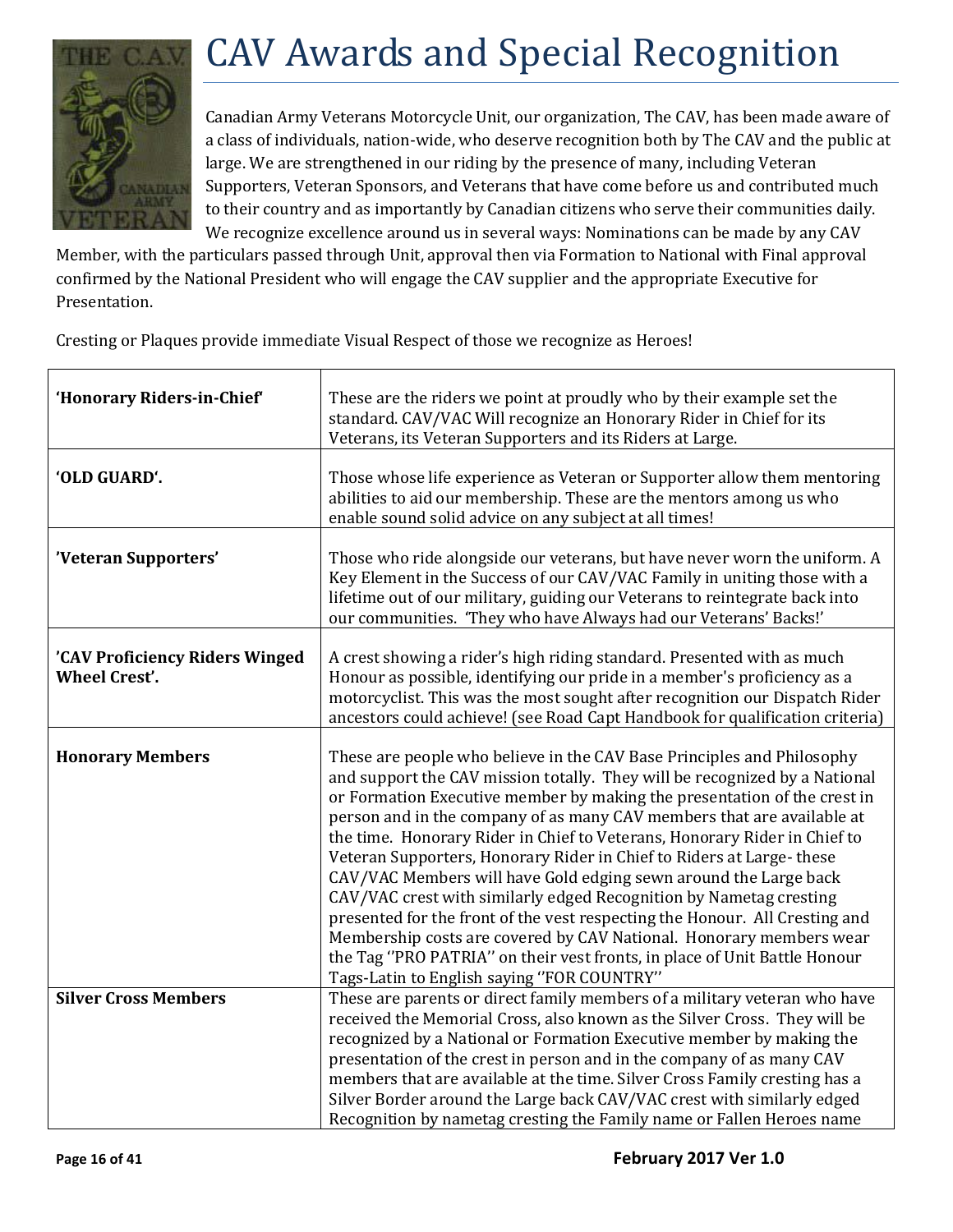|                          | presented as requested for vest front.                                      |  |  |  |  |
|--------------------------|-----------------------------------------------------------------------------|--|--|--|--|
|                          | In addition a Fabric Memorial/Silver Cross crest is available when          |  |  |  |  |
|                          | requested. All CAV/VAC Silver Cross family cresting and membership costs    |  |  |  |  |
|                          | are covered by CAV National.                                                |  |  |  |  |
| 'Special Rider At Large' | This classification is only given to past Formation Presidents who have     |  |  |  |  |
|                          | served in their past capacity honourably. The criteria in which this can be |  |  |  |  |
|                          | awarded is found in the CAV Appointment & Elections section of this         |  |  |  |  |
|                          | Constitution.                                                               |  |  |  |  |
| 'CAV Citizenship Award'  | Presented by units to recognize individuals who had lived their life by     |  |  |  |  |
|                          | strength and honour                                                         |  |  |  |  |
| 'CAV Hometown Heroes'    | Those veterans in our community that have served, and continue to serve.    |  |  |  |  |
| 'Veteran Sponsors'       | These are the people that support us logistically                           |  |  |  |  |
| 'CAV Honour Plaques'     | These are awarded to individuals by a unit to recognize someone who has     |  |  |  |  |
|                          | gone out of their way and deserves recognition.                             |  |  |  |  |

Veteran Sponsors, Citizenship Awards, Hometown Heroes, Community Service Awards or CAV Honour Plaques may be paid for and presented by Unit Executives with as many CAV Members in attendance as possible at a Suitable Honourable Venue. In exceptional cases, nominations for awards or appointments may be made from Unit, or Formation for National approval to have the CAV Organization to cover the costs or have the appropriate level of HQ make the Presentation. At All Times we will recognize those who 'Go Above and Beyond'.

# **CAV FINANCIAL ASSISTANCE PROGRAM**

As the CAV organization is a charitable entity within our mission of "helping others" in today's society, it is imperative that we do as much as possible towards looking after veterans, veteran families and community efforts towards that focus.

With the above outlook in mind, the CAV will entertain requests from the Formations on any type of financial assistance that may be needed in order to do our part as a Veteran based charitable group. These financial requests are to be researched at the Formation Executive level for their legitimacy and present a covering letter in detail on why the financial assistance is required and if it is supported at the Formation Executive level before submission to CAV National.

On receipt of a financial assistance request from a Formation, CAV National will review all submissions and will flush out any relevant questions with the Formation Presidents prior to the final request being forward to the Board of Directors for their approval.

Based upon the Board of Director's decision, a letter/email will be issued to the requesting Formation on the Board of Directors deliberation and final answer.

There is no appealing to the Board of Directors decision, however if other information come to light though further research or circumstances, Formations can reapply for financial assistance for the same individual or cause using the same process listed in the above paragraphs.

#### **\*NOTE\***

**The CAV Board of Directors reserve the right to approve or dismiss any financial assistance requests due to either lack of legitimacy or the lack of CAV operating funds to provide this assistance.**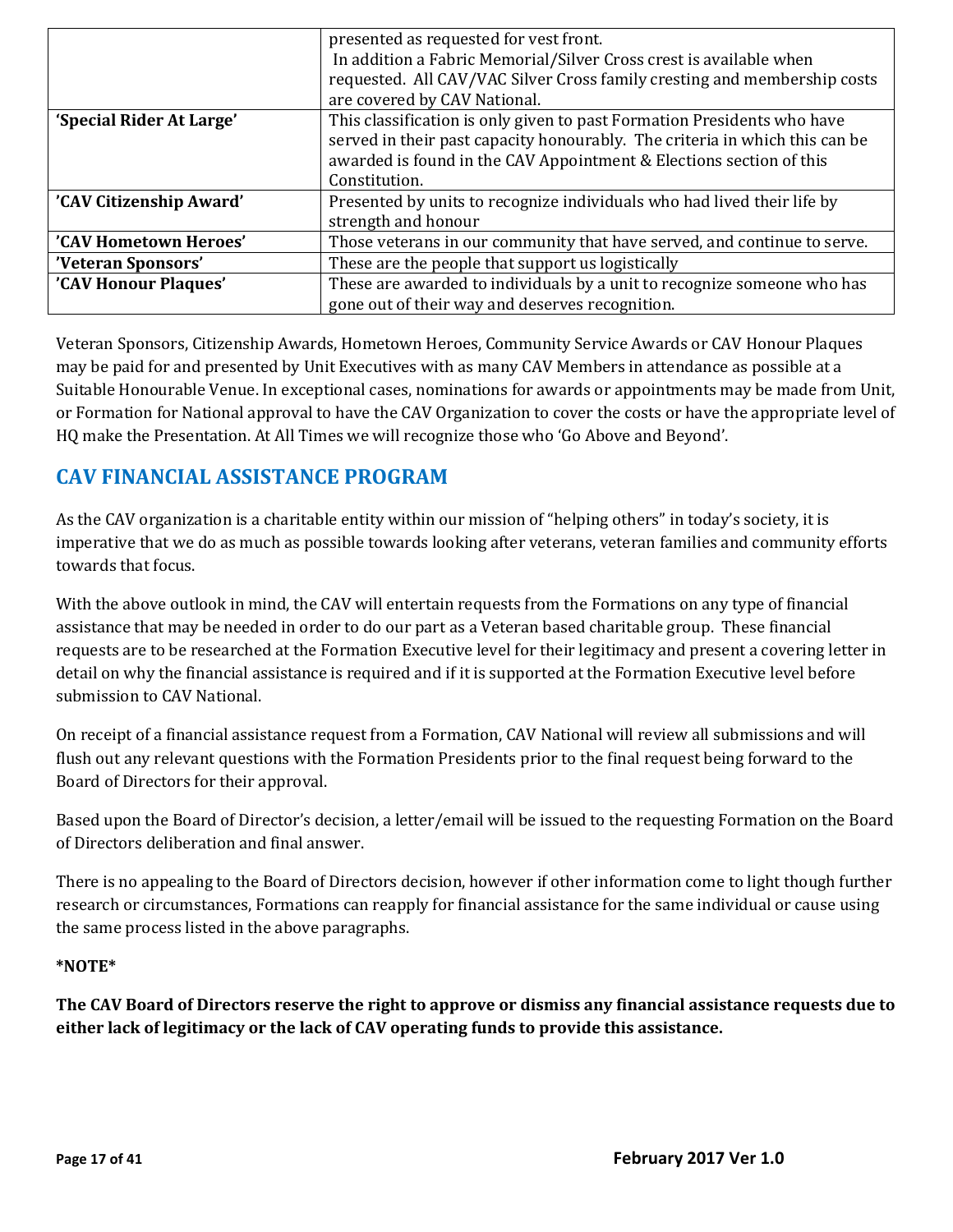# **CAV EDUCATIONAL BURSARIES**

The CAV will award four scholarship bursaries of \$500.00 each annually. Each Formation and CAV National will be represented in these bursary awards. The selection for the recipients of the bursary awards will be made by the CAV Board of Directors.

To be considered for a CAV Bursary, the submitter must be a CAV member or an immediate relation to a CAV member (dependant or grandchild). Each Formation will nominate two candidates to the CAV National no later than 1st day of the month preceding the AGM date, complete with all supporting documentation (listed below) from the individuals submitted to be considered. Formation Presidents are to include a covering page on any noteworthy accomplishments that this individual has done and is not on the individual's initial written submission and why they supported the nominations in their decision, also including the priority of the submissions within the two that were selected.

Out of the total submissions to CAV National, a selection will be made from the priority 2 submissions from the Formations to represent the CAV National's selection for a bursary, hence completing the four annual awards to be awarded.

The individuals selected by the CAV Directors will be formally announced during the yearly Annual General Meeting and cheques will be handed out at that time to either the individual or to the Formation President as the representative of the selected individual from their Formation and to be given to the individual at the earliest convenient time frame.

# **Required Supporting Documentation**

#### **From submitting candidate;**

- 1. A one page requesting letter on themselves and their future educational goals, listing any applicable accomplishments that they have done towards their educational vision,
- 2. A copy of their High School transcript (same one they had sent to the University or College for acceptance), and
- 3. A copy of the acceptance letter from the University or College that they applied to.

#### **From Formation Presidents to CAV National;**

- 1. All of the documentation from the submitting candidate, and
- 2. A covering page on any noteworthy accomplishments that was not mentioned in the candidates initial applying letter, reason for Formation selection and what priority the Formation placed on each of their two selections. (ie Priority 1 and Priority 2)

CAV National will review all submissions, making their selection from the Formations priority 2 submissions and will flush out any relevant questions with the Formation Presidents prior to the final list being forward to the Board of Directors for final approval.

#### **\* Note \***

**Any Formation submission for CAV Educational Bursary that HAS NOT been processed to CAV National on or before 1st day of the month preceding the AGM date, will be considered "Null & Void" and WILL NOT be processed for that year. It is imperative that the Formations Presidents plan their timelines accordingly to ensure the end goal is achieved.**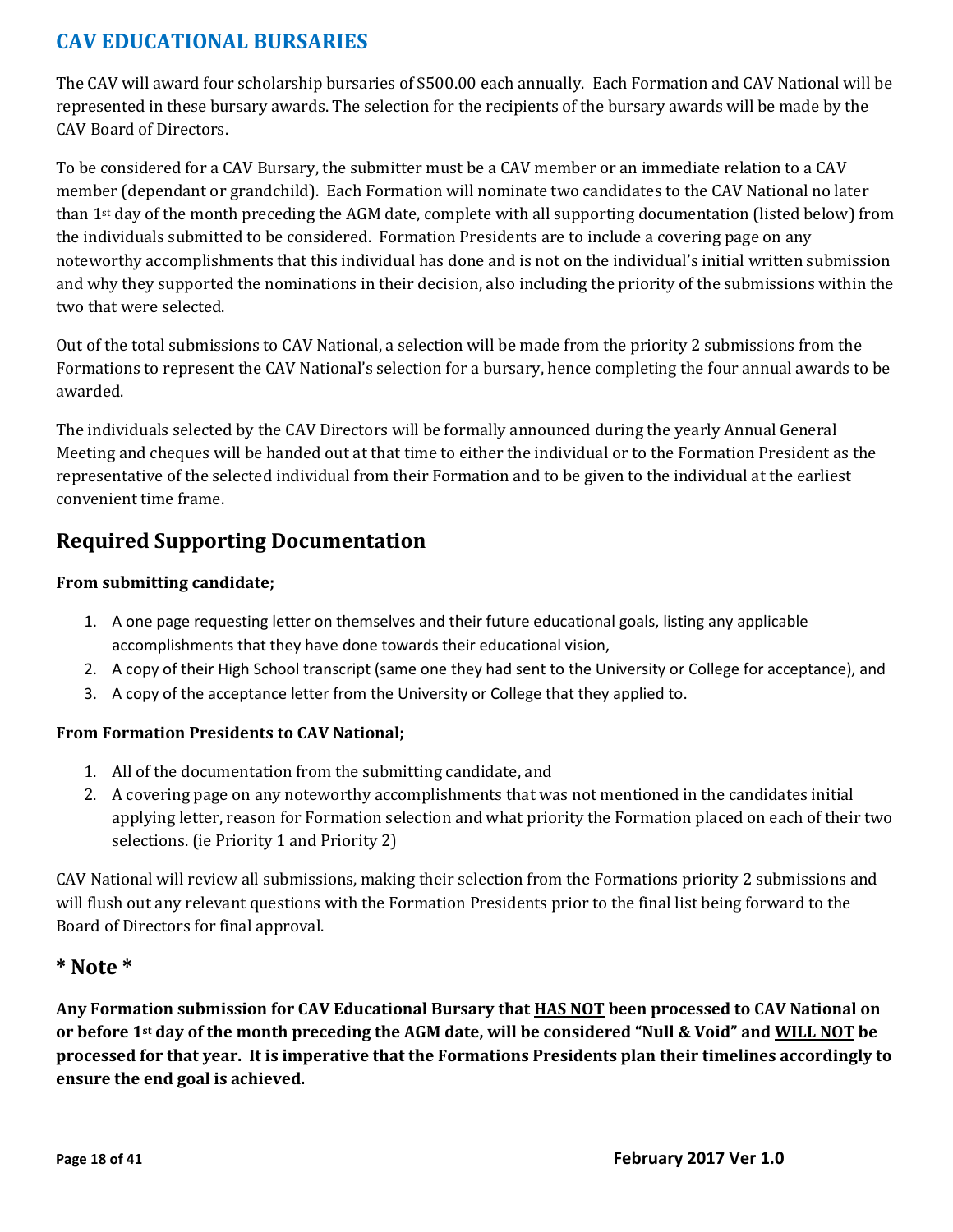# <span id="page-18-0"></span>CAV Protocols



# **National, Formation & Unit Flags**

The CAV crests that we wear on the back of our vests are **not colours**; they are simply crests. The 'colours set' held at Unit, Formation and National HQ's are two actual flags, one a Canadian flag and the second, a unit or HQ flag. At many national charity events a colour parade often precedes the riders through the community. As well, we remember the focal

point unit flags provide at Unit, Formation or National events. Each unit Sgt at Arms holds a national flag and unit flag, and these will be flown as directed by unit presidents. Position of honour will be given in order of precedence:

- 1. National flag, flown on the left of,
- 2. Flags of other sovereign nations in alphabetical order
- 3. Flags of provinces of Canada in the order in which they joined confederation
- 4. Flags of the territories of Canada in the order in which they joined confederation
- 5. Flags of municipalities/cities
- 6. Flags/banners of organizations (i.e. the CAV)

When the national flag of Canada is raised or lowered, or when it is carried past on parade or review, all present should face the flag, men should remove their hats, and all should remain silent. Those in uniform should salute. CAV Flags may have pins/crests attached to anywhere except the central panel that contains the CAV Logo. The unit flags are designed to have 3/8" wooden dowels inserted in the end pocket. A tie should be sewn to the bottom of the unit flags to prevent the flag from sliding off the pole. Any flag style mounting hardware/plywood support may be used to attach the flag system to a passenger backrest. Often heavy-duty nylon "zip fasteners" work. Requests for replacement of unit or formation flags are addressed to CAV National Vice President. Any Unit, Formation or National Flag that has flown on operations, on approval from Formation and National HQ, may have the Mission crest sewn to the side of our CAV /VAC Logo

#### **Ride Protocol**

When the CAV rides in a group posture, the following ride protocol and positions of honour will be given in order of precedence:

In National directed rides, the National HQ will form up and follow the National Road Capt leading the ride. Formations will follow along in numbered sequence with their individual Units directly behind their respected Formations.

When CAV National HQ is riding within a Formation group or an individual Unit ride, the National HQ will follow directly behind the Road Captain leading the ride. Formation HQ will then follow directly behind National and Unit HQ will then take up the next ride position after Formation HQ. In retrospect, the order of precedence when National or Formation HQ's are not riding within a Unit ride, then the Unit President and executive staff is in the lead position behind the Road Capt leading the ride.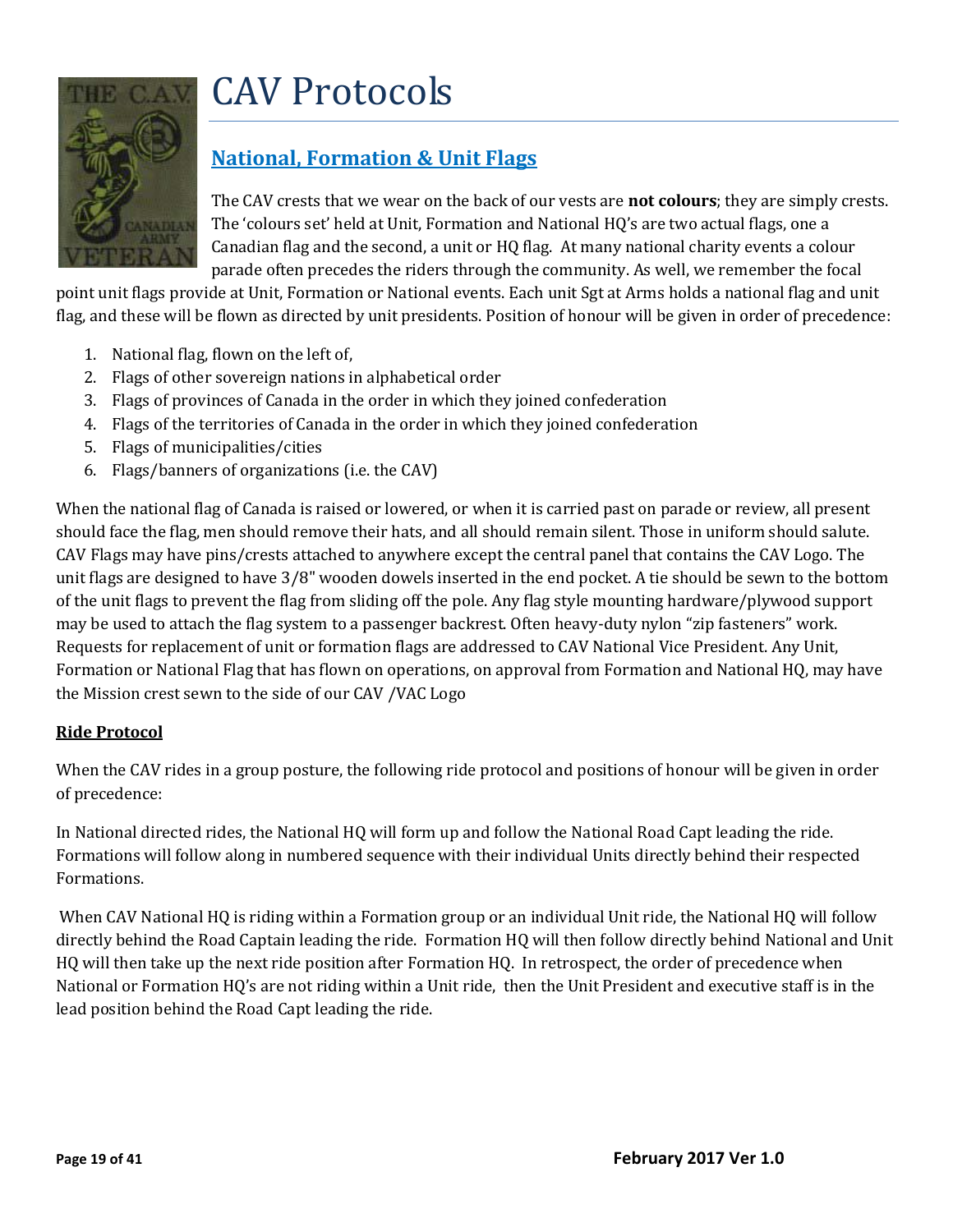#### **Dress Protocol**

In order to have consistency in the wearing of items by CAV members, the following rules apply;

- 1. The only item that shall be worn on the rear centre panel of the black leather vest shall be the CAV Veterans, Supporters, Honourary or Silver Cross crest. There shall be no other tags, patches, or crests **directly** above or below the CAV back crest.
- 2. Tags, patches or pins are acceptable to be worn on the front & side panels of the vest. All must be within the scope of "good taste" and no hard core profanity.
- 3. As it is against the Canadian Criminal Code of Canada to wear awards or decorations that were not presented to the individual personally**, ONLY THOSE WHICH HAS BEEN AWARDED TO THAT INDIVIDUAL ARE ACCEPTABLE TO BE WORN ON THEIR VEST**. (ie ribbons, medals, qualification badges such as jump wings, pathfinder badge ect). All other military badges such as hat badges, rank badges, division/brigade patches or specific military regimental badges can be worn on the vest by the membership in honour of a relative or close friend that may have served with those distinctions.
- 4. Red colored CAV shirts are to be worn under the leather vest for all CAV events. As directed in the **CAV Dress & Deportment Manual**, depending on the type of event, will dictate what CAV clothing is to be worn and when.
- 5. Acceptable headdress for formal gatherings such as National parades and funeral while dismounted will be a military beret for Veterans and **NO HEAD WEAR** for non-Veteran personnel. Those Veterans that have served within the military can wear their specific Regimental/Corp Hatbadge on the beret along with the specific beret color of that Regiment or Corps (ie Airborne-Maroon, Armour Corps/Navy – Black, MP-Red, CSOR/JTF-Tan, Airforce-Blue, Peacekeeper-Light Blue, Army-Green). All safety measures will be taken while members are on their motorcycles and helmets will be worn by everyone.
- **6.** While CAV supports the membership to belong to other organizations which have the same values as listed in our CAV Philosophies, if a member attends a CAV function, be it a meeting or gathering for a CAV sponsored ride, the member is expected to wear their CAV vest and represent the CAV. However if a member decides to wear another organizations crest to a CAV sponsored event, then that member is to be given the respect of that organization to which they are representing. An example of this will be that for a CAV sponsored ride and a CAV member decides to wear his/her Royal Canadian Legion Riders crest to the event, then he/she will be positioned within that organizations line-up for the ride, and **NOT WITHIN THEIR CAV UNIT POSITION FOR THE RIDE.**

#### **Critical Passage of Information Protocol**

There comes a time when a major event may happen within the CAV or to a CAV member to which information is needed to be passed up to the Senior Leadership within the CAV, be it at National or Formation level. **An accident that has occurred on a CAV ride which resulted in serious injury or death is at the top of this priority effort, and CAV National President/Vice-President needs to be informed ASAP**. Every effort is to be made to pass this information by following the leadership organizational structure. (ie, CAV member to Unit President, Unit President to Formation President, Formation President to National President). **However this being said, if anyone within this organizational structure cannot be reached within a reasonable time frame, then the member has the authority to jump up to the next leadership level to ensure that this critical information reaches the National President within the 1st hour of when the event occurred.**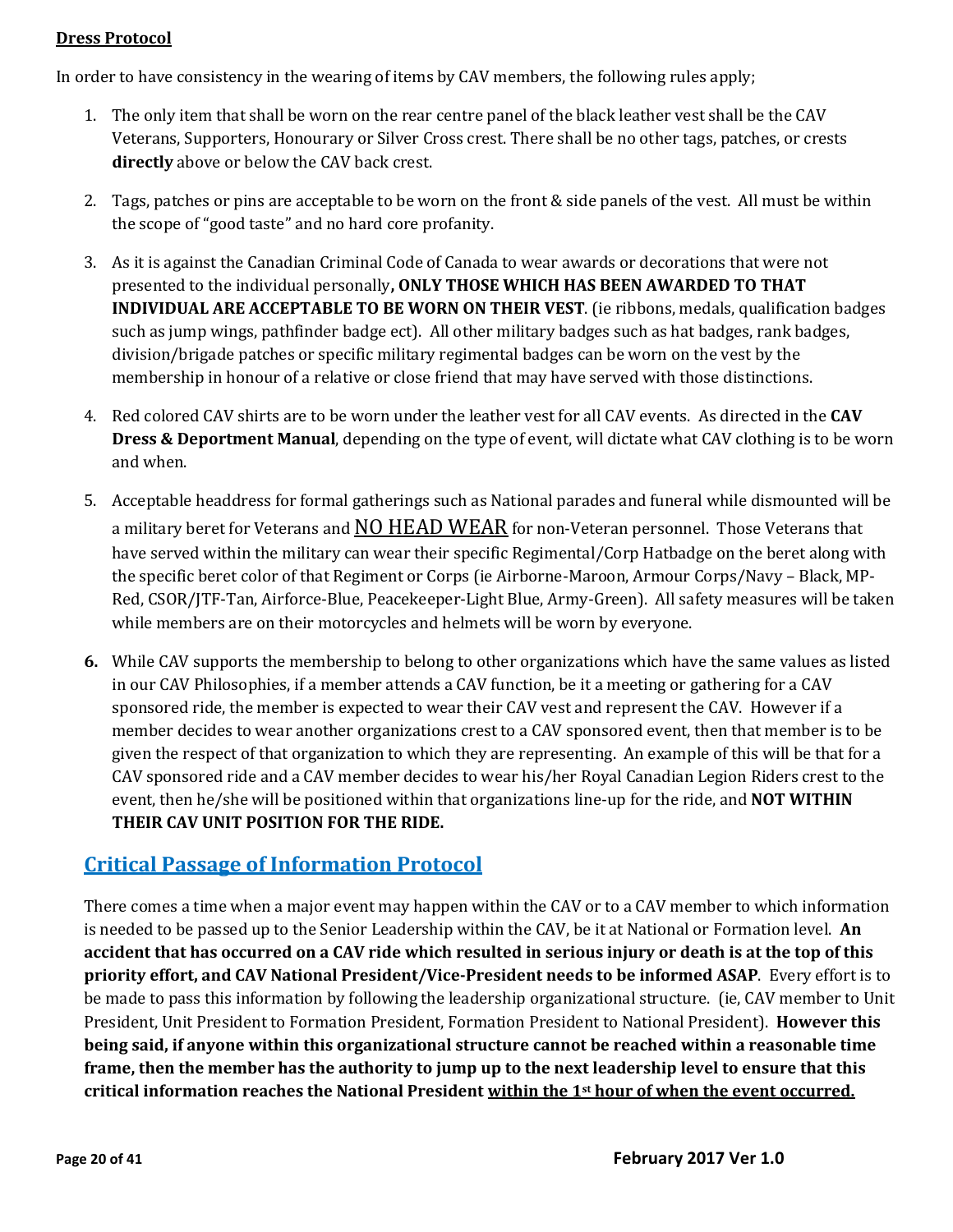# **At no time will anyone post information of this event either electronically to FaceBook, or to any Web Site until given the authorization to do so by the National President.**

The sequence of events will be as follows;

- 1. Senior person on the ride will take command of the situation and organize the remaining un-injured CAV members to provide First Aid and site safety until First Responders arrive,
- 2. Senior person will then assist Law Enforcement to do a site survey on how the event occurred,
- 3. Senior person will then inform the CAV leadership by following the direction given in the above paragraph on who to contact within the organizational structure. (At no time will any statements be given to a media organization by those involved in the event)
- 4. Once the National President has been informed, he will inform the Senior CAV Executives (National Vice-President, National Road Capt, National Ops Officer, National Sergeant At Arms and CAV Ambassador). If required, the CAV Ambassador will inform the CAV Board of Directors but only if they have a role to play with mitigating any type of potential fallout from a sponsorship issue.
- **5.** The National President will be the main contact for any media requests and will prepare a statement to be published on the CAV Facebook sites to inform the CAV membership on what has occurred. **THIS WILL ONLY BE DONE AFTER THE NEXT OF KIN HAS BEEN INFORMED OF THE EVENT BY LAW ENFORCEMENT AND GIVE THEIR CONSENT TO THE NATIONAL PRESIDENT TO DO SO.**
- **6.** The National President may request assistance or delegate initial contact with the families of the injured or deceased CAV members to the Formation President to where this event took place. However if the Formation President has been detailed this responsibility, he/she should ensure that it is a combined effort with the Unit President and members of the Unit to which this event happened with so that peer support can be provide to those who were involved in the tragic event.
- **7.** At the family's request, CAV will be expected to take an active role on family support and in any arrangements required to mitigate the family's burden or grief. Formation President will become the sole person actively involved in this process to ensure a maximum effort is put forth to assist the family. The Formation President may request the assistance of the Unit President of that Unit involved, however **WILL NOT** disengage or delineate his/her responsibilities, thus ensuring strong and prominent leadership is always present during these trying times.
- 8. Once all arrangements has been concluded, the National Road Capt will contact the Formation Road Capt that this event took place in and between them, they will reconstruct what happened which led up to the critical event and will provide a report to the National President, with recommendations if any, within 30 days of the initial date the event took place. The National President will use this information to base his/her decision on whether changes or modifications are needed to be made to the Constitution or CAV Ride Manual.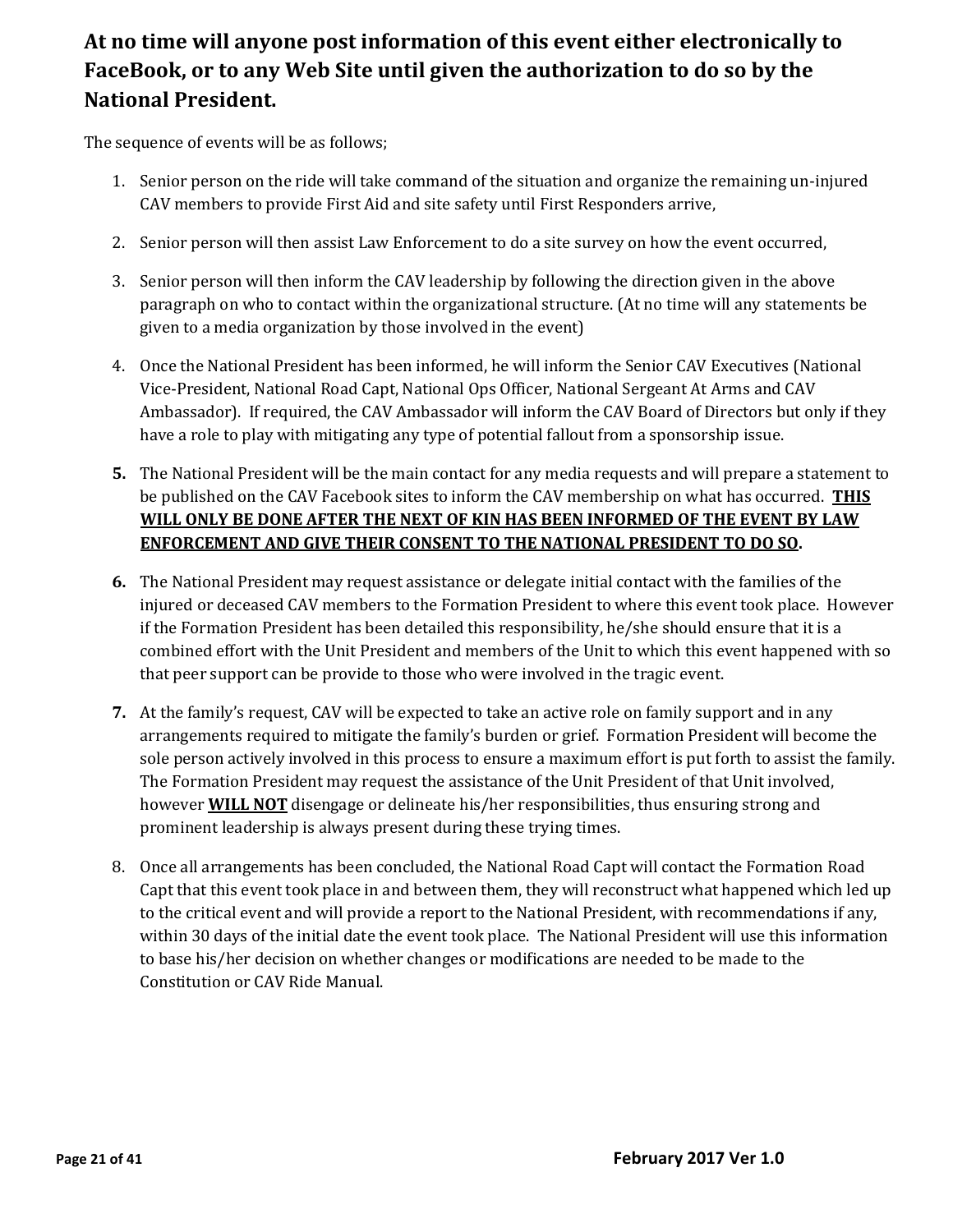

# <span id="page-21-0"></span>Membership In The CAV

If you are a veteran or serving CF member or veteran or serving member of the RCMP, or an allied Military or NATO Partner residing in Canada, own a motorcycle, are thinking about owning one or just want to be part of this active veteran organization, you should consider a membership with your nearest CAV unit. If you have never served in the Canadian Forces but wish to support CAV's efforts, or wish to ride alongside veterans, check out Veteran Supporters.

As a CAV/VAC Member you may also belong to any **Legally** recognized organization. We highly recommend our comrades of the Royal Canadian Legion, Regimental or other service associated Community groups on the same path as is ours!

**No member of the CAV/VAC Organization 'must' take part in charitable works**, but our leadership will enable those willing to do so with the tools and contacts we've established over the years of our Adventure! It is through Outreach to our Veterans, our Communities' needs and each other that the greatest satisfaction comes!

As a Member of the CAV/VAC your personal information will be kept within the CAV Organization in order to Support You. You may however ask to have your Personal Information added to a list kept at Unit, Formation or National Level to participate in a 'Rider Support Program'. A List will be published showing your support of CAV Members who need assistance enroute as they 'Ride and Have Fun While Helping Others' Nationwide.

| Veteran Rider     | A military veteran or serving CF member, a veteran or serving member of the RCMP or<br>$\bullet$                                                                                                                                                                                                                                                                             |  |  |  |
|-------------------|------------------------------------------------------------------------------------------------------------------------------------------------------------------------------------------------------------------------------------------------------------------------------------------------------------------------------------------------------------------------------|--|--|--|
|                   | an allied or NATO military veteran residing in Canada who owns a Motorcycle or Trike.                                                                                                                                                                                                                                                                                        |  |  |  |
|                   | Full membership with full voting rights in their respective units.<br>$\bullet$                                                                                                                                                                                                                                                                                              |  |  |  |
|                   | Must adhere to wearing of a black vest only<br>$\bullet$                                                                                                                                                                                                                                                                                                                     |  |  |  |
|                   | Wears "The CAV Veteran Crest" on the back of the vest, respective of Formation, French<br>$\bullet$<br>or English and Element served: Land, Air or Sea (Green, Blue or Black background) and<br>is awarded the Winged Wheel for proficiency in Riding and Rules of the Road, by the<br>membership of the respective unit. The Winged Wheel is worn on the front of the black |  |  |  |
|                   | vest, the tag indicating the member's Unit Battle Honour is worn on the front of the                                                                                                                                                                                                                                                                                         |  |  |  |
|                   | black vest along with their Year Stripes; Silver for each year a CAV Rider and Gold for<br>each 5th year.                                                                                                                                                                                                                                                                    |  |  |  |
|                   | The only item allowed for wear on the back of the vest will be the CAV Veteran crest. No<br>$\bullet$                                                                                                                                                                                                                                                                        |  |  |  |
|                   | other items are to be worn immediately above or below the Back crest.                                                                                                                                                                                                                                                                                                        |  |  |  |
| Veteran non-Rider | A military veteran or serving CF member, a veteran or serving member of the RCMP, or<br>$\bullet$                                                                                                                                                                                                                                                                            |  |  |  |
|                   | an allied or NATO military Veteran residing in Canada who doesn't own a motorcycle,<br>but wants to support The CAV events.                                                                                                                                                                                                                                                  |  |  |  |
|                   | Must adhere to wearing of black vests only.<br>$\bullet$                                                                                                                                                                                                                                                                                                                     |  |  |  |
|                   | Full membership with full voting rights in their respective unit.<br>$\bullet$                                                                                                                                                                                                                                                                                               |  |  |  |
|                   | Wears "The CAV Veteran Crest" on the back of the vest, the tag indicating the member's<br>$\bullet$                                                                                                                                                                                                                                                                          |  |  |  |
|                   | Unit Battle Honour is worn on the front of the black vest along with their Year Stripes;                                                                                                                                                                                                                                                                                     |  |  |  |
|                   | Silver for each year a CAV. Rider and Gold for each 5th year.                                                                                                                                                                                                                                                                                                                |  |  |  |
|                   | The only item allowed for wear on the back of the vest will be the CAV Veteran crest. No<br>$\bullet$<br>other items are to be worn on the back.                                                                                                                                                                                                                             |  |  |  |
|                   | If at any time in the future the veteran non-rider decides to own a motorcycle, a<br>$\bullet$                                                                                                                                                                                                                                                                               |  |  |  |
|                   | mentoring period will be determined by the respective unit before the Winged Wheel is<br>awarded. Once awarded, the Winged Wheel is worn on the front of the vest                                                                                                                                                                                                            |  |  |  |

# <span id="page-21-1"></span>**Membership Requirements**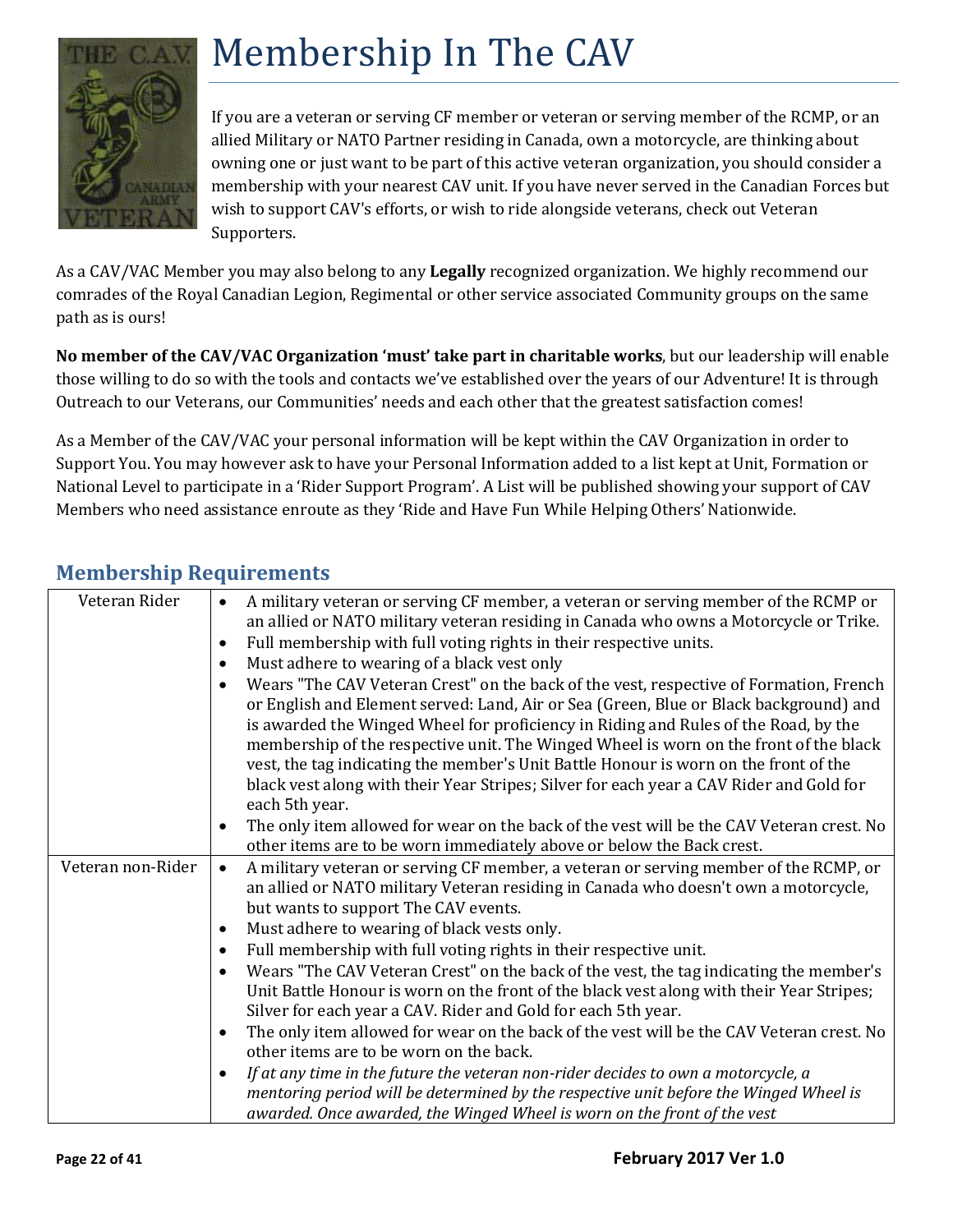| Veteran Supporters                                                                                                                                                | Not a veteran or a serving member, and may or may not own a motorcycle. Participates<br>$\bullet$                                                                                        |  |  |  |  |
|-------------------------------------------------------------------------------------------------------------------------------------------------------------------|------------------------------------------------------------------------------------------------------------------------------------------------------------------------------------------|--|--|--|--|
|                                                                                                                                                                   | in any CAV activity.                                                                                                                                                                     |  |  |  |  |
|                                                                                                                                                                   | Must adhere to wearing of black vests only.<br>$\bullet$                                                                                                                                 |  |  |  |  |
|                                                                                                                                                                   | Hold Voting rights at Unit, Formation and National Level with the sole exception of a<br>$\bullet$<br>National Vote Changing Our Base Principle or Constitution, or unless otherwise     |  |  |  |  |
|                                                                                                                                                                   | directed by the National Executive.                                                                                                                                                      |  |  |  |  |
|                                                                                                                                                                   | Wears The CAV Supporter Crest on the back of the vest, the tag indicating the member's<br>$\bullet$                                                                                      |  |  |  |  |
|                                                                                                                                                                   | Unit Battle Honour is worn on the front of the vest. If a Veteran Supporter rides then                                                                                                   |  |  |  |  |
|                                                                                                                                                                   | they will be awarded the Winged Wheel for proficiency in Riding and Rules of the Road,                                                                                                   |  |  |  |  |
|                                                                                                                                                                   | as decided upon by the membership of the respective unit. The Winged Wheel is worn                                                                                                       |  |  |  |  |
|                                                                                                                                                                   | on the front of the vest. Year Stripes; Silver for each year a CAV Rider and Gold for each                                                                                               |  |  |  |  |
|                                                                                                                                                                   | 5th year will be worn on the front of the vest.                                                                                                                                          |  |  |  |  |
|                                                                                                                                                                   | The only item allowed for wear on the back of the vest will be the CAV Supporter crest,<br>$\bullet$                                                                                     |  |  |  |  |
|                                                                                                                                                                   | respective of Formation, French or English or Element a relative or comrade may have                                                                                                     |  |  |  |  |
|                                                                                                                                                                   | served: Land, Air or Sea-Green, Blue or black background. No other items are to be                                                                                                       |  |  |  |  |
|                                                                                                                                                                   | worn directly above or below the back crest.                                                                                                                                             |  |  |  |  |
| Rider at Large                                                                                                                                                    |                                                                                                                                                                                          |  |  |  |  |
| Memberships                                                                                                                                                       | Our CAV/VAC Organization began essentially as 'Riders at Large' until Unit development<br>and the establishment of Units named after Canadian Battle Honours across Canada,              |  |  |  |  |
|                                                                                                                                                                   | showed us how to focus CAV Membership's energy and succeed incredibly in direct                                                                                                          |  |  |  |  |
|                                                                                                                                                                   | support of community needs. The Unit system is and will always be the key to our great                                                                                                   |  |  |  |  |
|                                                                                                                                                                   | success. However it is also a success for our family to enable those unable to take part in                                                                                              |  |  |  |  |
|                                                                                                                                                                   | CAV / VAC Group activities, access to our Mission!                                                                                                                                       |  |  |  |  |
|                                                                                                                                                                   |                                                                                                                                                                                          |  |  |  |  |
|                                                                                                                                                                   | As in the early days of our CAV Experience the Riders at Large will soon experience the                                                                                                  |  |  |  |  |
|                                                                                                                                                                   | comradeship of like minded individuals, now identified by a CAV/VAC Crest, All united in                                                                                                 |  |  |  |  |
|                                                                                                                                                                   | Riding and Having Fun While Helping Others following our Strength and Honour Motto!<br>This introduction of our CAV Mission by cresting Rider at Large members will, as before,          |  |  |  |  |
|                                                                                                                                                                   | lead to the creation of new Units and wider outreach of our organization, and yet for those                                                                                              |  |  |  |  |
|                                                                                                                                                                   | still unable to involve themselves directly in our activities. they will now be identified in                                                                                            |  |  |  |  |
|                                                                                                                                                                   | their communities by the CAV Cresting as those who have served, or as citizens who are                                                                                                   |  |  |  |  |
|                                                                                                                                                                   | serving now as CAV/VAC !                                                                                                                                                                 |  |  |  |  |
|                                                                                                                                                                   |                                                                                                                                                                                          |  |  |  |  |
|                                                                                                                                                                   | Rider at Large members are those who are geographically separate from existing<br>Units, or those whose military service or life experience demand they stay separate                    |  |  |  |  |
|                                                                                                                                                                   | from negative personality or political situations. A member currently in a Unit that                                                                                                     |  |  |  |  |
|                                                                                                                                                                   | becomes disgruntled due to a disagreement with other Unit members DOES NOT                                                                                                               |  |  |  |  |
|                                                                                                                                                                   | constitute a valid excuse to become a candidate for the "Rider At Large" program.                                                                                                        |  |  |  |  |
|                                                                                                                                                                   |                                                                                                                                                                                          |  |  |  |  |
|                                                                                                                                                                   | As was proven countless times during the first decade of our experience, identifying Riders                                                                                              |  |  |  |  |
|                                                                                                                                                                   | at Large across Canada soon led to individual and family involvement of those who've been<br>marginalized or forgotten. Countless lives have and will be enriched as well as lives saved |  |  |  |  |
|                                                                                                                                                                   | by involving those unable to belong to established Units on our CAV/VAC Mission!                                                                                                         |  |  |  |  |
|                                                                                                                                                                   |                                                                                                                                                                                          |  |  |  |  |
|                                                                                                                                                                   | The means of becoming a "Rider At Large" when an individual is identified will initially be a                                                                                            |  |  |  |  |
|                                                                                                                                                                   | recommendation by a Formation President to National HQ. Formation President will                                                                                                         |  |  |  |  |
|                                                                                                                                                                   | interview the individual requesting to become a "Rider At Large" to ensure the criteria is                                                                                               |  |  |  |  |
|                                                                                                                                                                   | met and a note will be added to the request to National if Formation supports the request                                                                                                |  |  |  |  |
| or not. National HQ will review the request and a decision will be rendered taking in every<br>given consideration based upon the incumbent's health and welfare. |                                                                                                                                                                                          |  |  |  |  |
|                                                                                                                                                                   |                                                                                                                                                                                          |  |  |  |  |
|                                                                                                                                                                   | In place of Unit Cresting identifying a Battle Honour, Riders at Large will be issued a Crest                                                                                            |  |  |  |  |
|                                                                                                                                                                   | to be worn on the vest front in Latin Stating "INVICTUS" meaning in English "INVINCIBLE".                                                                                                |  |  |  |  |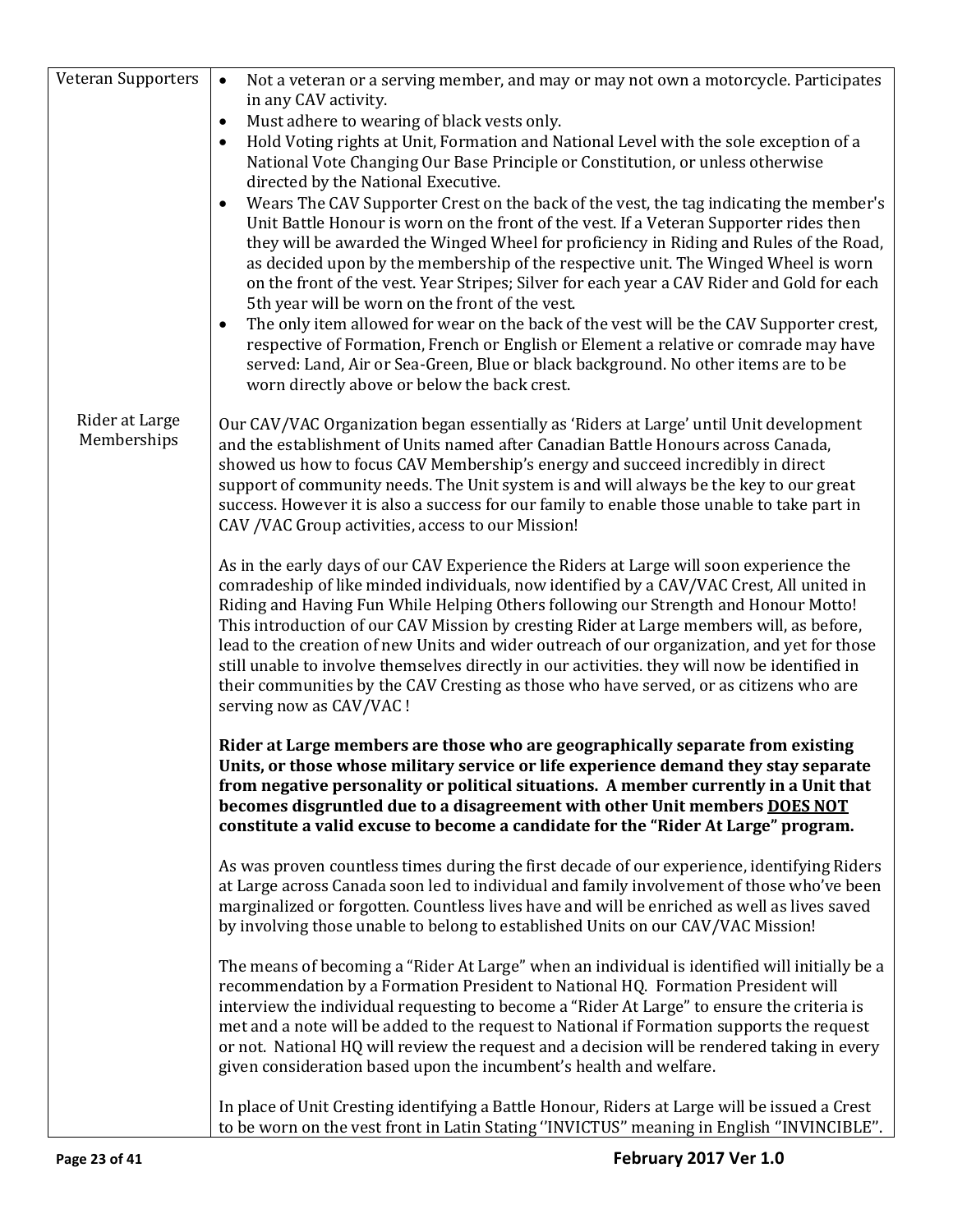| Youth<br>Memberships | The CAV/VAC Organization is a family organization uniting not only Veteran and Veteran<br>Supporter in direct support of our community's needs, but an organization that strives to<br>create leaders not just followers. Our Children are the next generation of Veteran and<br>Veteran Supporter, by involving them in our activities we unite not only Veteran and<br>Veteran Supporter but Families as well. |
|----------------------|------------------------------------------------------------------------------------------------------------------------------------------------------------------------------------------------------------------------------------------------------------------------------------------------------------------------------------------------------------------------------------------------------------------|
|                      | Youth Membership applications will be signed by the youth and his/her parent or guardian<br>acknowledging our Base Principle and CAV/VAC Constitution intent.                                                                                                                                                                                                                                                    |
|                      | Once a member attains the provincial standards required as a motorcyclist, a mentoring<br>period will follow with presentation of the winged wheel.                                                                                                                                                                                                                                                              |
|                      | When upon reaching the legal age of majority set out by Canadian Federal Law, the<br>individual will then be considered an adult and will be given full voting privileges as a CAV<br>member.                                                                                                                                                                                                                    |
|                      | Youth membership fees are the same as regular membership fees.                                                                                                                                                                                                                                                                                                                                                   |

# <span id="page-23-0"></span>**CAV Membership Year**

The CAV organization operates on a 12 month calendar cycle, beginning in 01 November of each year and ending on the 31 October of the following year. To remain a member in good standing, renewal funds need to be collected at the Formation level no later than (NLT) the 15th day of October in order to be at National level in time for the CAV audit for the up coming year.

New members regardless of joining date must also adhere to the renewal cycle as well in order to keep within the federally mandate audit for the CAV. Formations need to ensure that they inform potential new members who join late in the season of this policy and the requirement of an on coming year renewal fee NLT 15 Oct.

NOTE - It is suggested that the Formations use the "common sense" approach on potential new members who want to join after July, and that potential new members can still continue to ride with the particular unit that they have chosen to be with, but their membership application **will not** be processed and **will not** have any CAV privileges until the renewal year of 01 November.

# <span id="page-23-1"></span>**Membership Fee**

- Initial year, \$65.00
- Honorary and Silver Cross Families as approved by National HQ and paid for by National.
- Each subsequent year, Renewal Fee is \$35.00
- Late Renewal Fee after 1 Nov is \$65.00. The Late Fee can be waived providing that the Member has forwarded a Letter of Explanation complete with a justifiable reason for the Waiver to the Formation Membership Coordinator through their respective Unit President. The Formation Membership Coordinator will then forward the Letter of Explanation on to their respective Formation President. If the Formation President feels that the Waiver is justifiable, they will then forward the same to CAV HQ for final approval.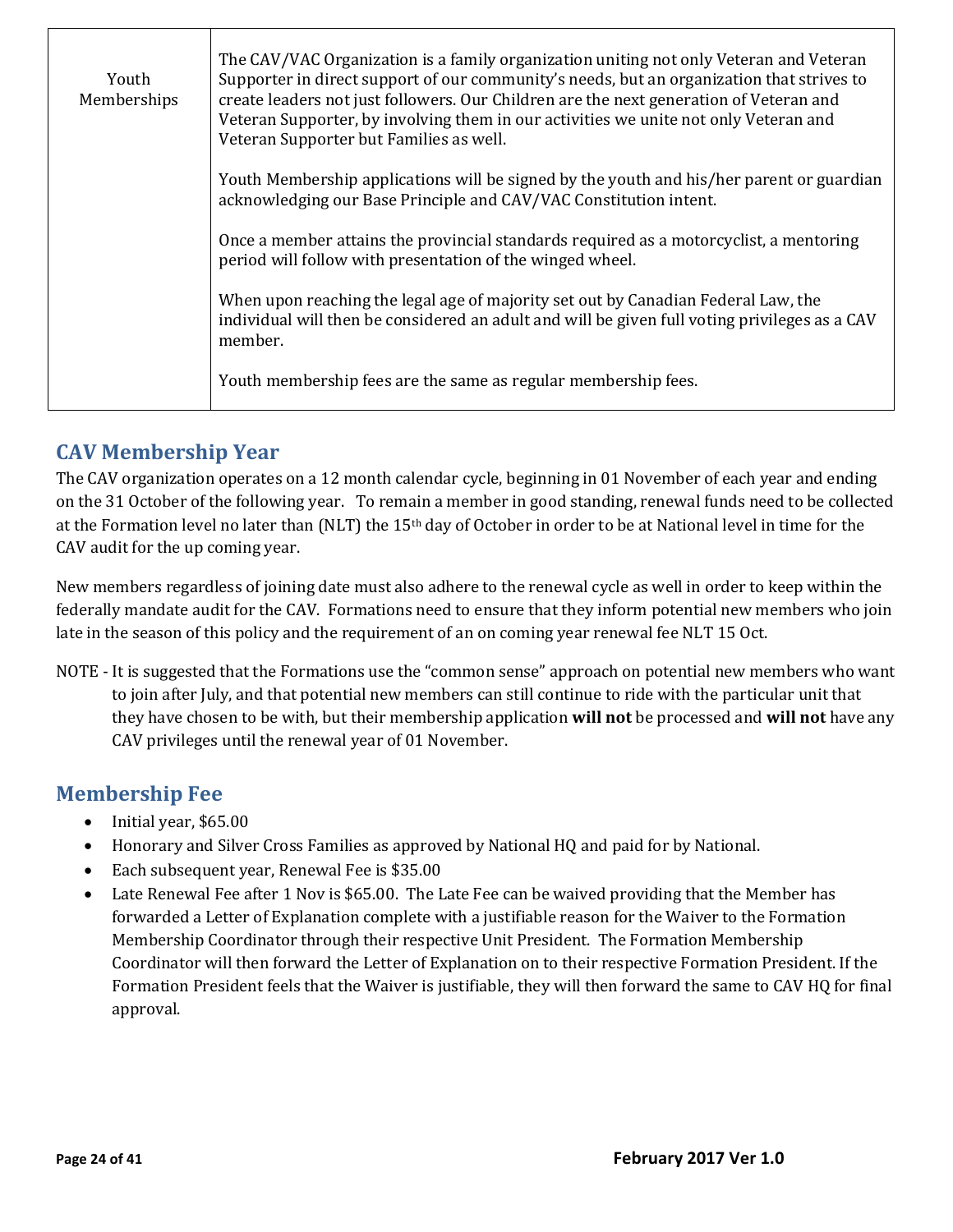# <span id="page-24-0"></span>**Joining Package**

#### **Initial Year:**

- Access to the members' area of the web site
- The CAV Crest Veteran or Supporter.
- The CAV Winged Wheel for Proven Riders
- The CAV Insurance year pin,
- Unit Battle Honour name tag,
- or for Honorary Member a tag stating 'PRO PATRIA'
- -or for a Silver Cross family member the tag requested honouring a fallen hero and/or a tag bearing the Silver Cross ,
- or for Rider at Large a tag stating 'INVICTUS'.

#### **Each Subsequent Year:**

- Continued access to the members' area of the web site
- Year bar
- Insurance CAV year pin.

#### **\*SPECIAL NOTE\***

**Membership dues paid are for the privileges offered by the CAV organization, such as the use of the Web page, Facebook pages, attending special meetings or rallys and the right to wear the CAV logo back crest as a member in good standing. Membership funds gathered from CAV though the addition of new members and renewals are used as annual CAV operating funds and should not be correlated or seen as the right of "purchasing" an item such as the CAV trademarked Logo Back Crest.** 

#### **THE CAV LOGO BACK CREST IS NOT MERCHANDISE TO BE BOUGHT AND IS STRICTLY THE PROPERTY OF THE CAV ORGANIZATION AT ALL TIMES.**

#### <span id="page-24-1"></span>**Membership Application Process**

Cresting of new applicants is based on the voucher/mentoring system with each unit vouching for an applicant and the member earning the 'Proven Rider Winged Wheel' crest. Rider's at Large applications, after being vouched for by a Formation President and sanctioned by National HQ, are responsible to the applicable Formation President. [A Senior CAV Designated member to vouch for Riders at Large may be Any Unit Formation or National Executive, Old Guard, or Experienced CAV/VAC Member so designated by the CAV Leadership]

1. APPLICANT: an applicant makes an application using the application form found on the CAV website or a hard copy given to him by the unit point of contact or Formation membership coordinator (Application form is to be of the 2014 version **only**). The application is accompanied with an instruction sheet that will provide mailing address to the nearest Formation Membership Coordinator to verify and process. If a Rider at Large applicant is received at any level, the appropriate Formation membership coordinator will notify the Formation President who can appoint the nearest Unit to designate a Senior CAV Member to meet the candidate thus ensuring at that time the understanding and adherence to our CAV Base Principle, Constitution and Bylaws.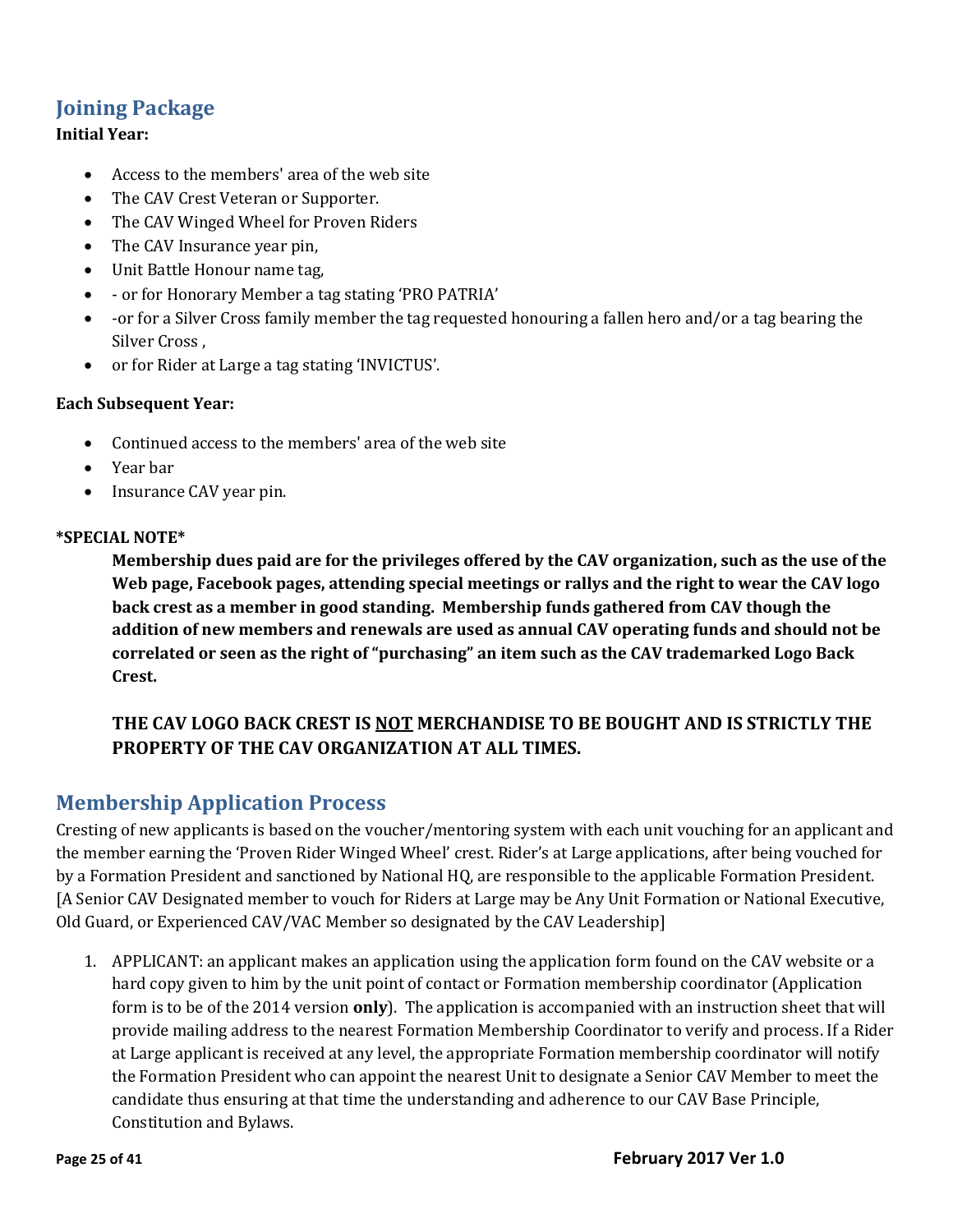- 2. UNIT & 1, 2, or 3 CAV: the unit point of contact or designated senior CAV Member will vouch for this member by sending the applicant's name to the respective 1, 2, or 3 CAV Formation President via the best means (eg email) indicating applicant's name and the unit, or as a Rider at Large candidate as well indicating if the applicant is a Proven Rider and should receive his Winged Wheel. Applications are then forwarded ensuring all forms are signed & required areas completed, along with a scanned copy of the applicant's drivers license (with the driver's license number blackened out) and if the applicant is a Veteran, a copy of a military certificate (Examples being a individual's Member's Personnel Resume Report (MPRR), a Certificate of Service ID Card (NDI 75), a member's certificate completing basic training, etc). If a military document cannot be produced, then the individual's military service number must accompany the application so that it can be used to verify Veteran's status. The Membership form will also ask if the member wishes to have their name added to any outreach inside to CAV /VAC Org network ie a 'Riders' Assistance List'..
- 3. CAV National VP will approve the application on receipt of a confirmation that the e-transfer/deposit of funds made by the Formation Membership Coordinator and will give the authority to issue the Joining Package, (ie crest, winged wheel patch & year pin) as per the information on the application to the Formation Membership Coordinator.
- 4. The Formation Membership Coordinator will then inform the respective 1, 2, or 3 CAV Formation President via best means (e.g. email) indicating applicant's name and the unit that the new member is joining. Membership Coordinator will then record for the Formation, statistics records of the new member and ship out the crest and additions to the Nearest Formation Unit President or senior CAV Designated member for presentation to a Rider at Large.
- 5. UNIT: The respective unit President can then make the presentations to the appropriate new members.
- 6. Riders at Large: The applications for "Riders At Large" will follow the same process as would an application for a new member to a specific Unit. The only deviation will be that once the joining package is received by the Formation Membership Coordinator, they will contact the respective 1, 2, or 3 CAV President via best means (eg email) and confer on the best method possible for presentation. It is recommended that one of the Formation Executive Members preside over the presentation at an Event or suitable gathering, introducing if possible the Rider at Large to nearby Unit, Formation or National membership. A Rider at Large request to not belong to a Unit will always be respected. They may also take part in and will always be made aware of Any CAV/VAC Activities. As Riders at Large they will have no Vote at Unit level, but have full voting rights at Formation and National issues as directed by applicable HQs.

#### SPECIAL NOTE:

As the membership crests and accoutrements are part of the National Vice President's mandate to issue out to the respected Formation Membership Coordinators, a complete and coordinated effort between the National VP and Formation Membership Coordinators must be present at all times. All membership administrative issues are to be referred to the individual Formation Membership Coordinators and National Vice President for their immediate attention.

#### <span id="page-25-0"></span>**Retraction of Renewal or Membership Fees**

If an issue arises that an individual cannot remain in the CAV, but has just submitted the renewal or new membership fee, a refund can be granted if the request is within 30 days of the funds being submitted to CAV HQ.

The process to be taken is as follows;

1. A request for refund of **new membership fees** is to inform your area Formation President of your decision by letter or email, giving a brief submission on why you wish to leave the CAV. **The CAV back crest and must accompany the letter to the Formation President**. Upon receiving this submission, the Formation President will ensure that this request is within the time allotted for a refund, and then

**Page 26 of 41 February 2017 Ver 1.0**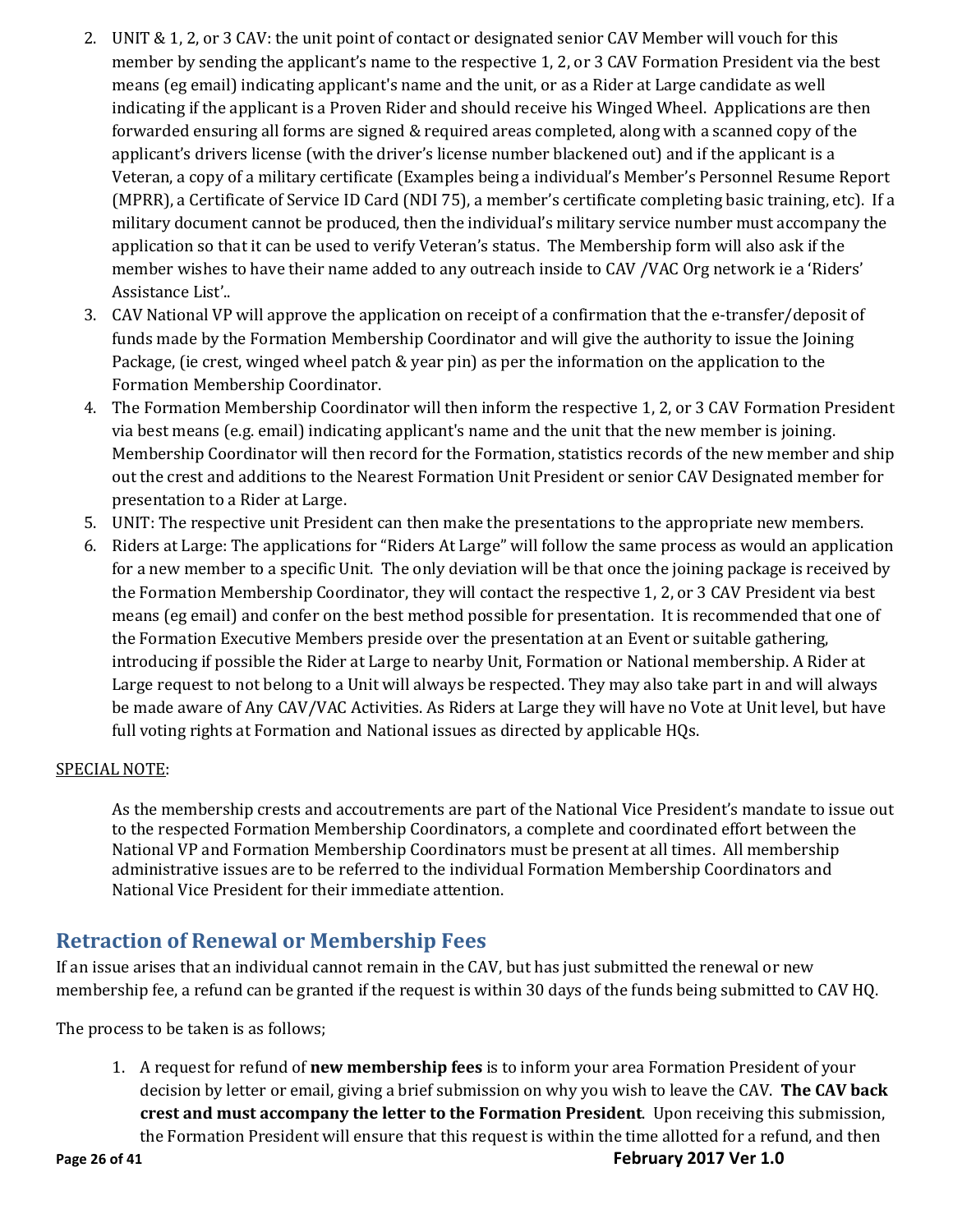will submit an email to CAV HQ seeking approval. Back crest are to be forward to the area Formation Membership Coordinator and held as stock.

2. Once approval has been granted by CAV HQ, a cheque will be issued from CAV funds to reimburse the renewal or new membership fees and forward it directly to the individual who submitted the request for refund.

# <span id="page-26-0"></span>**Transfers**

A member can transfer between Formations if their permanent residence will be in the area of which they are requesting the transfer to. The process for this is that the member is to inform their current area Formation Membership Coordinator of the request by means of an email or letter and give an approximation on the date that you will be in the new formation location by. Once located in the new formation area, a membership application must be filled out, indicating on the application that it is a transfer and sent to the new area Formation Coordinator with a cheque or money order for \$35.00 to cover the cost of the new formation back crest. The "losing" Formation Coordinator will forward all the administrative correspondence on this individual to the "receiving" Formation Coordinator once the transfer has been completed.

#### <span id="page-26-1"></span>**Voluntary Departures**

A member who decides that they no longer want to remain part of the CAV organization for whatever personal reason can do so without malice. The member is required to inform their Unit President by means of the delivery of their CAV back crest back to the Unit President and if so can inform the Unit President of the reason behind their departure, but it is up to the individual's choice to do so. If the reason for departure is to personal in by means that a "face to face" meeting at the Unit level cannot take place to deliver the back crest, then the departing member is to mail the back crest to the Formation Membership Coordinator (by registered mail for tracking purposes) and include a brief statement with the back crest to state who you are, what Unit you are from and that you are departing CAV, hence the reason for returning the back crest.

#### **\*SPECIAL NOTES\***

- **1. Those who have decided not to renew their membership status are to follow the same course as listed above in the Voluntary Departure paragraph.**
- **2. If the area Formation President deems that the individual requesting departure is not leaving due to being disgruntled or under review for a possible dismissal action, the Formation President can ask CAV National HQ for a waiver to grant the member approval to keep his/her back crest and accouterments as a commemoration souvenir with the understanding that they will not be worn in a public forum as long as they are NOT a CAV member. This should be considered an "EXCEPTION" and not the rule to have done.**

# **Reinstatement of a CAV Membership**

An individual, who was a CAV member at one time and decided to relinquish their membership for personal reasons, can be reinstated into the CAV organization by filling out a new membership application and their reinstatement will be considered the same as a new membership and associated fee of \$65.00 will be as such.

**Page 27 of 41 February 2017 Ver 1.0** A convening board at National level will review **ALL** reinstatement applications and render their judgment on the applications before approval is granted. **However it should be noted that any person who has left the CAV due to a dismissal action or has been publically slanderous towards the CAV membership or the CAV**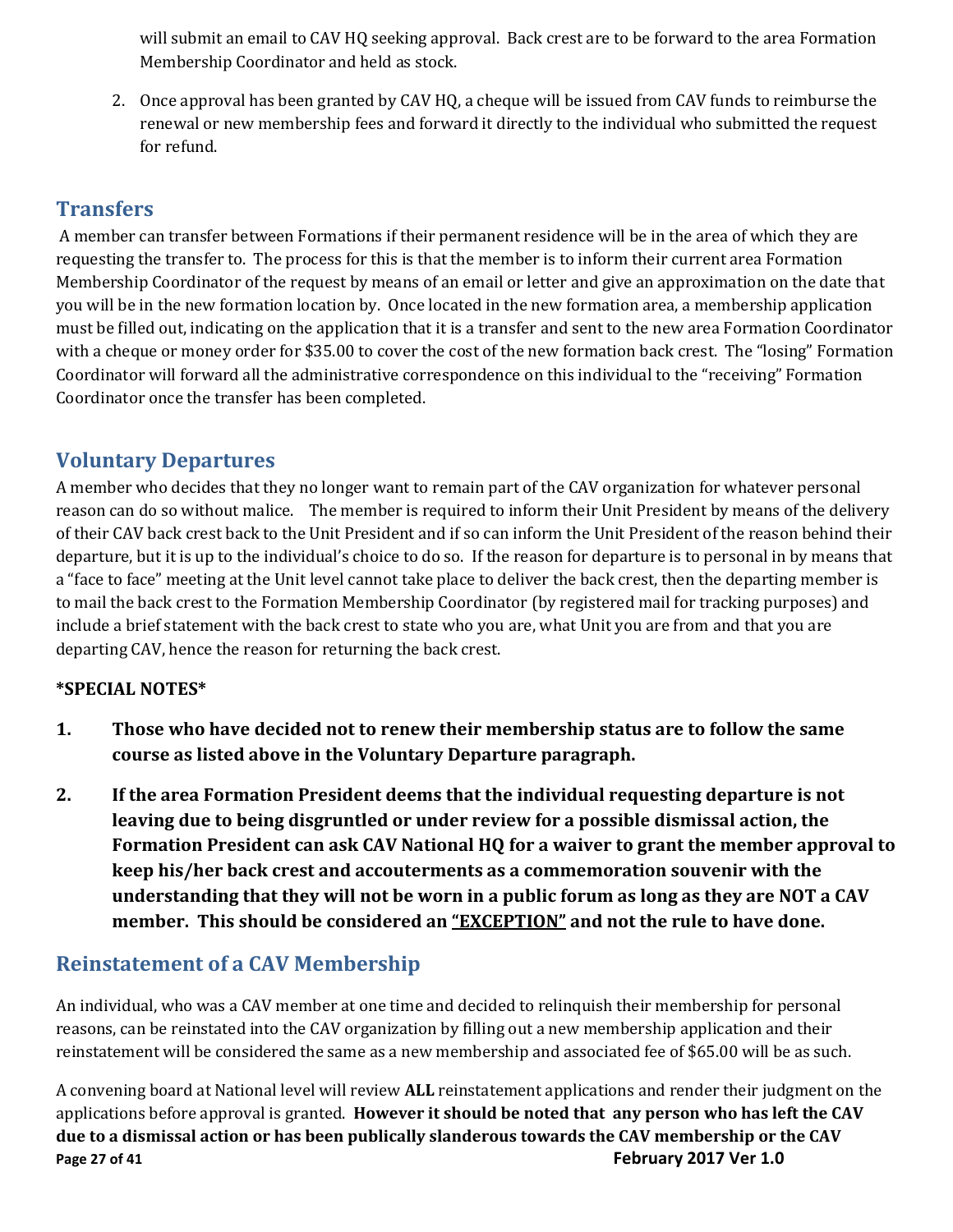#### **organization as a whole, while being a member or not, their application will be automatically rejected and will not be allowed to rejoin the CAV organization again.**

# **Ordering Joining Package (JP) Supplies**

All JP supplies are produced and stocked under the purview of the National Vice President. These are controlled items for the JPs only and are not for sale. **The CAV Crests in particular remain the property of The CAV.** The Formation Membership Coordinators will maintain a stock of JPs, both veteran and supporter within the scope as deemed by the National VP's direction.

#### **Ordering Process**

**New Member:** When a potential new member applies to a unit, or Formation as a Rider at Large, the Unit or Formation President reviews the application. Unit President interviews the applicant or if a Rider at Large, Formation or Unit executives appoint a senior CAV Member to interview the Rider at Large applicant if at all possible physically, and in either case submits the application to the Formation Membership Coordinator for processing. The Formation Membership Coordinator will review the application to ensure administratively that the application is correct and that the applicant's funds have been received. The Formation Membership Coordinator will then forward an appropriate JP from the stock to the respective Unit President and inform the Formation President of the new member's addition. The Unit President will present the JP to the new member in a fittingly public Proud Manner- Including the presentation of the Winged Wheel for Rider proficiency, a Foundation of our Riding Organizations Ethos! To RIDE and Have Fun While Helping Others!

# **CAV Crest Replacement**

There may come a time whereas an individual's back crest may need replacement or that the individual would like to change the element color of his/her crest. This can be accomplished by submitting a new membership application indicating that it is a CAV Back Crest replacement or an element color change to your area Formation Membership Coordinator with the applicable replacement administrative fee of \$35.00. The Formation Membership coordinator will then process the application request.

**NOTE**: For requests to change the CAV back crest for another element color or replacement, the old back crest **MUST** be turned into the Formation Membership Coordinator before receiving the new back crest. For a replacement crest, a Unit President or Formation executive must endorse your application to verify the need for a replacement. If the replacement is due to wear and tear, the old crest is to be returned to the Formation Membership Coordinator for disposal.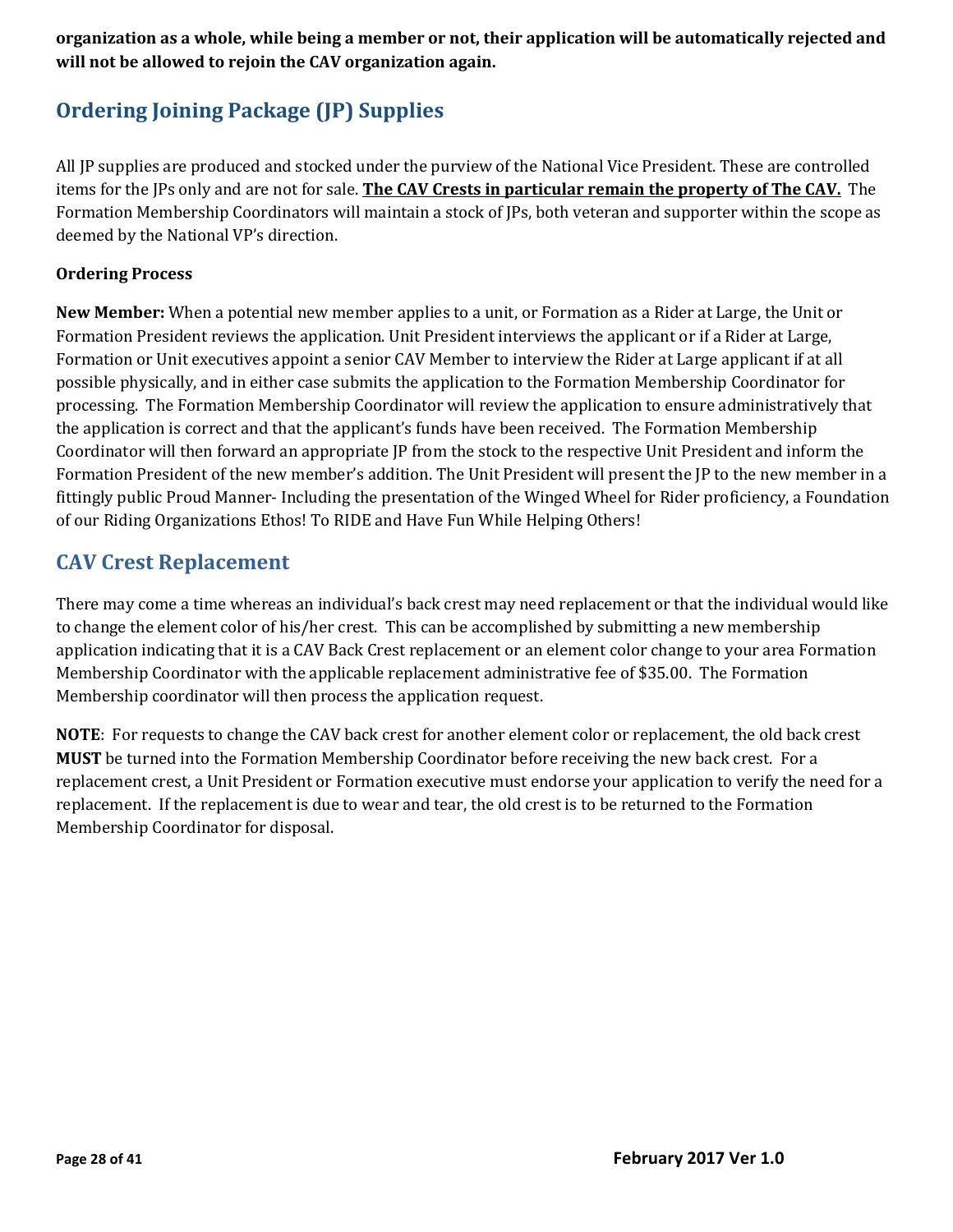

#### <span id="page-28-0"></span>**AMENDMENTS AND CHANGES TO THE CAV BASE PRINCIPLE & PHILOSOPHY**

Amendments and changes to The CAV Base Principle and Philosophy require a CAV – Wide General Referendum where a minimum of 80% of all Veteran CAV Members vote. A clear majority of 80% is needed to make amendments. CAV/VAC Veteran Supporters have Full Voting rights at Unit, Formation and National on all Issues with the exception of amending or

changing the CAV/VAC Base Principle or Philosophy. This in no way disrespecting the Incredible contributions of our Veteran Supporters, but allowing our Veteran Base to maintain focus on our Founding Principle. The CAV/VAC Founders created our Mission and Constitution in many ways reflecting the military ethos and sacrifices of our Nations Soldiers, Sailors and aircrews, who served in Uniform supported throughout every generations by our fellow citizens, and who continue our service now on Motorcycles alongside our Veteran Supporters.

#### **The CAV/VAC Is a Veteran Based Organization. Not a Veteran's Only Organization**.

#### **CAV/VAC BASE PRINCIPLE and MOTTO**

"Ride and Have Fun while Helping Others"

"Strength and Honour"

#### **CAV/VAC PHILOSOPHY**

The CAV philosophy is designed to make this veteran based riding organization enjoyable, respecting not only the service and contributions of its Veteran members and Veteran Supporters but also appropriate treatment of all as responsible, law-abiding adults. The CAV Philosophy contains three parts:

- 1. Intent
- 2. Guidelines
- 3. Rules

#### <span id="page-28-1"></span>**1. Intent**

#### **The intent of The CAV Philosophy:**

- a. The CAV is a legitimate riding org, focused on riding with fellow veterans, CF members and Veteran Supporters.
- b. The CAV may participate on rides for already established charities. However, no member has to donate cash to the charity. Donations are an individual's choice.
- c. The CAV endeavors to leave no veteran behind, recognizing that those who suffer from their service must be proactive in accepting our support or those certified to assist that we guide others to.
- d. The CAV is a laid back collection of veteran-serving member and veteran supporter grouped under units or as Riders at Large in geographical regions called formations.
- e. The CAV membership govern themselves in accordance with the CAV's philosophy. The focus of the CAV is on supporting Units and Riders at Large.
- f. Additional rules for units are not authorized unless agreed upon by that unit's membership, recommended by the formation president and approved by the CAV President.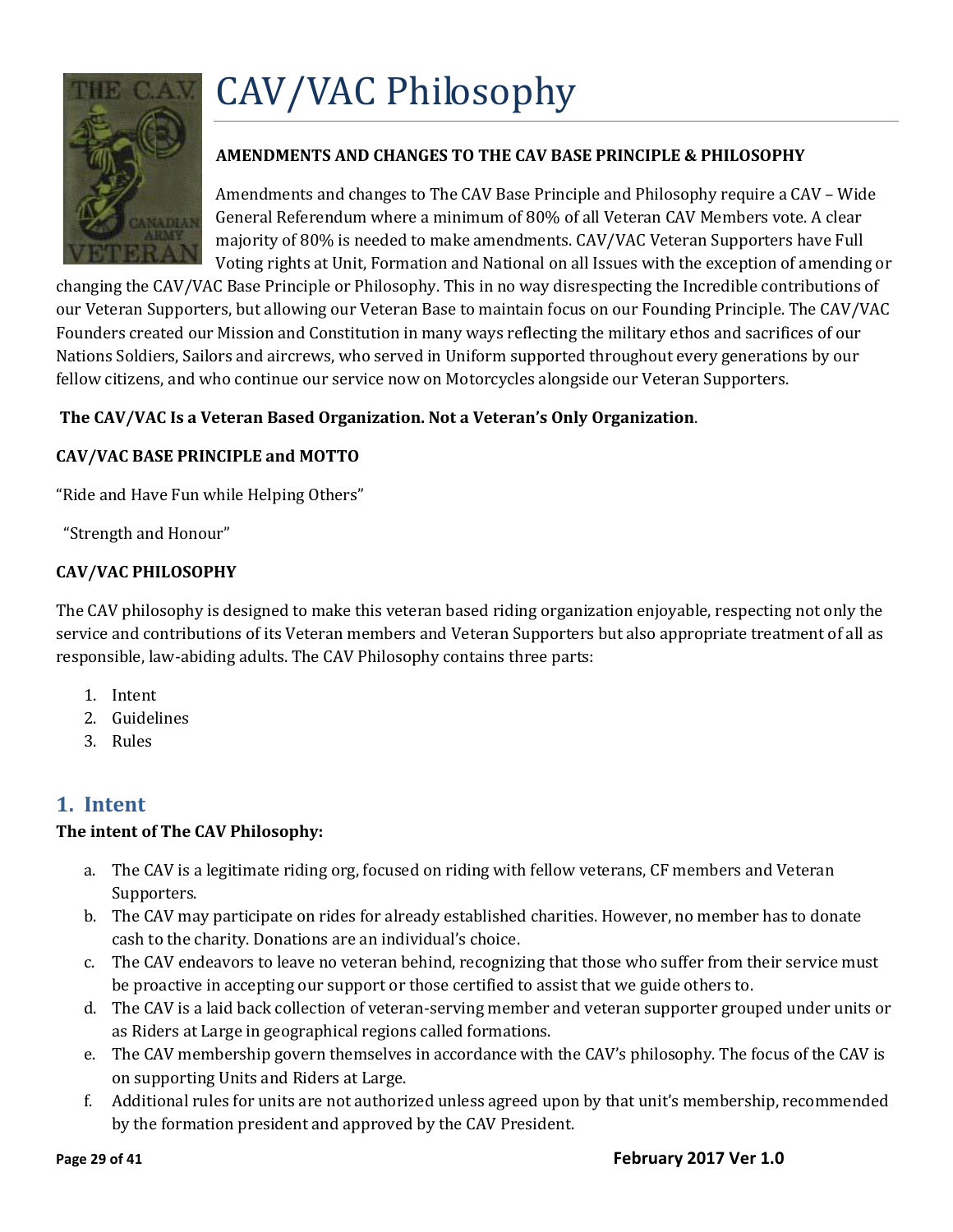g. Any type or model of registered road motorcycle/trike is welcome.

**In short, The CAV is here to have fun and not to puff out our chests as if we want to rule an empire.**

# <span id="page-29-0"></span>**2. Guidelines**

These guidelines are common sense. The CAV must maintain a positive image at all times for itself and its members.

- a. All new riders will be mentored by CAV Membership until such time that a Senior member at Unit, Formation or National vouch by signing off on the Wing Wheel Certification Application that the rider has gained the necessary experience. After passing this mentoring period, the rider will receive the CAV Winged Wheel. Units or in the case of Riders at Large, a Formation CAV Executive member may vouch for new member riders they know to already be experienced motorcyclists.
- b. CAV members will vote on matters concerning their unit. Although Riders at large hold no vote at Unit level, they do have full voting rights at Formation and National issues.
- c. A Motorcyclist's world is All about **Respect**! All Veteran members will respect each other regardless of the rank earned, or unit, trade or experience gained throughout their military career. Veterans and Veteran Supporters will hold equal respect. Unit Members, Riders at Large will always respect each other-
- d. The CAV does not control territory. We are a national veteran's motorcycle organization and have no interest in any form of politics, religion or power.
- e. Members will supply their own black leather vest. **Nothing is allowed directly above or below the Large Back Crest**. Riders may wear what they want that reflects Honour on the front of the vest. Profanity shall not be displayed nor shall any derogatory wording to other groups or ethnic origins

Clothing standards are simple; the appropriate CAV crest on the back of a black vest. No rockers, or anything else are to be used that may confuse us with 1%ers. The crest itself is not our Colours. Each unit does have its Colours but these are actual flags; a Canada flag and a CAV flag with the unit battle honour name.

# <span id="page-29-1"></span>**3. Rules**

The CAV rules are as follows:

- a. Under no circumstances will the CAV crest or affiliation be used for intimidation. The purpose of the CAV is to support its members and the Canadian community. We are not a gang, club or an outlaw organization. **Wannabe 1%'ers will NOT be tolerated**.
- b. No criminal activity of any kind by our members will be tolerated.
- c. Only veterans or CF serving members will hold the position as National President.
- d. Formations and Units may be lead by a Veteran or Veteran Supporter as long as one or the other is a Veteran. Presidents will abide by the governance as directed by the CAV National President.
- e. No CAV unit, Formation or Nationally will volunteer as a CAV group to assist in providing security for existing charities or events. CAV members, as individuals and not representative of the CAV may volunteer but under their own auspices and responsibility, however the CAV Vest or any CAV logo accoutrements will **NOT BE WORN**. See CAV Waiver.
- f. The retail company that has been identified as the supplier of merchandised items for the CAV membership will be the **ONLY** agency that will produce, supply and sell any items bearing the CAV/VAC Logo or imagery.
- g. The CAV crest, symbols and names are trademarked and copyrighted, and are to be used only as directed by the CAV President in consultation with the Board of Directors.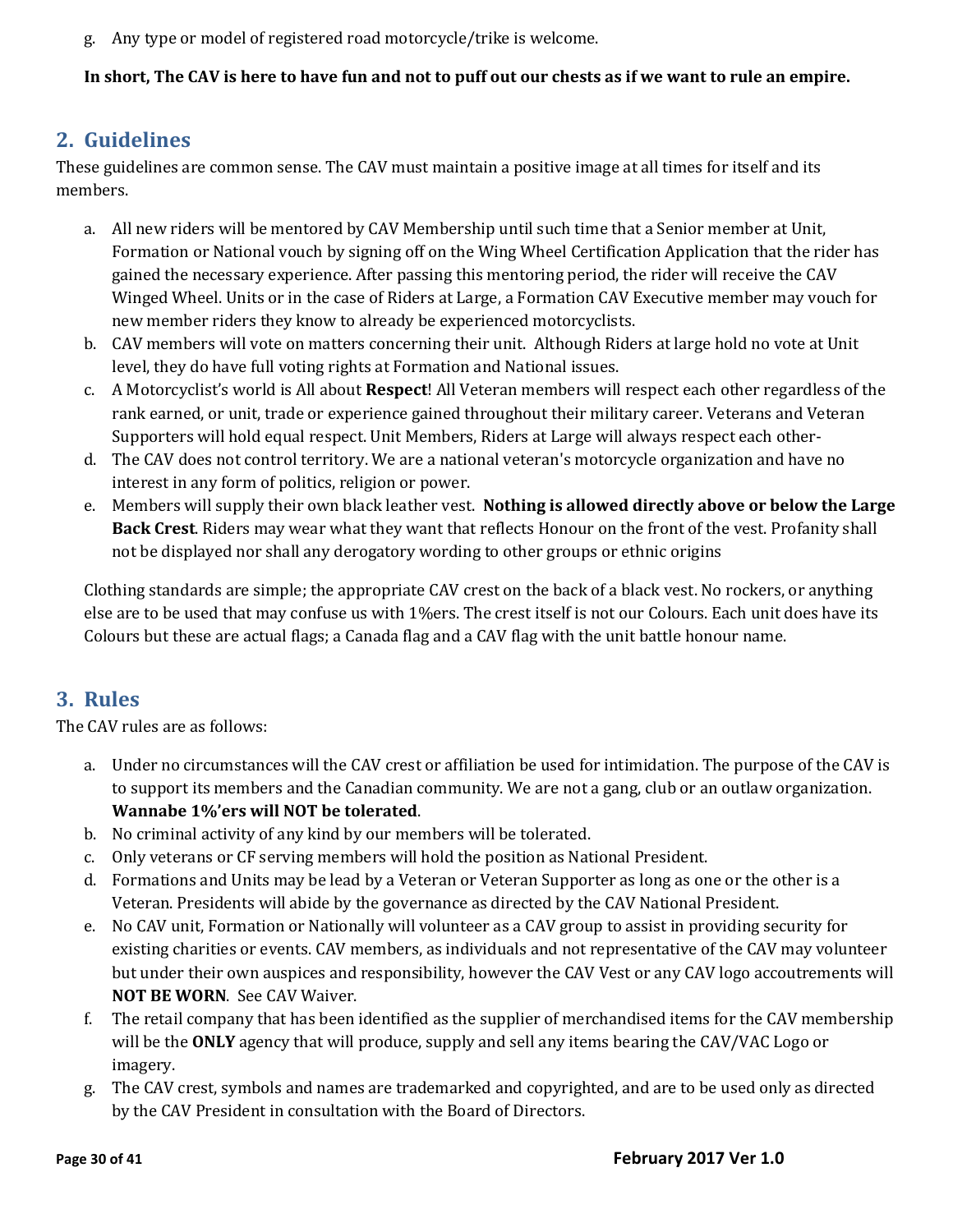- h. Crests that have been previously issued and returned due to a member resigning from the CAV, will be sent to the Formation Membership Coordinator and **NOT** held at Unit level. Formation Membership Coordinators will consult with National VP for direction on what to do with them.
- i. Membership to the CAV will be paid yearly. This small annual fee defrays the costs of the operation of the CAV. Fees will be paid to **CAV HQ**.
- j. As the CAV has no political affiliations either federally or provincially, the CAV organization will remain neutral towards all decisions made by these entities and follow all rules and regulations that these political entities pass as laws. However in saying that, there are times where CAV members may feel that they may want to voice a concern publically by means of attending an organized rally, protest or demonstration to show their support to that given cause. The CAV organization understands that this is an individual's right as stated in the Canadian Constitution and fully supports that right of an individual. However in saying this, and that this is an individuals right and decision to participate in a law abiding activity, a CAV member should understand that the CAV organization may not represent that individual's personal decision and therefore the CAV logo **WILL NOT** be displayed either by means of a banner, sign or by a member wearing his biking vest or CAV clothing which displays the CAV Crest during these events.
- k. In the event that an advocacy or issue is identified that a unified CAV/VAC response may be desired by several or more members, the protocol will be as follows;
	- a. The individual or individuals will approach their Unit Presidents to propose what venue they would like to support as a CAV identified entity. They must identify explicitly, in writing on who, what, where and why they think that this is an issue that requires CAV support;
	- b. Unit President is to ensure that this is a valid request and all the information is prevalent within the document that was provided to him/her.
	- c. If the Unit President is supportive of the cause or issue identified for CAV support, they will indicate their decision and forward on the document to the Formation President for review & process.
	- d. Formation Presidents are to review the documentation and contact their Unit Presidents for a verbal response on whither their respected Units are aware of the event or issue that has been identified and what their overall Units membership would be in favour of supporting the event or issue.
	- e. If the majority of the membership within the Formation Units are not in favour of supporting the event or issue, then the request is rejected at this level and is considered dead. However if the response of the Units membership is of a favourable response, then the Formation Presidents are to contact the original individual/individuals of the request and have them staff a petition document to pose the question of whether the CAV should support the event or issue in question, and contain an area to where the required signatures of those in favour will be signing.
	- f. Once this petition has been received by the Formation President and is approved by him/her, it will be forward on by email to his/her Formation Units and to the other two Formation Presidents for them to solicit their Unit membership for signatures. A copy of the petition will also be sent to National HQ for info purposes at the same time.
	- g. Formation Presidents have 30 days to collect their Unit responses and forward them on to National HQ to which they will be tabulated and statics given back to the Formation Presidents as what the overall response was.

**The criteria for an overall favourable response to the petition will be a minimum of 1/3 of the serving membership of those who are of legal voting status within CAV and have signed the petition document. Also if the 30 day window of collecting the petition signature by Formation Presidents are not met, the petition request become a "null & void" issue and the petition ceases at this point.**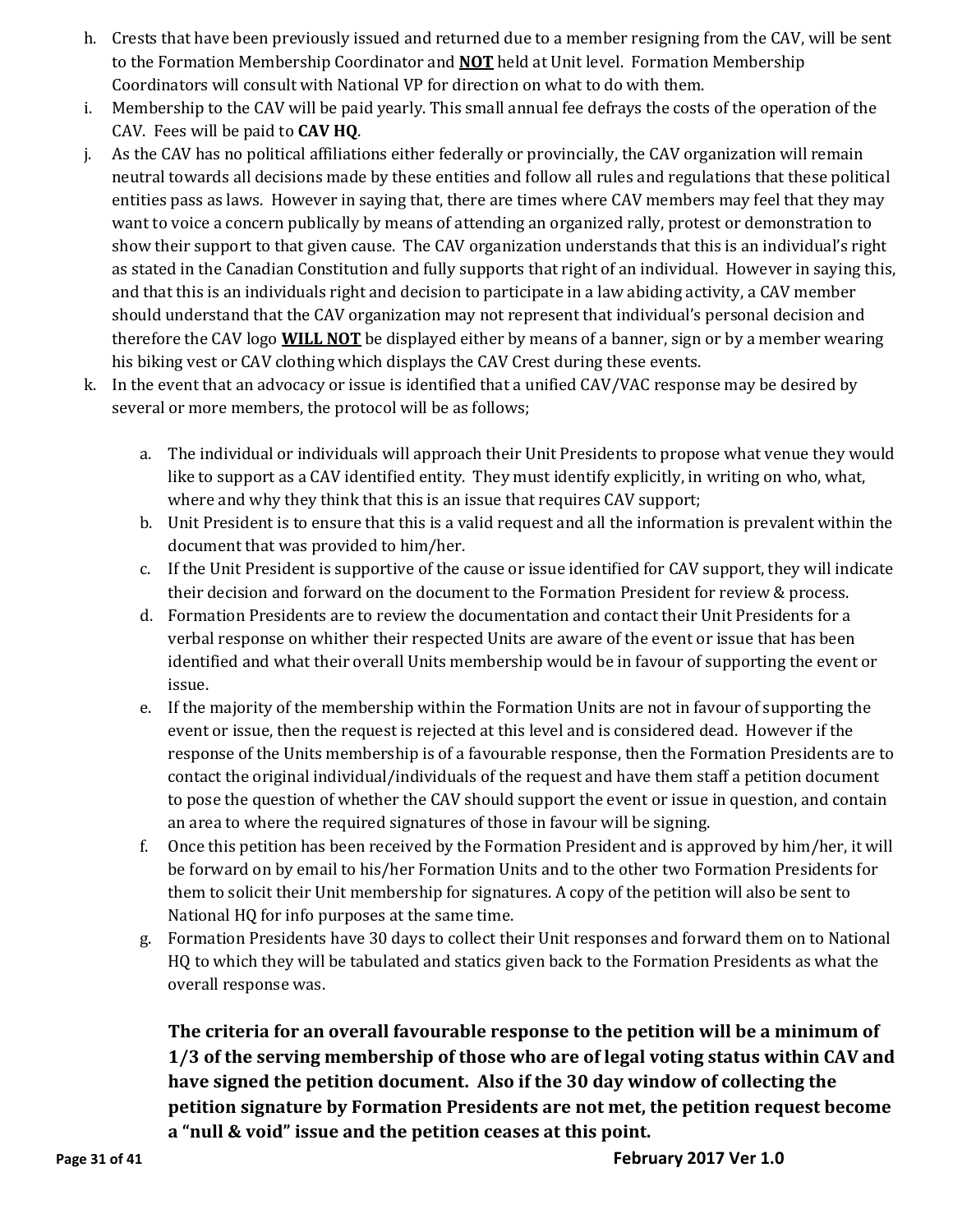h. If the petition criteria is met and is supported by the Board of Directors, the National President will write up a referendum statement to be presented to the membership and a vote will be taken on whether the issue will be supported by the CAV organization or not. As in a membership wide referendum issues, a vote of 65% in favor of the presented article is required before the advocacy or issue will be moved upon, to which then CAV National will produce direction on how the Units and members will proceed in supporting the event or cause in question.

# <span id="page-31-0"></span>**4. CAV Operational Fund**

The financial year budget for the National riding element will be determined by the membership dues collected for that fiscal year.

- i. A fiscal audit will be completed by the National Vice President and presented to the membership annually for information purposes only.
- j. On request from the Board of Directors, a detailed financial report will be produced for the CAV Corporation audit.
- k. The National Riding Element of the CAV will possess a bank business chequing account to which will be maintained and held by the National Vice President. This business account will retain the CAV Operational Funds and will be expended as require for the CAV National Riding Element undertakings. The National Vice President will be a signatory on the account and the National President will be the second signatory to comply with banking authorization expenditure protocol. On departure of personnel within either of these two positions, a letter must be drafted to the banking establishment to identify the outgoing and incoming members that will be filling these positions and authorized to dispense funds on behalf of the CAV National Riding Element.
- l. An annual financial administrative dividend will be provided to the 1st, 2nd & 3rd Formation Presidents to assist them in their Formation Annual meeting and for the Formation mailing expenditures. This will be accomplished on the National President's approval and grant the authority to the National Vice President to release funds to the Formations by way of e-transfer or cheque to the Formation Membership Coordinator/Treasurer.

#### **NOTE - It must be a coordinated effort between the Formation President and the Formation Membership Coordinator to ensure all efforts are met between the Formation Annual Meeting requirements and the mailing expenditure requirements throughout the fiscal year. A good rule of thumb is to establish a budget for each entity prior to dispensation of funds for Formation Annual meeting.**

Guidelines are as follows:

- a. The fund value number will be provided annually by the National Vice President based upon the fiscal year's operating budget.
- b. The dividend payment will only be made after the annual renewal funds are received from the different Formations by National HQ and the National Vice President will confirm the numbers based upon National statistics and funds received.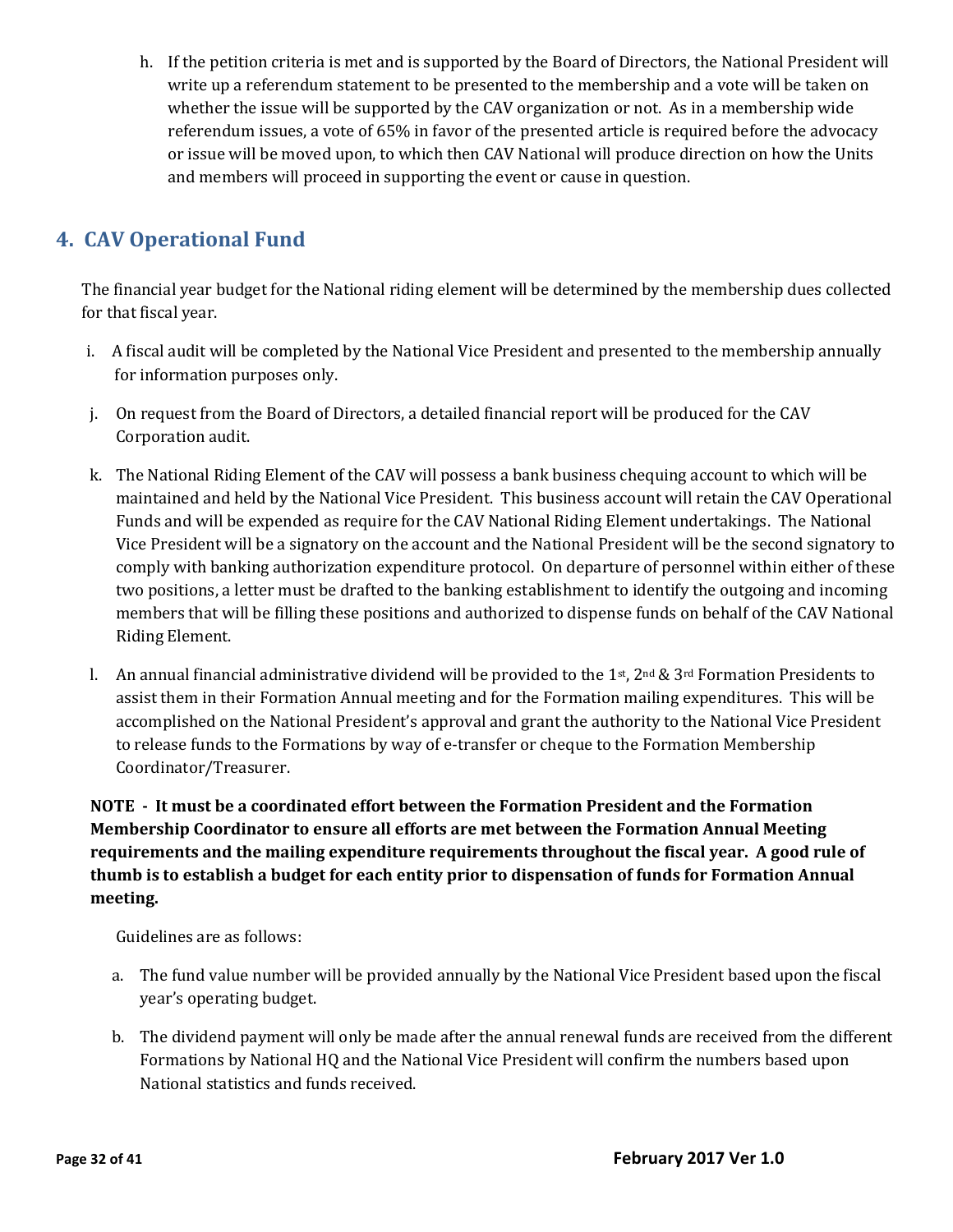- c. All Formations must provide an expenditure accounting of funds they have spent. This will be done through their Formation Membership Coordinator/Treasurer who in turn will provide a report annually to the National HQ prior to the end of the fiscal year so it can be accounted for within the overall yearly financial statement.
- d. Funds that are not expended by the Formation are to be retained and topped up from the CAV National Account at the same time as they submit their annual report via the Formation Membership Coordinator/Treasurer; and
- e. All Formations are to open a bank account to receive the annual dividend from National HQ via direct deposit method. This bank account is to be managed by the Formation Membership Coordinator/Treasurer and will be able to make E-transfers of Formation funds as directed by the Formation President.

#### **\*SPECIAL NOTE\***

Formation Annual Meeting funds are to be used for;

- a. Hall rental,
- b. Electronic equipment rental (like a lite pro for projecting presentations, coffee pot ect), and
- c. Purchasing refreshments such as coffee & small snacks for the meeting.

#### **FORMATION ANNUAL MEETING FUNDS ARE NOT TO BE USED FOR THE FOLLOWING;**

- a. **Purchasing of alcoholic beverages as refreshments,**
- b. **Purchasing of full meals for individuals,**
- c. **Personal hotel room rentals,**
- d. **Fuel subsidy for any individuals, and**
- e. **Purchasing of electronic devices that will be given away or kept within the Formation.**

### <span id="page-32-0"></span>**5. Operational Fund Expenditures**

In withstanding on keeping the National riding element of the CAV operational throughout the fiscal year, there are several areas where fund disposition will be a constant expense. These are as follows;

- a. National Insurance coverage
- b. Year pins & bars
- c. Yearly stocking of CAV crests
- d. New Unit flags & Battle Honour Tags
- e. CAV Cell phone coverage for National President & VP
- f. Bursaries,
- g. Formation Representation expense for AGM, and
- h. National Representation expense for one annual CAV event.

The National President can authorize any other expenditure within the operational budget that is required to ensure that the CAV riding element has the needed resources to maintain its viability as an asset within federal, provincial & community affairs. Some of these events are as follows;

- a. Flight & hotel expenses and vehicle rentals for attending CAV members or Silver Cross family funerals, Federal conferences & summits that require a CAV National presence and Emergency meetings with regards to CAV Formation issues that require immediate National attention.
- b. Flowers or donation of funds (not to exceed \$50.00) to be provided to a CAV member's or Silver Cross Family's funeral, and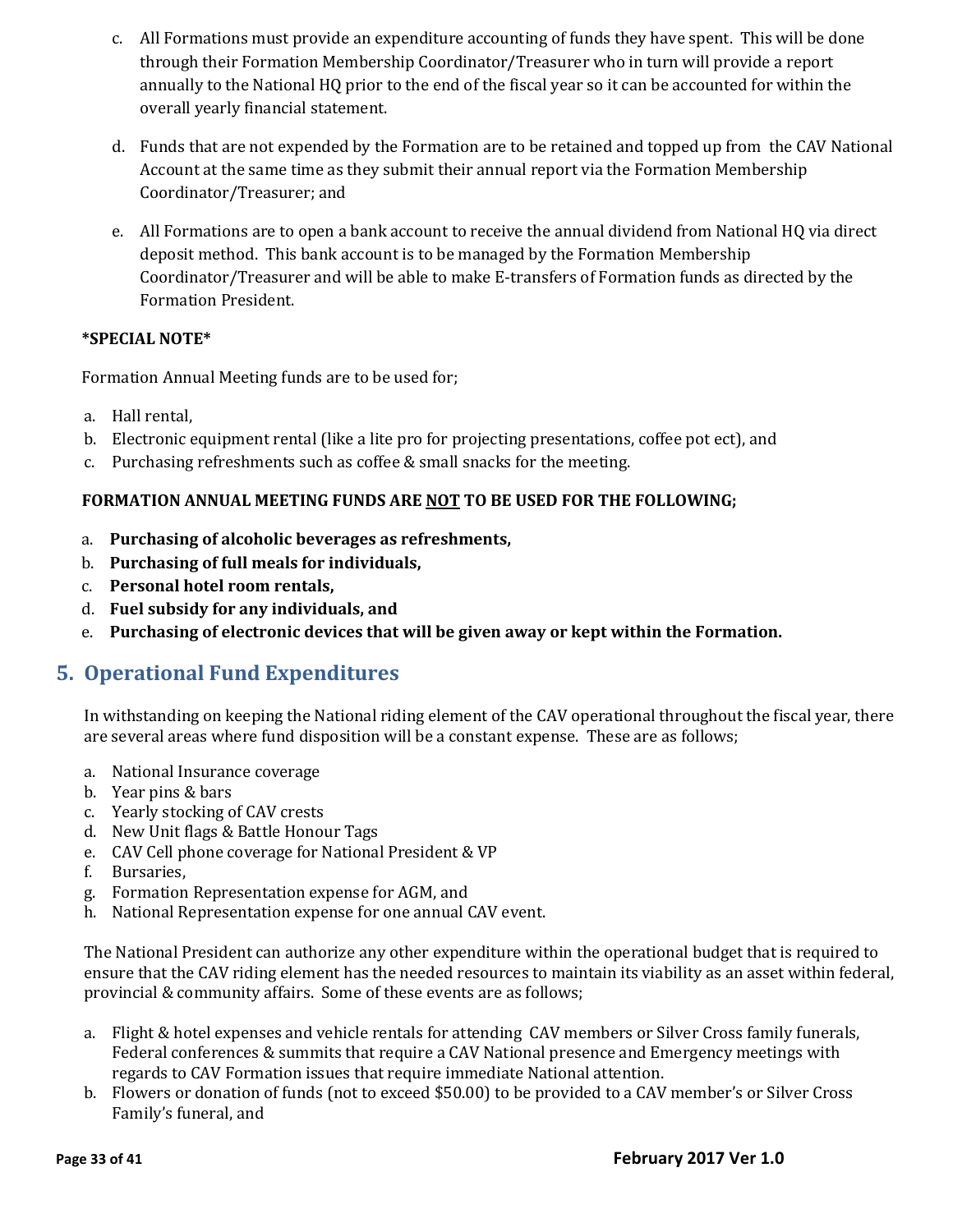c. Any other expenditure that enhances that CAV riding element organization for the betterment of the CAV as a whole.

**AT NO TIME WILL ANY OPERATIONAL FUNDS BE USED FOR PERSONAL GAIN OR OUTSIDE THE PARAMETERS OF KEEPING WITHIN THE CAV VISION AND GOOD FAITH OF REPRESENTATING THE CAV ORGANIZATION TO THE UTMOST PROFESSIONAL STANDARD.**

### <span id="page-33-0"></span>**6. CAV Annual General Meeting Expenditures**

As it is vital to have Executive representation from each of the Formations attend the AGM, therefore **ONE** member from each Formation will be funded to attend the Annual General Meeting from the CAV Operational Budget.

The formulated plan for this is as follows;

1. The Formation which hosts the AGM will receive expenses for hotel & fuel expenditure to a maximum of \$500.00, which must be accompanied with corresponding receipts.

2. The two furthest Formations from the appointed place of the AGM will receive compensation funds to a maximum of \$1500.00 and can be applied into one of two applications that follows;

- a. Member can ride their bike to the AGM and apply the funds towards fuel and hotel rooms, accompanied with corresponding receipts to the maximum allotted amount; or
- b. Member can opt for a flight, hotel and possible bike rental. (this option will be coordinated by the National VP who will pre-pay & book the flights, pre-pay the hotel room and try to coordinate a loaner bike from a CAV member or a dealership and last option is to rent) again this must be within the maximum allotted amount given.

National HQ will disburse a maximum of \$500.00, to the Unit responsible for setting up the AGM to go against hall rental & coffee/juice refreshments, to which also must be accompanied with corresponding receipts of the expenditure. This allotted amount must cover both AGM Business meeting and the main AGM itself.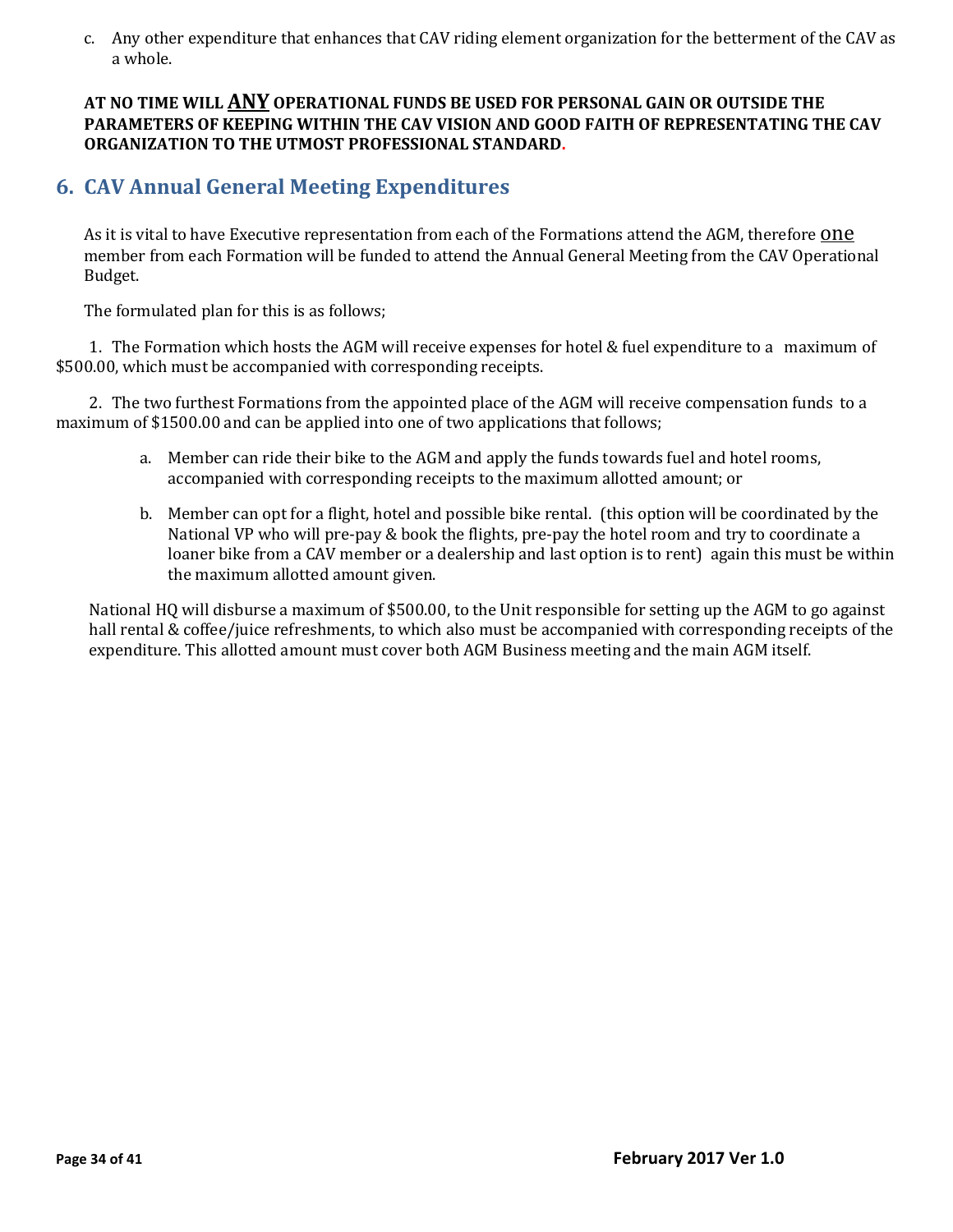

# <span id="page-34-0"></span>CAV Waiver

The Canadian Army Veteran Motorcycle Units (CAV) will not be held responsible or liable in any way in cases of injuries or death, or damage to property during any riding event. All CAV Riders and members ride and participate on planned or unplanned event rides at their own risk and under their own responsibility in regards to insurance abiding by traffic regulations and governing laws. Individual Riders are themselves solely responsible for their own actions, legal responsibilities and consequences of their actions and/or inactions.

Les unités de l'Armée canadienne des anciens combattants de moto (CAV) ne sera pas tenu responsable en aucune façon en cas de blessures ou la mort ou des dommages à la propriété durant tout événement équitation. Tous les cavaliers CAV et les membres de roulement et participer à des promenades événement prévu ou imprévu à leurs propres risques et sous leur propre responsabilité en ce qui concerne l'assurance en respectant les règles de circulation et les lois régissant. Coureurs individuels sont eux-mêmes responsables de leur propres actions, les responsabilités juridiques et les conséquences de leurs actions et / ou inactions.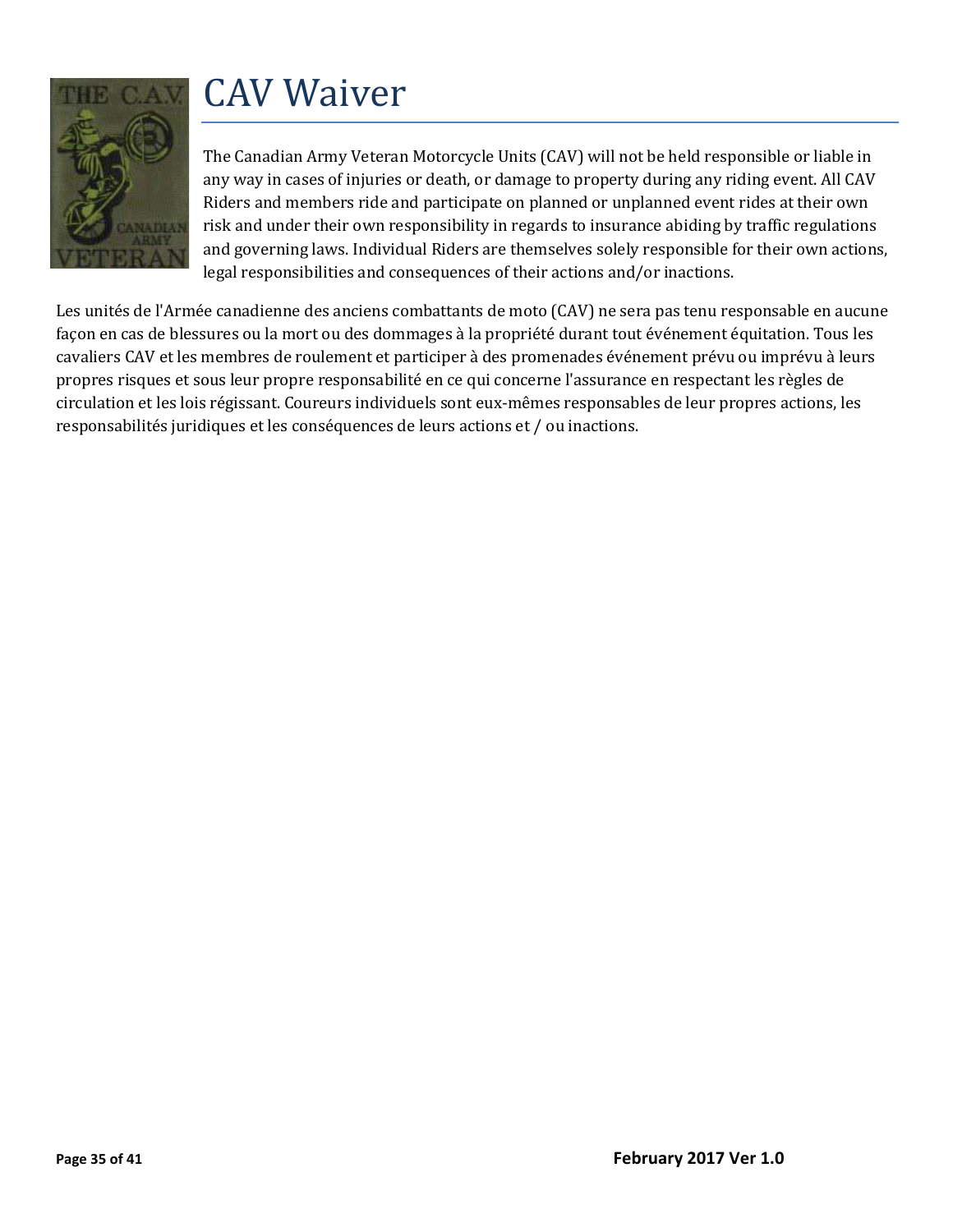

# <span id="page-35-0"></span>CAV Social Media Protocol

**In todays' society, Social Media is a paramount tool to our everyday existence. It is a very handy tool for communication if it is used properly, however can also be extremely disruptive if not administered properly.** 

# **National, Formation and Units**

The CAV currently has a National Website, 3 Formation Websites and Individual Unit Websites, as well as a National Face Book Group, 3 Formation Face Book Groups and Individual Unit Face Book Pages / Groups. These media tools are for the CAV Membership's Use **ONLY** and to provide a means for CAV Members to extract information when needed and act upon it. Also these sites are to promote morale by posting pictures of Membership Activities so that other CAV members from coast to coast can see and identify with the CAV organizations successes.

As to keep the different communities aware of what their local CAV Units/Members are involved in around their respected areas, many CAV Units have created their own Face Book Pages for public viewing. By doing so, it must be understood by the Unit Membership that these are "public forum" Pages and that **NO CAV ADMINISTRATIVE BUSINESS** will be transmitted on these Pages. Public sites such as these are good for advertising charitable riding events, public presentations involving donations or gratitude plaques to local vendors for helping your Unit in succeeding at a charitable ride or rally.

In order to not confuse the use of Face Book Pages / Groups, it is highly encouraged that each Unit develop one of each. A Face Book Page to use as a "Public Forum" and a Face Book "Closed Group" for their Unit Membership to use as a their Social Forum, where Members can feel comfortable discussing personal info, upcoming Meetings, Rides, Events, etc … These Face Book Pages / Groups are to be strictly maintained and overseen by the Unit Executive so that any corrections that may be needed can be done immediately.

# **Rules and Guidelines for all and any CAV Social Media**

The following rules are the guiding factor for all CAV Websites, National Face Book Group, all three Formation Face Book Groups and Unit Face Book Pages / Groups -

- 1. National Webmaster and National Ops O will maintain the National Website and Face Book Group. They will also be given Administration rights to the three Formation Face Book Groups as back-up. CAV National VP will be given Administration rights for back up.
- 2. Each Formation President, Formation Ops O and Formation Membership Coordinator will administer their Formation Website and Face Book Group. Formation Presidents can include their Formation VPs as a backup Administrator at his/her discretion.
- 3. Each Unit President will administer their Unit Website and Face Book Page / Group. Unit Presidents can include their Formation VPs as a back-up Administrator at his/her discretion and may also designate a Unit Webmaster. Formation Membership Coordinators will be given Administration Rights to Unit Facebook Groups as a back up.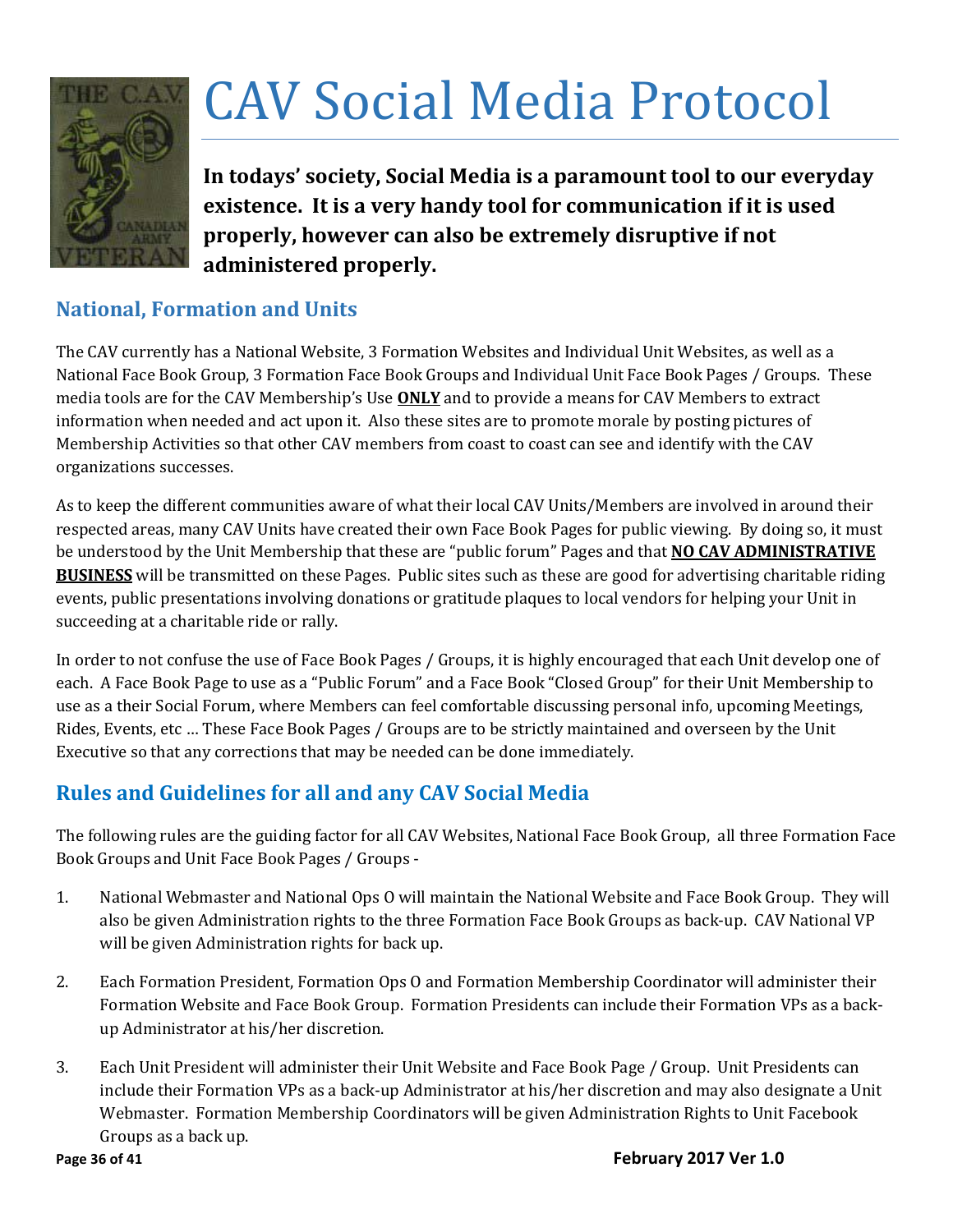- 4. All CAV Websites and Face Book Pages / Groups will be "mirrored" in style and layout under the guidance of the National Webmaster.
- 5. National, Formations and Units will not to use their Websites and Face Book Pages / Groups to conduct **CAV ADMINISTRATIVE BUSINESS**. Any and All **CAV ADMINISTRATIVE BUSINESS** will be strictly communicated through email.
- 6. Contents of all CAV Social Media Forums will be "tasteful" and be without slander or obvious attitudes that would cause any type of "drama" amongst the Membership.
- 7. CAV Members who own Businesses **WILL NOT** advertise for any reason, as a means for their own personal gain on these sites.
- 8. CAV does not promote 1% Clubs on our Social Media sites. However, it is permissible to post a Community Recognised Charitable Events supported by a 1% Organization. (If in doubt, ask your Formation Executive to provide guidance).

# **Annual General Meetings**

Annual General Meeting (AGM) will be held once a year, alternating within the different three Formation locations. The AGM is primarily a Business meeting ran by the CAV National Executive in order to conduct the ongoing business of the riding element of the CAV. Information to enhance the ability of the CAV riding element and review of the past year experiences is to be the main structure of this meeting.

Mandatory attendees of this meeting will be the following;

- a. National President (main presiding official of the meeting)
- b. National Vice-President
- c. Formation President or a Formation Executive representative from each Formation, and
- d. CAV Ambassador.

Others who can attend but their presence is not compulsory, is any of the CAV Directors and remaining National or Formation Executive members.

The business meeting will be conducted as per the Business Meeting Rules and Conduct (Annex 1) that is posted out to each attendee with an agenda on what information that will be covered during the assembly at least 10 days prior to the meeting. Also during the Business Meeting, the announcement of the CAV Bursaries recipients will also be announced.

Final minutes of these meeting will be written up by the National President and provided to the Formation Presidents prior to their respective Formation rallies so that they can be used as a reference to pass on the information to their Formation membership.

The Formation in which the AGM will be held at, that respective Formation President will be the OPI and will select the venue in which the meeting will be held at and all other activities that they would like the CAV to be involved with such as ceremonial or social events. Each Formation President will be given one year grace period so to prepare for this event and each AGM meeting will announce when & where the next year AGM will be held.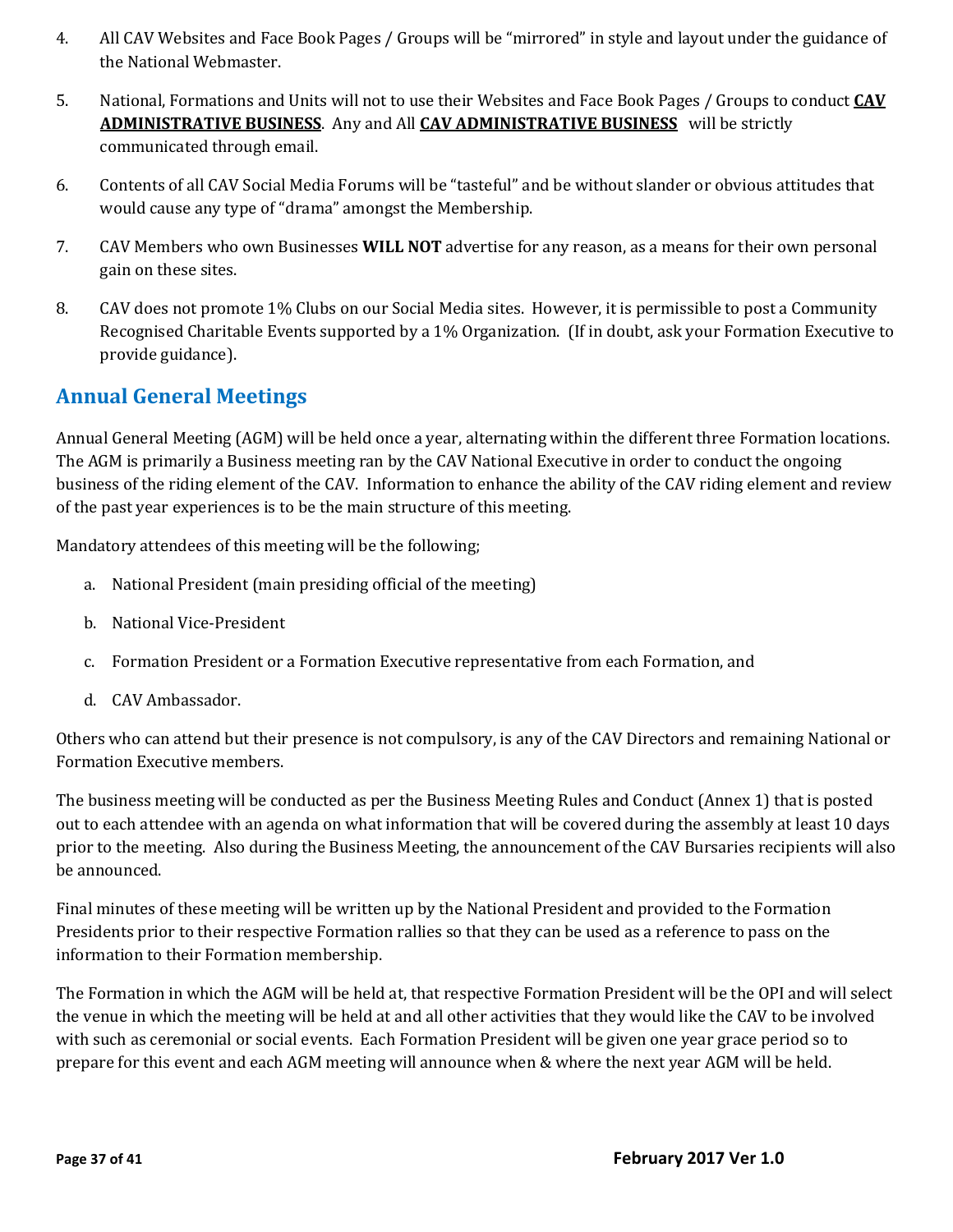# **Formation Rallies**

Formation Rallies will be held once a year, within the Formation areas of responsibilities (AOR) locations. The Formation rally is primarily a Business meeting ran by the Formation President and Executives in order to conduct the ongoing business of their Formation membership of the CAV. Information brought out in the Annual General Business meeting is to be passed on so to enhance the ability of their Formation membership knowledge and review past year experiences, ongoing issues and problems that might require CAV National's attention so that the Formation President can present these to then next AGM.

Mandatory attendees of this meeting will be the following;

- e. Formation President (main presiding official of the meeting)
- f. Formation Vice-President,
- g. Formation Ops O,
- h. Formation SAA, and
- i. Unit Presidents or a Unit Executive representative from each Unit within the Formation

Others who can attend but their presence is not compulsory is any of the CAV National Executives or any of the CAV Directors.

Formation Rallies should be held as soon as physically possible after the National AGM business meeting is completed and as early in the riding season as possible.

The organization of the respective Formation Rallies are the Formation President's responsibility, however he/she can delineate the task of setting up and operating such a rally to a specific Unit President and its members. It also should be noted that because of AOR sizes, a need for more than one of these rallies may need to be conducted. This is totally up to the discretion of the Formation President.

When a CAV National AGM Business meeting is being held within a specific Formation AOR, Nat HQ can be utilized to pass on the AGM meeting as it pertains to that Formations membership, however the President of that Formation will still be the main OPI of the rally and will officiate its total actuality.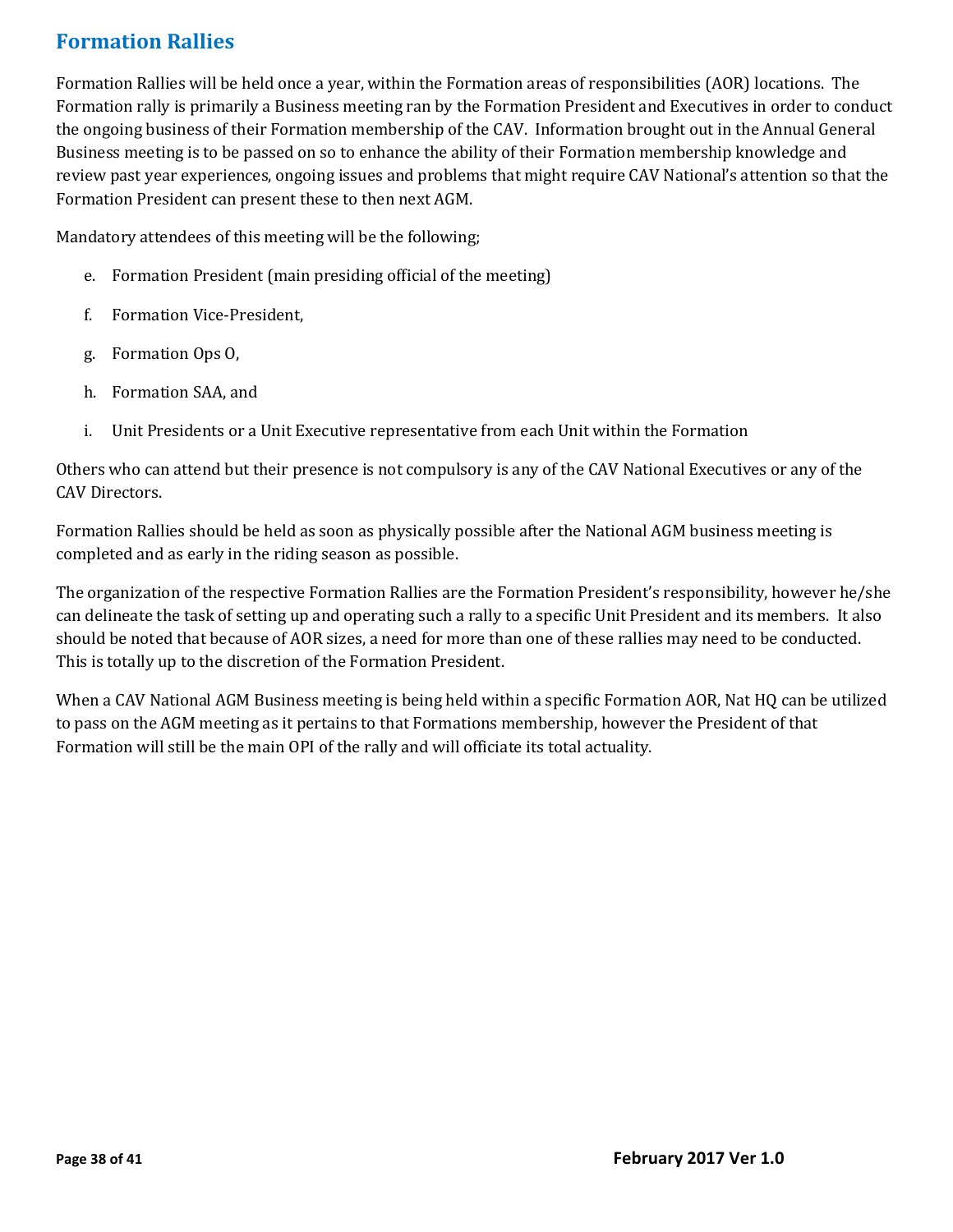

# <span id="page-38-0"></span>CAV Primary Contact List

| <b>POSITION TITLE</b>                               | <b>NAME</b>                    | <b>PHONE NUMBER</b> | <b>EMAIL ADDRESS</b>        |
|-----------------------------------------------------|--------------------------------|---------------------|-----------------------------|
| <b>National President</b>                           | Earle « Grizzly » Eastman      | $(506) 650 - 1673$  | cavgrizzly@gmail.com        |
| <b>National Vice</b><br>President                   | Derrick « Maddawg » McClinchey | $(519)$ 282-0802    | cavmaddawg@gmail.com        |
| <b>National Operations</b><br><b>Officer</b>        | Tony « Ranger » Lynch          | $(506)$ 381-3253    | cappy55@hotmail.com         |
| <b>National Sgt at Arms</b>                         | Berry « Brutus » Drews         | $(604)$ 970-8454    | bdrews@shaw.ca              |
| <b>National Road Captain</b>                        | Al « Al » Murray               | $(403) 594 - 9618$  | cavroadcaptain@gmail.com    |
| <b>National</b><br><b>Supply &amp; Services</b>     | Miriam « Mesha » McClinchy     |                     | cavsupplyservices@gmail.com |
| <b>1st CAV Formation</b><br>President               | Bob « Sgt Bob » Stott          | $(416)$ 407-3942    | firstcavpresident@yahoo.com |
| <b>1st CAV Formation</b><br><b>Membership Coord</b> | Vija « Whippet » Tate          |                     | 1cavhqadmim@bell.ca         |
| 2 <sup>nd</sup> CAV Formation<br>President          | Tom « Ironside » Skelding      | $(709) 765 - 5360$  | 2ndcavpresident@gmail.com   |
| <b>2nd CAV Formation</b><br><b>Membership Coord</b> | Charleen « Charlie » Bodley    |                     | cebodley@netscape.net       |
| <b>3rd CAV Formation</b><br>President               | Mike « Iron Mike » LarCharite  | $(708)$ 984-0042    | Ironsapper.cav@gmail.com    |
| <b>3rd CAV Formation</b><br><b>Membership Coord</b> | Trina Murray                   |                     |                             |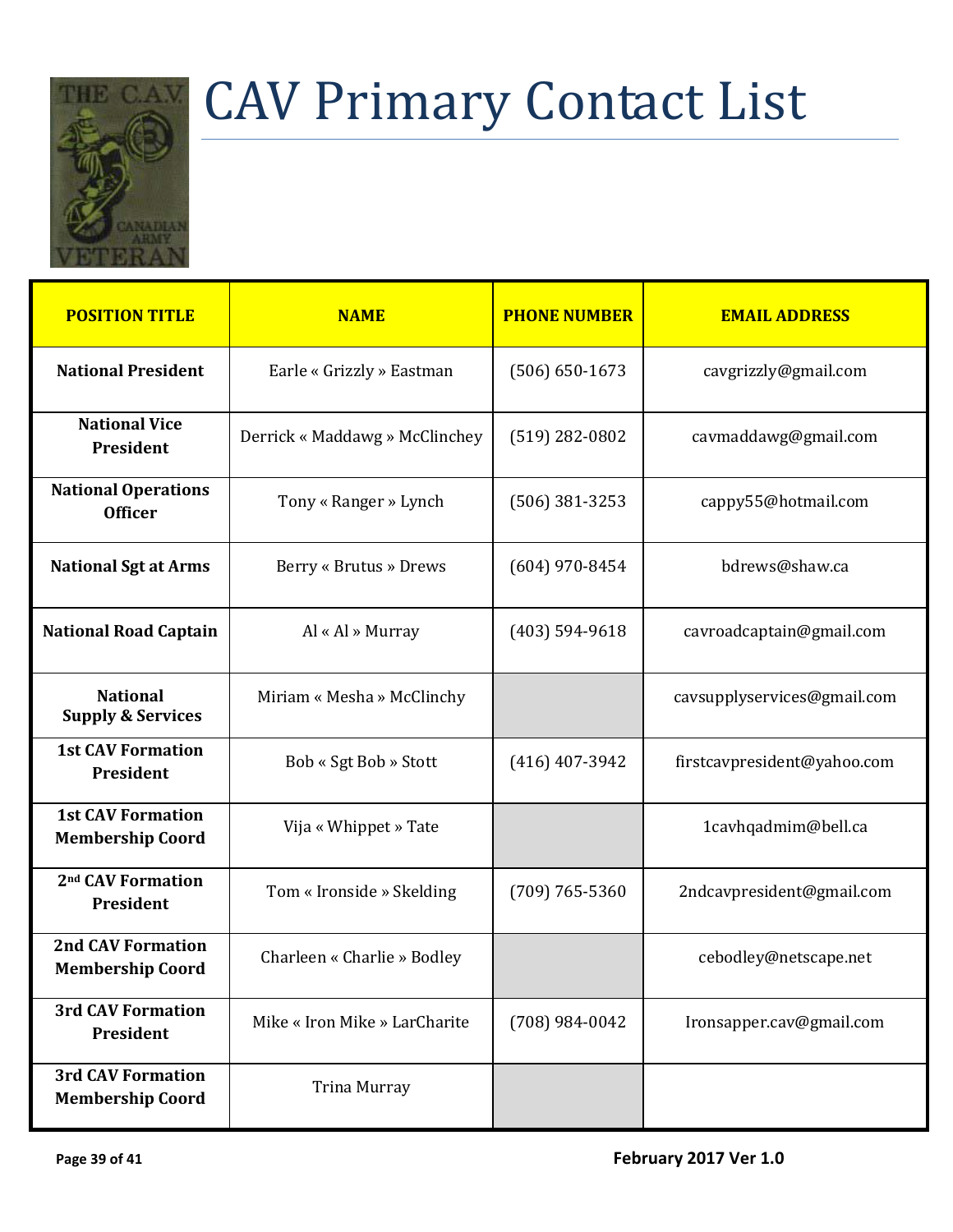# **ANNEX 1**

#### **BUSINESS MEETING RULES AND CONDUCT**

**1. This Business Meeting will comprise of Formation Executives, National Executives and Directors ONLY.**

**Formation & National Executives are to consist of the following personnel;**

- **a. President**
- **b. Vice-President**
- **c. Operations Officer**
- **d. Membership Coordinator**
- **e. Sgt At Arms, and**
- **f. Road Capt.**

**NOTE: The AGM Business Meeting is a primary meeting for the Riding Element portion of the CAV. The invitation to the CAV Directors to attend this meeting is a courtesy only and they have no vote on any matter within the Riding Element.**

- **2. The National President will be the "Master of Ceremonies" for the meeting and will conduct such meeting, debates, and any voting under the directions laid out in the common use document of "Robert's Rules of Order".**
- **3. Minutes will be taken by an appointed individual who is of Formation, National or level.**
- **4. Minutes will be taken by notes and tape recording to encompass all of the conversation within the meeting. ONLY legitimate conversation will be inserted into the final printed copy of the Minutes. Profanity within the context of the meeting will be eliminated and not entered into the final Minutes for presentation.**
- **5. If an issue is tabled for a vote, only people to weigh into the debate and having authority to be counted in the vote is the three Formation Presidents & VPs and National President & VP. If a tie vote needs to be brokered, it will be the CAV Ambassador's duty to weight in and cast his vote to break the tie.**